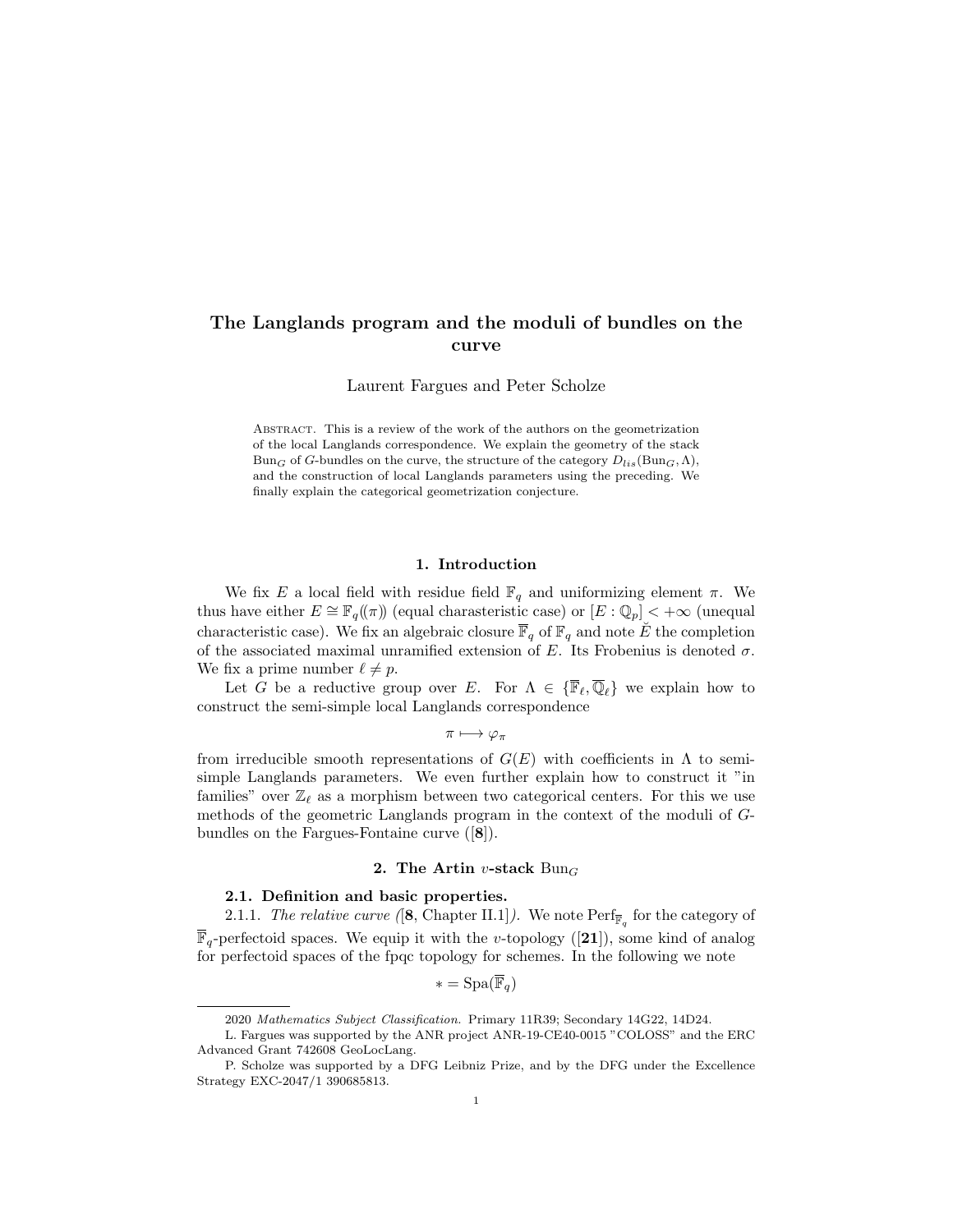the final object of the v-topos. This is not representable by a perfectoid space but will be the base point on which we will work. Sometimes we base change the situation to Spa(C) where  $C|\overline{\mathbb{F}}_q$  is an algebraically closed perfectoid field but it is crucial to work "absolutely" over ∗ for some results.

For  $S \in \operatorname{Perf}_{\overline{\mathbb{F}}_q}$  we note

$$
X_S=Y_S/\varphi^\mathbb{Z}
$$

the relative curve associated to S. Here

$$
Y_S = \mathrm{Spa}(W_{\mathcal{O}_E}(R^+), W_{\mathcal{O}_E}(R^+)) \setminus V(\pi[\varpi])
$$

when  $S = \text{Spa}(R, R^+)$  is affinoid perfectoid,  $\varpi$  is a pseudo-uniformizer in R, and by definition  $W_{\mathcal{O}_E}(R^+) = R^+ \hat{\otimes}_{\mathbb{F}_q} \mathcal{O}_E \cong R^+[\![\pi]\!]$  when E is equal characteristic. The Frobenius  $\varphi$  acting on  $Y_S$  is induced by the Frobenius of the ramified Witt vectors. The construction  $S \mapsto X_S$  is functorial in S. In fact we have a collection of "classical curves", the adic version of the one studied in [7],

$$
(X_{k(s),k(s)^+})_{s\in S},
$$

and the adic space  $X<sub>S</sub>$  is a way to take this collection and build a family out of it.

The spaces  $Y_S$  and  $X_S$  are sous-perfectoid E-adic spaces that become perfectoid when pulled back to  $Spa(\overline{E})$ . One has moreover

$$
Y_S^\diamond=S\times{\rm Spd}(E)
$$

where  $\varphi$  acting on  $Y_S^{\diamond}$  is identified with  $\operatorname{Frob}_q \times \text{Id}$ .

## 2.1.2. The stack  $Bun_G$  ([8, Chapter III.1)]. For such an S we define

 $Bun_G(S)$ 

as the groupoid of G-bundles on  $X_S$ . Since  $X_S$  is sous-perfectoid there is a good notion of vector bundle on  $X<sub>S</sub>$ , and here a G-bundle is by definition an exact tensor functor  $\text{Rep}_E(G) \to \{\text{vector bundles on } X_S\}.$ 

Let us note that when  $S = \text{Spa}(R, R^+)$  is affinoid perfectoid then there is an associated "algebraic curve"  $\mathfrak{X}_S$ , an E-scheme like in [7] (see [8, Chapter II.2.3]) together with a morphism of ringed spaces  $X_S \to \mathfrak{X}_S$  inducing a GAGA equivalence ([8, Proposition II.2.7])

{vector bundles on  $\mathfrak{X}_S$ }  $\xrightarrow{\sim}$  {vector bundles on  $X_S$ }.

Then a G-bundle on  $X_S$  is the same as an étale G-torsor on the scheme  $\mathfrak{X}_S$ .

The first basic result says that G-bundles on the curve satisfy descent for the  $v$ -topology. This is the following.

THEOREM 2.1. The correspondence  $S \mapsto \text{Bun}_G(S)$  defines a v-stack

 $Bun_G \longrightarrow *$ .

Using that  $X_S \hat{\otimes}_E \hat{\overline{E}}$  is perfectoid, this is in fact easily reduced to that fact that vector bundles on perfectoid spaces satisfy descent for the v-topology  $(23, \text{Lemma})$ 17.1.8]).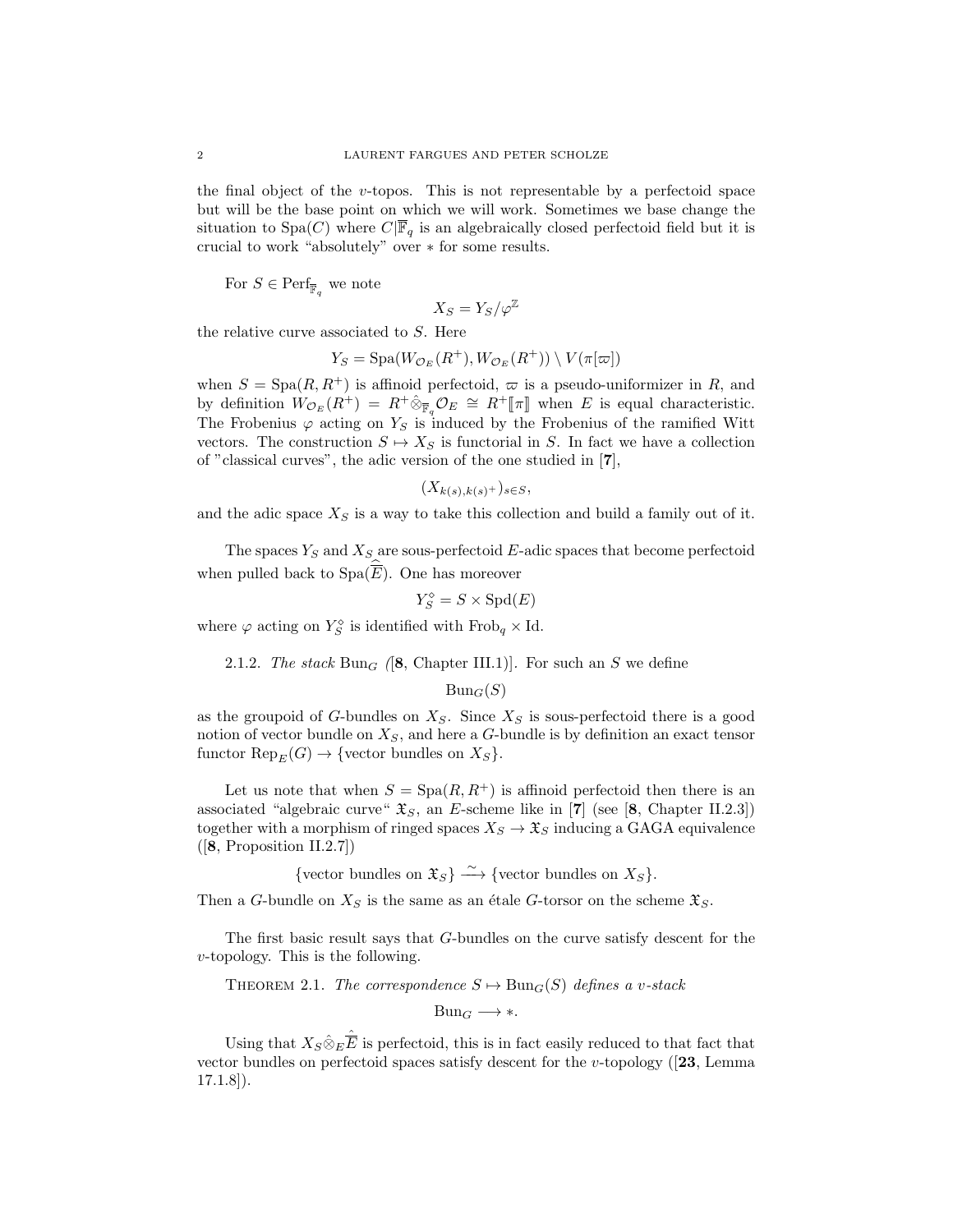**2.2. Points ([8, Chapter II.2.1]).** Recall the following construction. Let  $S \in$  $\text{Perf}_{\overline{\mathbb{F}}_q}$ . There is a functor

Isocrystals 
$$
\longrightarrow
$$
 {vector bundles on  $X_S$ }

$$
(D, \varphi) \longmapsto \mathcal{E}(D, \varphi)
$$

given by the formula

$$
\mathcal{E}(D,\varphi)=Y_S\overset{\varphi^{\mathbb{Z}}}{\times}D\longrightarrow Y_S/\varphi^{\mathbb{Z}}=X_S.
$$

Here an isocrystal is a finite dimensional  $\check{E}$ -vector space D together with a semilinear automorphism  $\varphi : D \xrightarrow{\sim} D$ . We use that the morphism  $Y_S \to \text{Spa}(\check{E})$  is compatible with the action of  $\varphi$  on  $Y_S$  and  $\sigma$  on  $\check{E}$ . This upgrades to a map

$$
G(\breve{E}) \longrightarrow \{G\text{-bundles on } X_S\}
$$

$$
b \longmapsto \mathcal{E}_b.
$$

Recall that the Kottwitz set is

$$
B(G) = G(\breve{E})/\sigma\text{-conjugation}, \ b \sim gbg^{-\sigma},
$$

see [14]. We now have the following result.

THEOREM 2.2 ([5],[1]). When  $S = Spa(F, F^+)$  is a geometric point, that is to say  $F$  is an algebraically closed perfectoid field, then

$$
B(G) \xrightarrow{\sim} \{G\text{-}bundles on X_{F,F^+}\}/\sim
$$
  
[b] \longrightarrow [\mathcal{E}\_b].

In the  $GL_n$ -case this result is one of the main results of [7]: any vector bundle on the algebraic curve  $\mathfrak{X}_F$  is isomorphic to  $\oplus_i \mathcal{O}(\lambda_i)$  for some slopes  $\lambda_i \in \mathbb{Q}$ . We give a new proof of this result in [8, Chapter II.2.4] using the theory of diamonds. The proof in [7] relied on period domains for Lubin-Tate and Drinfeld spaces.

We thus have an identification of sets

$$
B(G) = |\text{Bun}_G|.
$$

This equality is the starting point of the study of the geometry of  $Bun_G$ .

2.3. Results on Banach-Colmez spaces ([8, Chapter II.2], [16]). Banach-Colmez spaces are in some sense the linear objects in the theory of diamonds. Those are the building blocks we use everywhere to do some geometry. They are obtained as the relative sheaf cohomology of vector bundles on the curve.

2.3.1. Over a point. Let  $C|\overline{\mathbb{F}}_q$  be an algebraically closed perfectoid field. We have the following result about the cohomology sheaves of vector bundles on the curve. Here by slope we mean the Harder-Narasimhan slopes.

THEOREM 2.3. Let  $\mathcal E$  be a vector bundle on  $X_C$ .

(1) If the slopes of  $\mathcal E$  are  $> 0$  then the sheafification of  $S \to R\Gamma(X_S, \mathcal E_{|X_S})$  is the sheaf  $S \mapsto H^0(X_S, \mathcal{E}_{|X_S})$ . This sheaf

$$
\mathcal{BC}(\mathcal{E}) \longrightarrow Spa(C)
$$

is a separated  $\ell$ -cohomologically smooth locally spatial diamond of dimension deg( $\mathcal{E}$ ).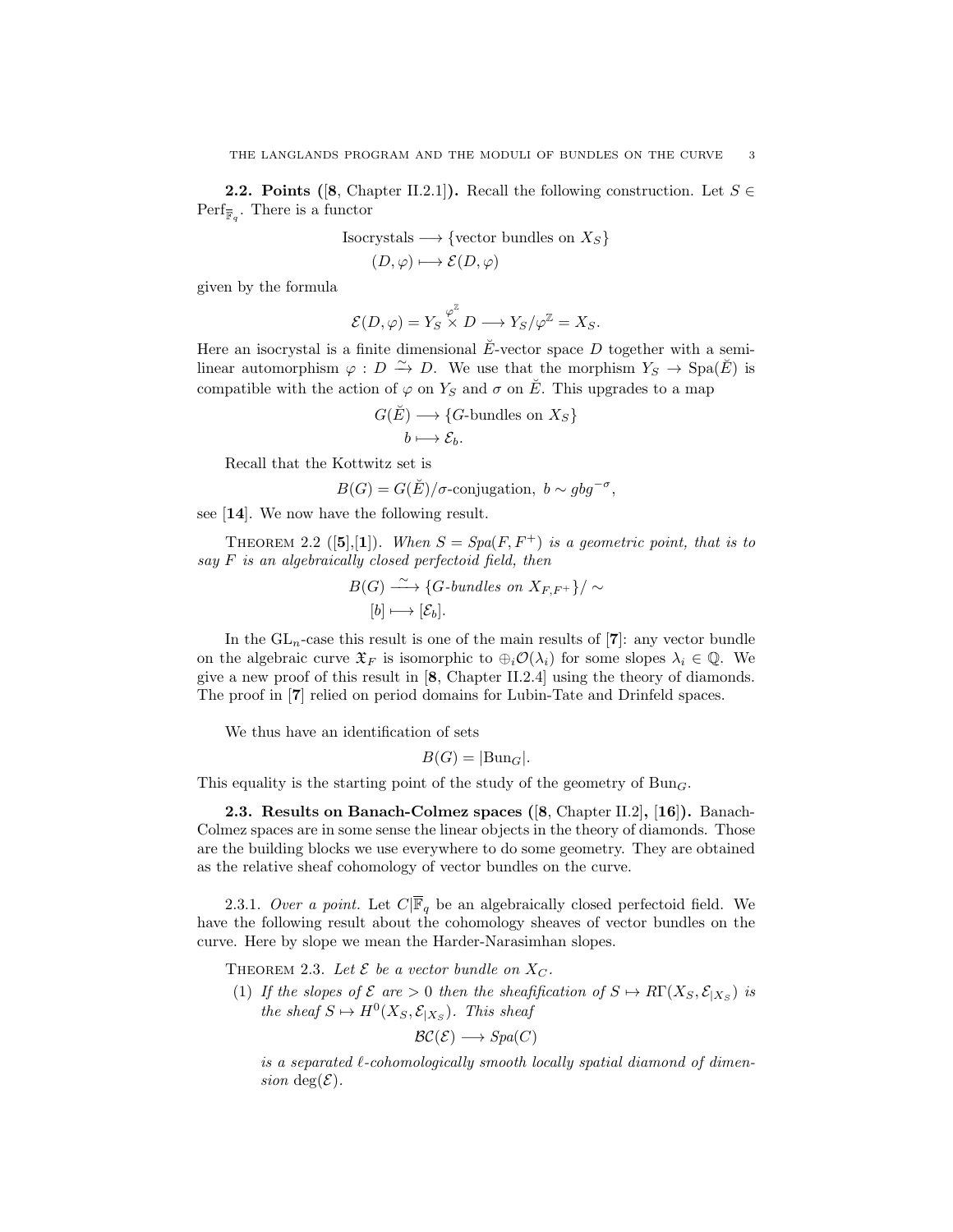- (2) If moreover the slopes of  $\mathcal E$  are in  $]0, [E:\mathbb Q_p]$  this is represented by an open perfectoid ball, more precisely the universal cover of a formal p-divisible group over  $\overline{\mathbb{F}}_q$ .
- (3) If the slopes of  $\mathcal E$  are  $\lt 0$  then the sheaft fication of  $S \mapsto R\Gamma(X_S, \mathcal E_{|X_S})[1]$ is  $S \mapsto H^1(X_S, \mathcal{E})$ . This sheaf

$$
\mathcal{BC}(\mathcal{E}[1]) \longrightarrow Spa(C)
$$

is a separated  $\ell$ -cohomologically smooth locally spatial diamond of dimen $sion - \deg(\mathcal{E}).$ 

Let us explain some particular cases. Suppose  $E = \mathbb{Q}_p$ . If G is a formal p-divisible group over  $\overline{\mathbb{F}}_q$  with covariant Dieudonné module  $(D, \varphi)$  then

$$
\mathcal{BC}(\mathcal{E}(D,\varphi)(1)) \simeq \mathcal{G} \times_{\mathrm{Spa}(\overline{\mathbb{F}}_q)} \mathrm{Spa}(C)
$$

where in this formula  $\mathcal{G} \simeq \text{Spf}(\overline{\mathbb{F}}_q[x_1, \dots, x_d])$  as a formal scheme that we see as a v-sheaf on  $\text{Perf}_{\overline{\mathbb{F}}_q}$ . For a general  $\mathcal E$  with  $>0$  slopes we can find a resolution

$$
0 \longrightarrow \mathcal{E}'' \longrightarrow \mathcal{E}' \longrightarrow \mathcal{E} \longrightarrow 0
$$

where  $\mathcal{E}''$  is a trivial vector bundle and  $\mathcal{E}'$  has slopes in [0,1]. Then  $\mathcal{BC}(\mathcal{E})$  is isomorphic to the quotient of  $\mathcal{BC}(\mathcal{E}')$  by a pro-étale équivalence relation given by the free action of  $\underline{V}$ ,  $V = H^0(X_C, \mathcal{E}'')$  a finite dimensional E-vector space, on this open ball.

In negative slopes we have, after fixing an untilt  $C^{\sharp}$  of C to E, a closed point  $\infty$  on  $X_C$  with residue field  $C^{\sharp}$ . After fixing an identification  $\mathcal{O}_{X_C}(1) \simeq \mathcal{O}_{X_C}(\infty)$ we deduce an isomorphism

$$
\mathcal{BC}(\mathcal{O}(-1)[1]) \simeq \mathbb{G}_{a/C^{\sharp}}^{\diamond}/\underline{E}
$$

which is thus clearly a separated  $\ell$ -cohomologically smooth diamond.

2.3.2. Absolute versions ([8, Chapter II.2.2]. The following result is new for negative HN slopes but not for positive slopes (see  $[6]$ ). Although the relative cohomology of vector bundles on the curve is not represented by a diamond absolutely over ∗, this is the case after puncture.

THEOREM 2.4. Let  $(D, \varphi)$  be an isocrystal.

(1) If the slopes of  $(D, \varphi)$  are  $< 0$  then the v-sheaf

$$
\mathcal{BC}(\mathcal{E}(D,\varphi)) \longrightarrow *
$$

that sends S to  $H^0(X_S, \mathcal{E}(D, \varphi))$  satisfies:  $\mathcal{BC}(\mathcal{E}(D, \varphi)) \setminus \{0\}$  is a spatial diamond over ∗.

(2) If the slopes of  $(D, \varphi)$  are  $> 0$  then the v-sheaf

 $\mathcal{BC}(\mathcal{E}(D,\varphi)[1]) \longrightarrow *$ 

that sends S to  $H^1(X_S, \mathcal{E}(D, \varphi))$  satisfies:  $\mathcal{BC}(\mathcal{E}(D, \varphi)[1]) \setminus \{0\}$  is a spatial diamond over ∗.

The most difficult point is point (2) where we have to use Artin's criterion for spatial diamonds ([21, Theorem 12.18]) by proving that first  $\mathcal{BC}(\mathcal{E}[1])$  is a spatial v-sheaf and then exhibiting a stratification of it by locally closed spatial diamonds.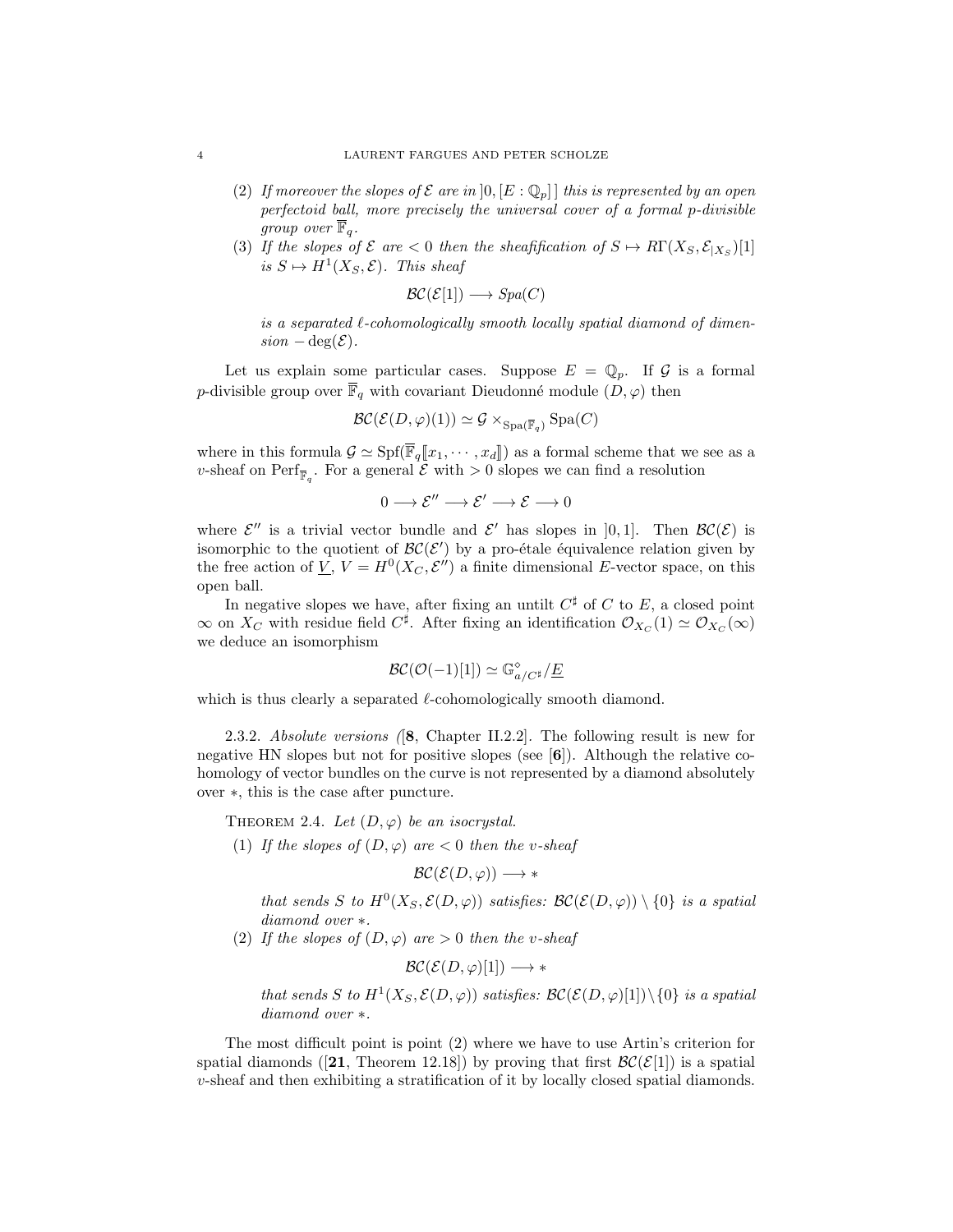Example 2.5. The simplest example is given by the case when the slopes of  $(D, \varphi)$  are in  $[-[E:\mathbb{Q}_p], 0]$ . We then have

$$
\mathcal{BC}(\mathcal{E}(D,\varphi)) \simeq \mathrm{Spa}\big(\overline{\mathbb{F}}_q \big[\!\!\big[\!\!\big[x_1^{1/p^\infty},\cdots,x_d^{1/p^\infty}\big]\!\!\big],\overline{\mathbb{F}}_q \big[\!\!\big[\!\!\big[x_1^{1/p^\infty},\cdots,x_d^{1/p^\infty}\big]\!\!\big]\big)
$$

that is not a perfectoid space (this is not an analytic adic space) or a diamond but that becomes a quasicompact perfectoid space after removing the point  $V(x_1, \ldots, x_d)$ .

Let us explain a positive HN slope case,  $\mathcal{BC}(\mathcal{O}(d)) \setminus \{0\}$ ,  $d \in \mathbb{N}_{\geq 1}$ . For  $d = 1$  this is isomorphic to  $Spa(\overline{\mathbb{F}}_q((x^1/p^{\infty})))$ . In general let  $\Delta = \{(\lambda_1, \ldots, \lambda_d) \in$  $(E^{\times})^d$  |  $\prod_i \lambda_i = 1$  |  $\mathfrak{S}_d$ . Then we can prove that the product morphism induces a pro-étale quotient isomorphism

$$
(\mathcal{BC}(\mathcal{O}(1)) \setminus \{0\} \times \cdots \times \mathcal{BC}(\mathcal{O}(1)) \setminus \{0\})/\underline{\Delta} \xrightarrow{\sim} \mathcal{BC}(\mathcal{O}(d)) \setminus \{0\}
$$

where the action of  $\Delta$  is not free. This is anyway sufficient to prove that  $\mathcal{BC}(\mathcal{O}(d))\setminus$ {0} is a spatial diamond.

Let us explain a negative HN slope case,  $\mathcal{BC}(\mathcal{O}(-1)[1]) \setminus \{0\}$ . This classifies extensions of  $\mathcal{O}(1)$  by  $\mathcal O$  on  $X_S$ ,  $0 \to \mathcal O \to \mathcal E \to \mathcal O(1) \to 0$  that are fiberwise on S non-split. Thus, geometrically fiberwise on S,  $\mathcal{E} \simeq \mathcal{O}(\frac{1}{2})$ . We deduce that  $BC(\mathcal{O}(-1)[1]) \setminus \{0\} \simeq BC(\mathcal{O}(\frac{1}{2})) \setminus \{0\}/(\underline{D^{\times}})^{1}$  where D is the quaternion algebra over  $E$ . This allows one to checks this is a spatial diamond.

Those absolute Banach-Colmez spaces play a key role in our work, see section 2.8 and the spatial diamond  $\mathcal{M}_{b}$ .

2.3.3. Families of Banach-Colmez spaces. In [8] we retake the results of [12] using the theory of diamonds. Using this we obtain the following result for the relative cohomology of families of vector bundles on the curve and thus families of Banach-Colmez spaces.

THEOREM 2.6. Let  $\mathcal E$  be a vector bundle on  $X_S$ .

(1) The v-sheaf

$$
T/S \mapsto H^0(X_T, \mathcal{E}_{|X_T})
$$

is a locally spatial diamond.

(2) If fiberwise on S the slopes of  $\mathcal E$  are  $> 0$  then the sheaf associated to

$$
T/S \mapsto R\Gamma(X_T, \mathcal{E}_{|X_T})
$$

is  $T/S \mapsto H^0(X_T, \mathcal{E}_{|X_T})$ . This is a separated  $\ell$ -cohomologically smooth locally spatial diamond over S.

(3) If fiberwise on S the slopes of  $\mathcal E$  are  $\lt 0$  then the sheaf associated to

$$
T/S \mapsto R\Gamma(X_T, \mathcal{E}_{|X_T})[1]
$$

is  $T/S \mapsto H^1(X_T, \mathcal{E}_{|X_T})$ . This is a separated  $\ell$ -cohomologically smooth locally spatial diamond over S.

This gives us a way to construct some nice *linear objects in the category of* locally spatial diamonds. Those are the basic geometric objects we work with.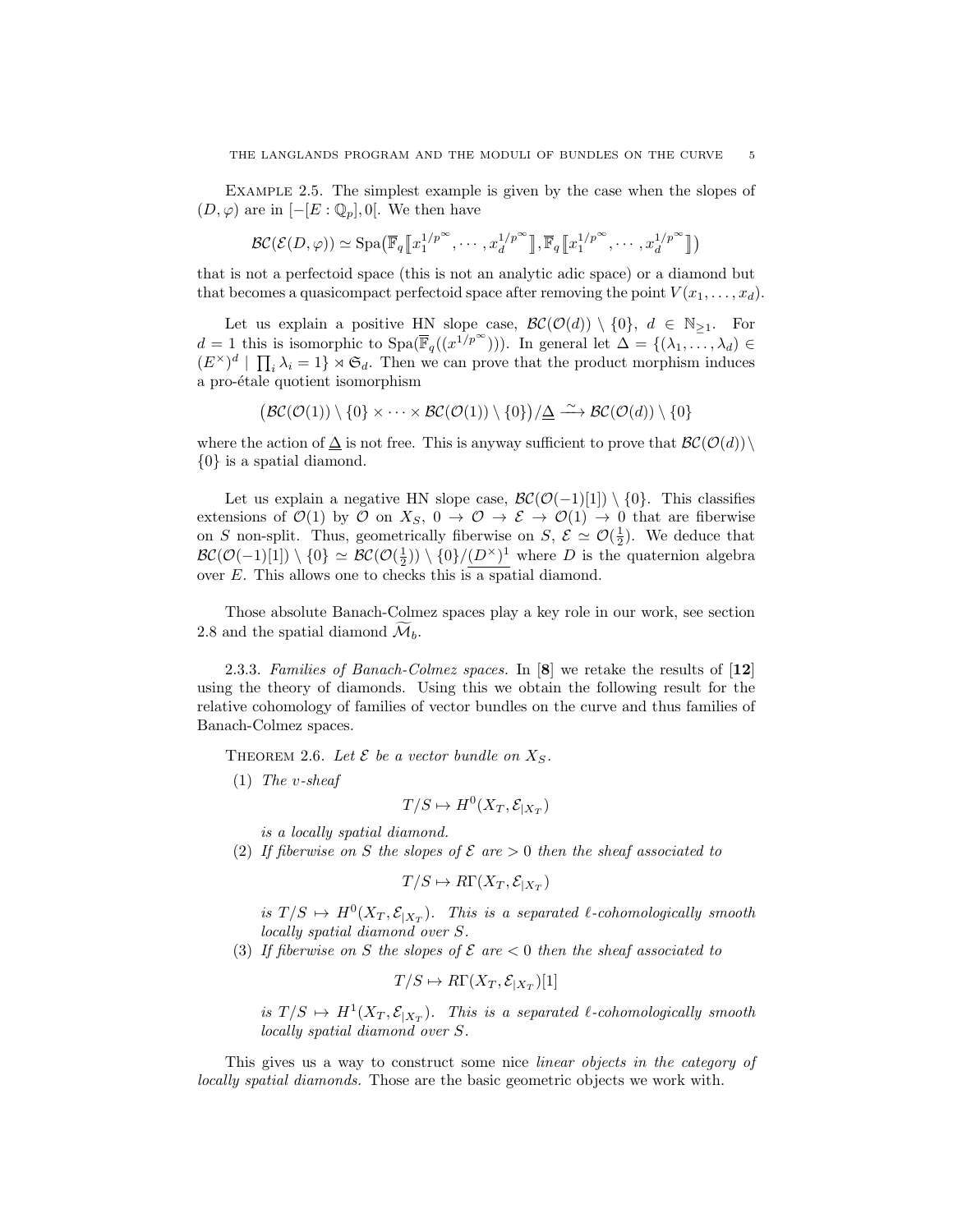**2.4. Geometric structure ([8, Chapter IV.1]).** The v-stack Bun<sub>G</sub> is a priori an abstract object but the following result says it has a nice geometric structure.

THEOREM 2.7. The following is satisfied.

- (1) The v-stack  $Bun_G$  is an Artin v-stack:
	- (a) the diagonal of  $Bun_G$  is representable in locally spatial diamonds,
	- (b) there exists a locally spatial diamond U together with a separated surjective  $\ell$ -cohomologically smooth morphism  $U \to \text{Bun}_G$ .
- (2) Bun<sub>G</sub>  $\rightarrow$  \* is separated  $\ell$ -cohomologically smooth of dimension 0. Its dualizing complex is isomorphic to  $\Lambda$ .

REMARK 2.8. One has to be careful that the diagonal morphism of Bun<sub>G</sub> is not quasicompact contrary to the "classical stack" of vector bundles on a smooth projective curve. In particular, if  $U \subset \text{Bun}_G$  is a quasicompact open subset then the inclusion  $j: U \hookrightarrow \text{Bun}_G$  is not quasicompact in general and typically quasicompact base change ([21, Corollary 16.10]) can not be applied, in general  $R^i j_* \mathbb{F}_\ell$  is nonzero for  $i > 0$  which would be the case for a quasicompact quasiseparated open immersion.

Point  $(1)(a)$  in the preceding theorem is easily deduced from Theorem 2.6. Typically for  $GL_n$ , if  $\mathcal{E}_1$  and  $\mathcal{E}_2$  are vector bundles on  $X_S$  then the v-sheaf Isom $(\mathcal{E}_1, \mathcal{E}_2) \to$ S is open in  $\mathcal{BC}(\mathcal{E}_1^{\vee} \otimes \mathcal{E}_2)$ .

One way to prove the other results in this theorem is to use the so-called Beauville-Laszlo uniformization ([8, Chapter III.3]). More precisely, let

$$
\mathrm{Gr}_G \longrightarrow \mathrm{Spd}(\breve{E})
$$

be the  $B_{dR}$ -affine Grassmanian ([23, Lecture 19]). If S is an  $\overline{\mathbb{F}}_q$ -perfectoid space together with a morphism  $S \to \text{Spd}(\breve{E})$ , that is to say an untilt  $S^{\sharp}$  over  $\breve{E}$ , then

$$
S^\sharp \hookrightarrow X_S
$$

is a Cartier divisor. Then,  $\text{Gr}_G(S)$  is the set of such untilts  $S^{\sharp}$  together with a G-bundle  $\mathcal E$  on  $X_S$  and an isomorphism

$$
\mathcal{E}_{1|X_S \backslash S^{\sharp}} \xrightarrow{\sim} \mathcal{E}_{|X_S \backslash S^{\sharp}}
$$

that is "meromorphic along the divisor  $S^{\sharp}$ ", where  $\mathcal{E}_1$  is the trivial G-bundle. Recall moreover that  $\text{Gr}_G$  is representable by an ind-diamond. For this suppose G is split to simplify and let  $T \subset B$  be a maximal torus inside a Borel subgroup. For each  $\mu \in X_*(T)^+$  there is a corresponding Schubert cell inside a closed Schubert cell

$$
\mathrm{Gr}_{G,\mu}\subset\mathrm{Gr}_{G,\leq\mu}
$$

where the open Schubert cell is a separated  $\ell$ -cohomologically smooth locally spatial diamond over  $Spd(E)$  of dimension  $\langle \mu, 2\rho \rangle$  and the closed cell is a proper spatial diamond over  $Spd(\overline{E})$ . One then has

$$
\mathrm{Gr}_G = \varinjlim_{\mu \in X_*(T)^+} \mathrm{Gr}_{G,\leq \mu}
$$

where by definition  $\mu_1 \leq \mu_2$  if  $\mu_2 - \mu_1 \in \mathbb{N}$ . We then prove the following result.

THEOREM 2.9. (1) The Beauville-Laszlo morphism 
$$
Gr_G \to Bun_G
$$
 is v-surjective.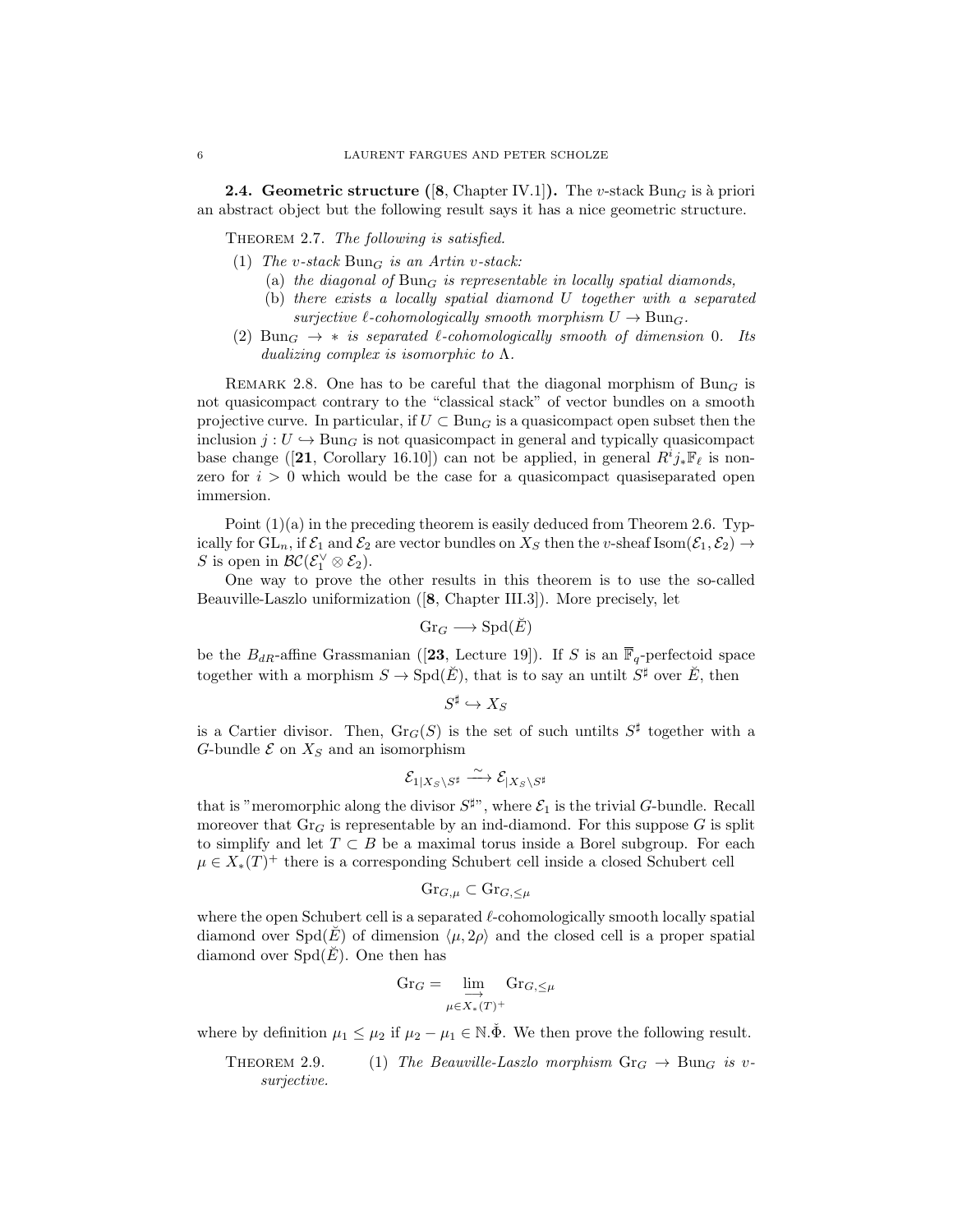(2) The morphism

$$
\coprod_{X_*(T)^+} \left[ \underline{G(E)} \backslash \mathrm{Gr}_{G,\mu} \right] \longrightarrow \mathrm{Bun}_G
$$

is separated l-cohomologically smooth and gives a presentation of  $Bun_G$ by a separated  $\ell$ -cohomologically smooth locally spatial diamond over  $*$ .

This chart on  $Bun_G$  is simple to construct. Nevertheless this is not the one we will use to analyze sheaves on  $Bun<sub>G</sub>$ , see section 2.8.

2.5. HN stratification and connected components ([8, Chapter III.2.2, III.2.4, IV.1.2.2]). Let  $G^*$  be a quasisplit inner form of G and  $A \subset T \subset B$  be a maximal split torus inside a maximal torus inside a Borel subgroup. There is an identification

$$
X_*(A)^+_{\mathbb{Q}}=[\mathrm{Hom}(\mathbb{D}, G_{\overline{E}})/G(\overline{E})]^{\Gamma}
$$

where  $\mathbb D$  is the slope pro-torus with  $X^*(\mathbb D) = \mathbb Q$ . We note  $\pi_1(G)$  for the Borovoi fundamental group.

THEOREM 2.10. The following is satisfied.

 $\mu \in$ 

- (1) The map  $|\text{Bun}_G| \to X_*(A)^+_{\mathbb{Q}}$  given by the Harder-Narasimhan polygon is semi-continuous.
- (2) The map  $|\text{Bun}_G| \to \pi_1(G)$ <sub>Γ</sub> given by the first Chern class is locally constant with connected fibers.

In terms of the identification  $B(G) = |Bun_G|$ , the Harder-Narasimhan polygon of  $\mathcal{E}_b$  is  $w_0.(-\nu_b)$  where  $\nu_b \in X_*(A)_{\mathbb{Q}}^+$  is the Newton point and  $w_0$  the maximal length element in the Weyl group. The first Chern class of  $\mathcal{E}_b$  is  $-\kappa(b)$  where  $\kappa$  is Kottwitz map  $\kappa : B(G) \to \pi_1(G)_{\Gamma}$ .

REMARK 2.11. The local constancy of  $|\text{Bun}_G| \to \pi_1(G)$ <sub>Γ</sub> is easy when  $G_{der}$ is simply connected. In fact this is simply given by  $|Bun_G| \to |Bun_{G/G_{der}}|$ . The difficult case when  $G_{der}$  is not simply connected is treated in [8, Chapter III.2.4].

For the proof of the semi-continuity of the Harder-Narasimhan polygon we give a proof using the theory of diamonds. Let us explain the  $GL_n$ -case. Let  $\mathcal E$  be a vector bundle on  $X_S$ . The HN polygon of  $\mathcal E$  at a geometric point of S has its first slope  $\geq \lambda$  if and only if at this geometric point there is a non-zero morphism  $\mathcal{O}(\lambda) \to$ E. The moduli of non-zero morphisms from  $\mathcal{O}(\lambda)$  to E is  $\mathcal{BC}(\mathcal{O}(-\lambda) \otimes \mathcal{E}) \setminus \{0\} \to S$ . Now we use that the morphism

$$
\mathcal{BC}(\mathcal{O}(-\lambda) \otimes \mathcal{E}) \setminus \{0\}/\pi^{\mathbb{Z}} \longrightarrow S
$$

is a proper morphism of locally spatial diamonds. The image in S of this morphism, the locus where the first slope of the polygon of  $\mathcal{E}$  is  $\geq \lambda$ , is thus closed. This argument applied to exterior powers of  $\mathcal E$  allows us to conclude the semi-continuity of the HN polygon of  $\mathcal{E}$ .

Finally let us remark that in particular, the semi-stable locus

$$
\mathrm{Bun}_G^{ss}\subset \mathrm{Bun}_G
$$

is open. We will describe in details the structure of this open substack later.

THEOREM 2.12 ([24]). The topology of  $|Bun_G|$  is the one induced by the embedding  $B(G) \hookrightarrow X_*(A)_0^+ \times \pi_1(G)_{\Gamma}$  and the order on  $X_*(A)_0^+$ .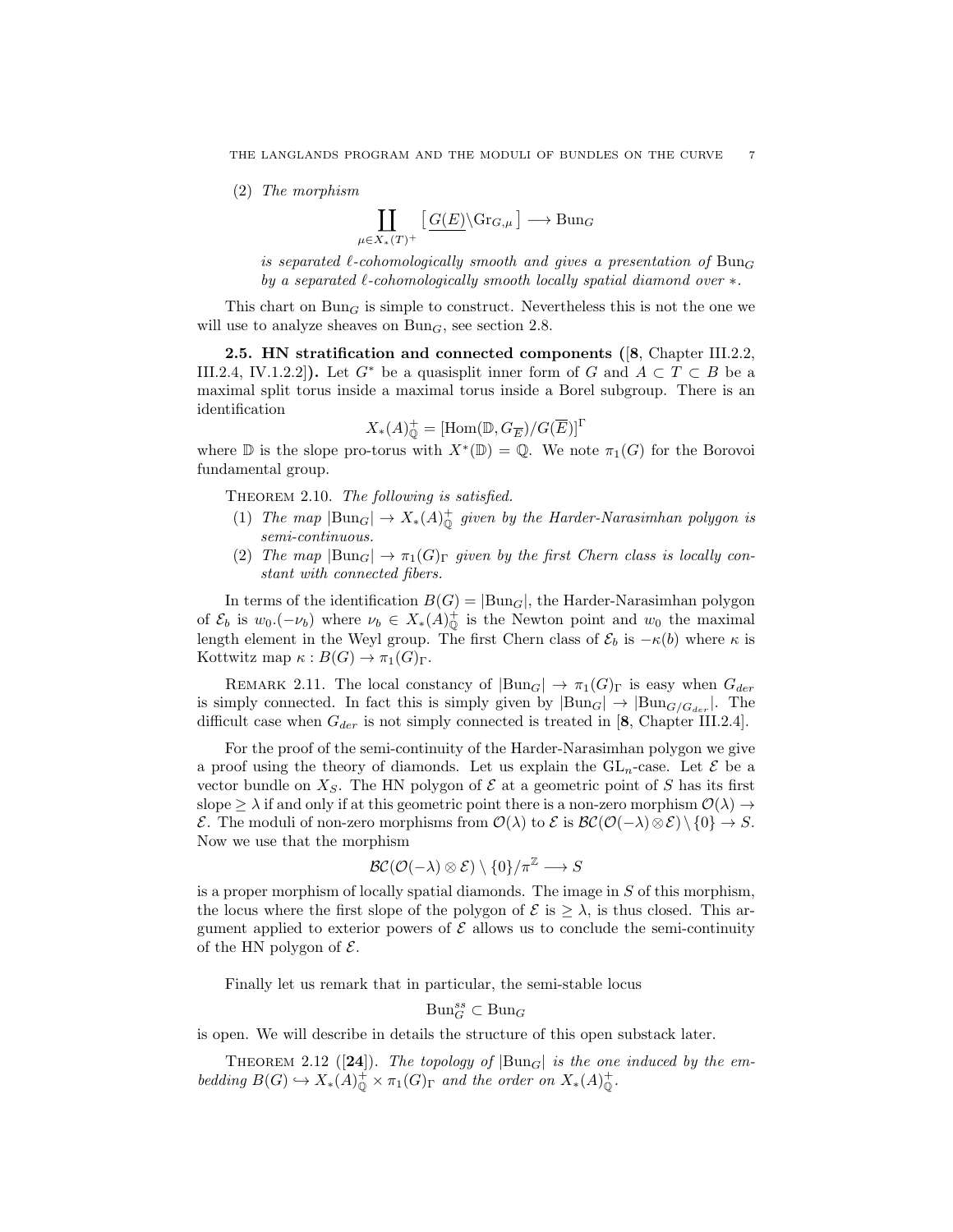For  $GL_n$  the set  $B(G)$  is described as a set of Newton polygons. The result is then that a point x of  $\left|\text{Bun}_G\right|$  is a specialization of y if and only if the polygon associated to  $x$  is over the one associated to  $y$  with the same endpoints.

#### 2.6. HN strata as classifying stacks.

2.6.1. Semi-stable locus ([8, Chapter III.4]). Kottwitz  $\kappa$  map induces a bijection

$$
B(G)_{basic} \xrightarrow{\sim} \pi_1(G)_{\Gamma}.
$$

There is thus one semi-stable point in each connected component. We have now the following result. For b basic the sheaf

$$
S \mapsto \mathrm{Aut}(\mathcal{E}_{b/X_S})
$$

is the sheaf

$$
G_b(E)
$$

whose value on S is continuous functions  $|S| \to G_b(E)$ . Here  $G_b$  is an inner form of G, a so-called extended pure inner form of G. For example  $G_1 = G$ . We then have the following result.

THEOREM 2.13. The stratum attached to b basic is identified with the classifying stack

$$
[\ast/G_b(E)]
$$

of pro-étale  $G_b(E)$ -torsors.

Here the identification sends a G-bundle  $\mathcal E$  on  $X_S$  that is geometrically fiberwise on S isomorphic to  $\mathcal{E}_b$  to the torsor

$$
T/S \longmapsto \text{Isom}(\mathcal{E}_b, \mathcal{E}_{|X_T}).
$$

Let us remark that, using that étale separated morphisms satisfy v-descent  $(21, 1)$ Proposition 9.7] ), a  $G_b(E)$ -pro-étale torsor is the same as a  $G_b(E)$ -v-torsor.

Example 2.14. For the linear group the preceding says that there is an equivalence between vector bundles  $\mathcal E$  on  $X_S$  that are geometrically fiberwise slope 0 semi-stable and pro-étale locally constant sheaves of  $E$ -vector spaces with finite dimensional geometric stalks. Here the correspondence sends such an  $\mathcal E$  to the relative cohomology of  $\mathcal{E}$ , that is to say the sheaf associated to  $T/S \mapsto R\Gamma(X_T, \mathcal{E}_{|X_T})$ . In the other direction it sends  $\mathcal{F}$  to " $\mathcal{F} \otimes_{\underline{E}} \mathcal{O}_{X_S}$ ".

As a corollary we obtain a decomposition

$$
\mathrm{Bun}_G^{ss} = \coprod_{[b] \text{ basic}} [\ast / \underline{G_b(E)}].
$$

2.6.2. More general strata ([8, Chapter III.5]). Fix  $[b] \in B(G)$ . The structure of the automorphism sheaf of  $\mathcal{E}_b$  is in general more complicated that in the basic case in the sense that its neutral connected component is non-zero. More precisely, we have the following result.

THEOREM 2.15. The sheaf of automorphisms of  $\mathcal{E}_b$ ,  $\widetilde{G}_b$ , that sends S to Aut $(\mathcal{E}_{b/X_S})$ , is of the form

$$
\widetilde{G}_b = \widetilde{G}_b^0 \rtimes \underline{G_b(E)}
$$

where  $\tilde{G}_{b}^{0}$  is a unipotent group diamond that is a successive extension of positive Banach-Colmez spaces. We moreover have  $\dim(\widetilde{G}_b^0) = \langle \nu_b, 2\rho \rangle$ .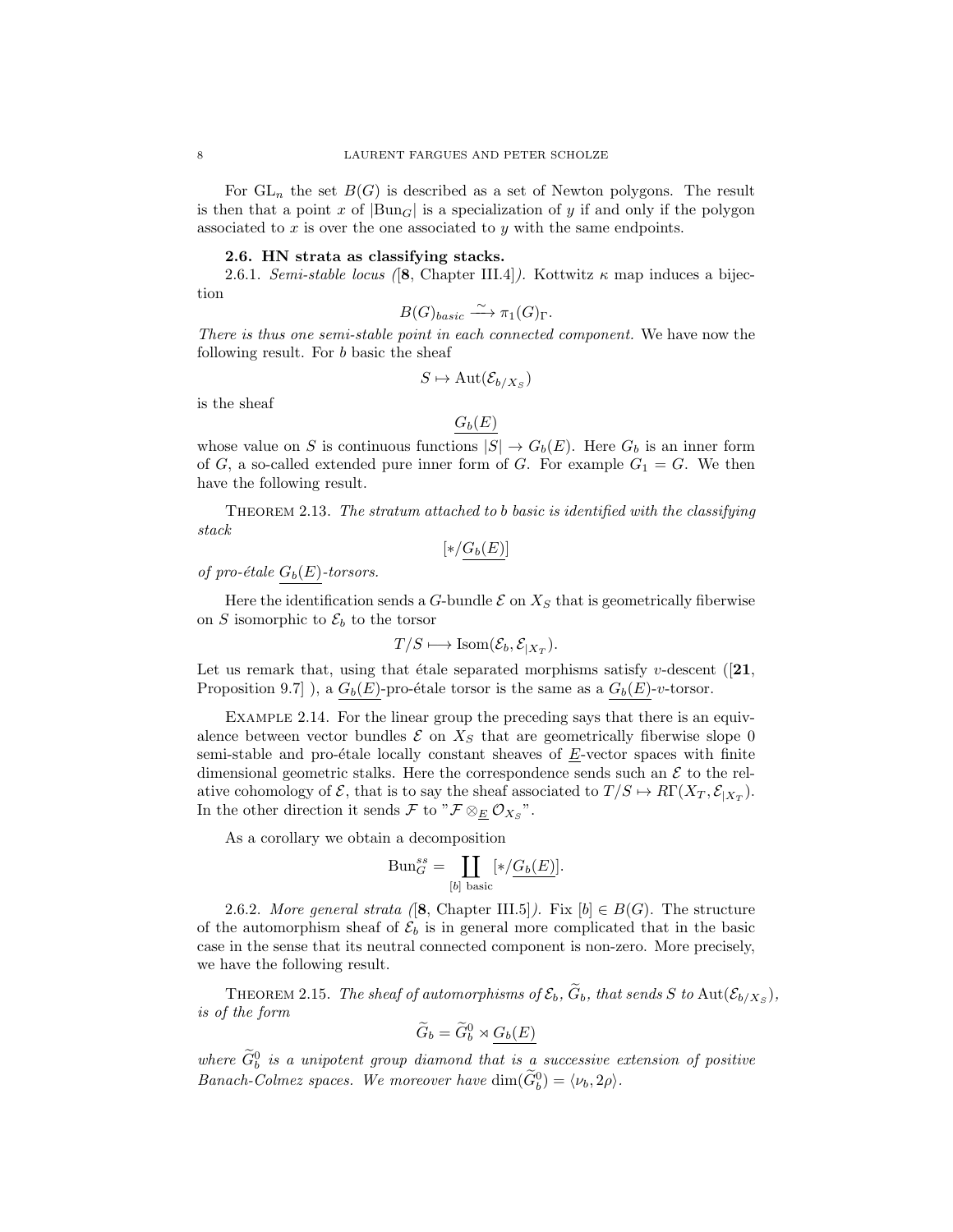Let us look at the linear case. Let us fix some slopes  $\lambda_1 > \cdots > \lambda_r$  in Q with some multiplicities  $m_1, \dots, m_r$ . The associated vector bundle is  $\mathcal{E} =$  $\mathcal{O}(\lambda_1)^{m_1} \oplus \cdots \oplus \mathcal{O}(\lambda_r)^{m_r}$ . The automorphism sheaf of  $\mathcal E$  is a semi-direct product of  $D_{\lambda_1}^{\times} \times \cdots D_{\lambda_r}^{\times}$ , its group of connected components, with a unipotent diamond that is a successive extension of the Banach-Colmez spaces associated to  $Hom(O(\lambda_i)^{m_i}, O(\lambda_j)^{m_j}), i > j$ . The dimension of the Banach-Colmez space associated to a positive vector bundle is the degree of this vector bundle. The dimension of this unipotent diamond is thus  $\sum_{i>j} m_j \deg \mathcal{O}(\lambda_i) - m_i \deg \mathcal{O}(\lambda_i)$ .

We now have the following result.

THEOREM 2.16. The Harder-Narasimhan stratum associated to [b] is isomorphic to the classifying stack

 $[\ast/\widetilde{G}_b].$ 

This means that if  $\mathcal E$  is a G-bundle on  $X_S$  that is geometrically fiberwise on S isomorphic to  $\mathcal{E}_b$ , then v-locally (and even pro-étale locally) on S it is isomorphic to  $\mathcal{E}_b$ . For the linear group this means that we can locally on S split the Harder-Narasimhan filtration of a vector bundle on  $X<sub>S</sub>$  whose Newton polygon is fiberwise constant on S. This result is proved in  $\mathbf{12}$  but we give a new proof using the theory of diamonds.

COROLLARY 2.17. The HN stratum associated to  $[b] \in B(G)$  is separated  $\ell$ cohomologically smooth of dimension  $-\langle \nu_b, 2\rho \rangle$  over  $*$ .

#### 2.7. The Jacobian criterion of smoothness  $([8, Chapter IV.4])$ .

2.7.1. Statement. To construct some "nice" charts on  $Bun_G$  we will need to use some kind of analog/variant of the so-called Quot schemes in the classical case. For this let  $S \in \operatorname{Perf}_{\overline{\mathbb{F}}_q}$  and

$$
Z \longrightarrow X_S
$$

be a smooth morphism of sous-perfectoid adic spaces. Make moreover the following "quasi-projective" assumption: there exists a Zariski closed immersion of Z into an open subset of  $\mathbb{P}_{X_S}^n$ . The basic example we may want to consider is the following. Suppose  $S = \text{Spa}(R, R^+)$  is affinoid perfectoid and let  $\mathfrak{X}_S$  be the associated "algebraic curve" as a scheme over  $Spec(E)$ . Let  $\mathfrak{Z} \to \mathfrak{X}_S$  be a smooth quasi-projective morphism of schemes. Then one can define  $\mathfrak{Z}^{ad} \to X_S$  that satisfies the preceding assumption for Z. Moreover, adification defines a bijection

{sections of 
$$
\mathfrak{Z} \to \mathfrak{X}_S
$$
}  $\xrightarrow{\sim}$  {sections of  $\mathfrak{Z}^{ad} \to X_S$  }.

Let us now define

$$
\mathcal{M}_Z \longrightarrow S
$$

to be the "moduli space of sections of  $Z \to X_{S}$ " that is to say the functor on S-perfectoid spaces that sends  $T/S$  to sections s



which is the same as sections of  $Z \times_{X_S} X_T \to X_T$  (the fiber product makes sense as a smooth sous-perfectoid space over  $X_T$ ). One can define  $T_{Z/X_S}$  the tangent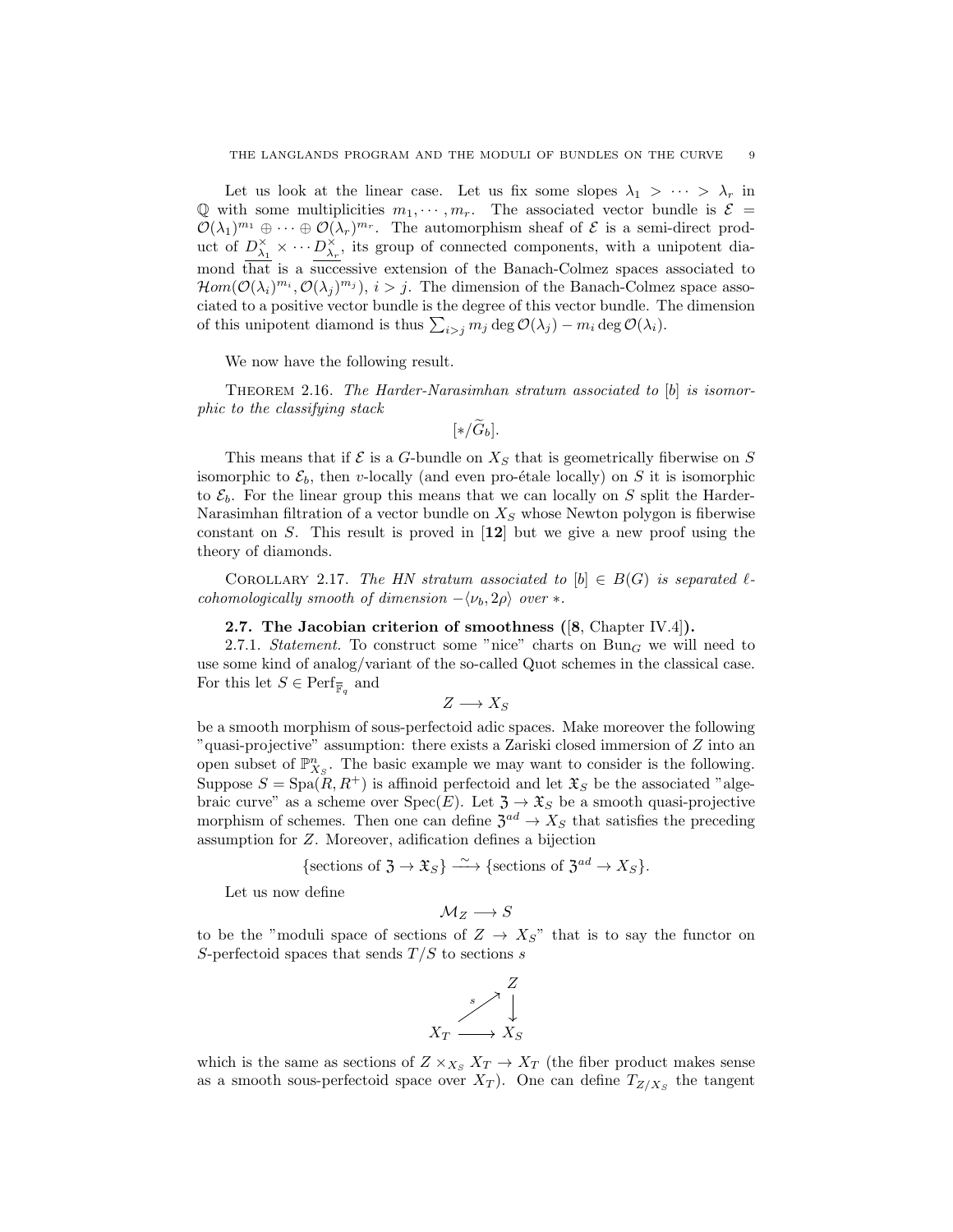bundle of  $Z \to X_Z$  as a vector bundle over Z. We then define

$$
\mathcal{M}_Z^{sm}\subset \mathcal{M}_Z
$$

as the open subfunctor where we ask that via the preceding section s,  $s^*T_{Z/X_S}$  is a vector bundle bundle on  $X_T$  that has fiberwise on T positive (non-zero) HN slopes. Here is our Jacobian criterion of smoothness.

- THEOREM 2.18. (1) The functor  $\mathcal{M}_Z$  is represented by a locally spatial diamond.
	- (2) The morphism  $\mathcal{M}_Z^{sm} \to S$  is separated  $\ell$ -cohomologically smooth of dimension at a point given by a section s the degree of  $s^*T_{Z/X_S}$ .

REMARK 2.19. In the "linear case" that is to say when  $Z$  is the geometric realization  $\mathbb{V}(\mathcal{E})$  of a vector bundle  $\mathcal{E}$  on  $X_S$ , then  $\mathcal{M}_Z = \mathcal{BC}(\mathcal{E})$  and the preceding result is a basic result in the theory of Banach-Colmez spaces. Thus, the preceding result is an extension of this result to more general "non-linear" algebraic equations over the curve.

Remark 2.20. In the "classical case" of schemes the preceding result is wellknown and immediate. More precisely, if  $X$  is a smooth projective curve over a field k, S is k-scheme,  $Z \to X_S$  is quasiprojective and smooth, then  $\mathcal{M}_Z^{sm} \to S$ is by definition the moduli of sections s of  $Z \rightarrow X_S$  such that the vector bundle  $s^*T_{Z/X_S}$  has no  $H^1$  fiberwise on the base. This functor is easily checked to be formally smooth.

Let us for example treat the case of the Quot diamonds. Let  $\mathcal E$  over  $X_S$  be a vector bundle. Let

$$
\mathrm{Quot}_{\mathcal{E}} \longrightarrow S
$$

be the functor that sends  $T/S$  to non-zero locally free quotients of  $\mathcal{E}_{|X_T}$ . The moduli space  $Z \to X_S$  of non-zero locally free quotients of  $\mathcal E$  is a disjoint union of Grassmanians  $\coprod_{r\geq 1} \text{Gr}_r(\mathcal{E}) \to X_S$  where r is the rank of the quotient. We have

$$
\mathcal{M}_Z = \mathrm{Quot}_{\mathcal{E}}.
$$

Now,  $\mathcal{M}_Z^{sm} \to S$  sends  $T/S$  to locally free quotients  $u : \mathcal{E}_{|X_T} \to \mathcal{F}$  such that  $(\ker u)^\vee \otimes \mathcal{F}$  (this is  $s^*T_{Z/X_S}$  with the preceding notations) has positive HN slopes fiberwise on  $T$  i.e. the biggest slope of ker  $u$  is strictly less than the smallest one of F. According to the Jacobian criterion this is a separated  $\ell$ -cohomologically smooth locally spatial diamond.

2.7.2. Some tools of the proof: ULA sheaves. Suppose  $\Lambda$  is a torsion  $\mathbb{Z}_\ell$  ring. Let  $f: X \to Y$  be a compactifiable morphism of locally spatial diamonds of locally finite dim.trg. Let  $A \in D_{\text{\'et}}(X,\Lambda)$ . We define a notion of A to be f-ULA (universally locally acyclic) that satisfies the following properties ([8, Chapter IV.2]). For the basic one analogous to the scheme case:

- (1) If f is  $\ell$ -cohomologically smooth and A locally constant with perfect fibers then  $A$  is  $f$ -ULA.
- (2) If f is the identify then A is  $f$ -ULA if and only if A is locally constant with perfect fibers.
- (3) If we have a diagram  $X' \stackrel{g}{\rightarrow} X \stackrel{f}{\rightarrow} Y$  with g separated  $\ell$ -cohomologically smooth surjective then A is  $f$ -ULA if and only  $g^*A$  is  $f \circ g$ -ULA: the notion of ULA is "smooth local on the origin".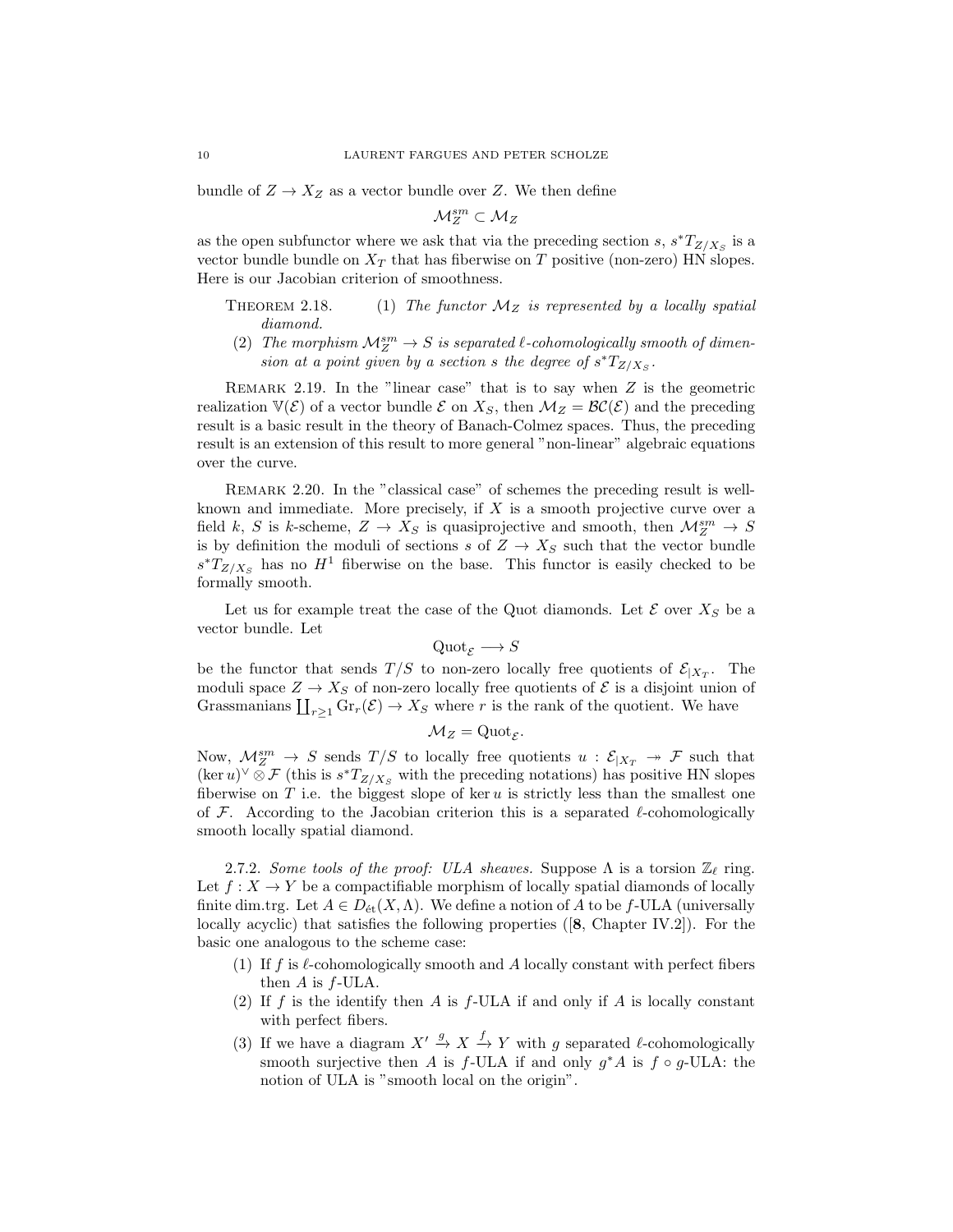(4) If we have a diagram  $X' \stackrel{g}{\rightarrow} X \stackrel{f}{\rightarrow} Y$  with g proper and  $A = Rg_*B$  with  $B f \circ g$ -ULA then A is f-ULA.

Although this is not the definition we take, the quickest formal definition of ULA sheaves is via the analog of the work of Lu-Zheng  $(17)$  on dualizability, see [8, Chapter IV.2.3.3]. ULA sheaves have very nice behavior with respect to Verdier duality and base change. We prove the following:

(1) If A is f-ULA then  $\mathbb{D}_{X/Y}(A)$  is f-ULA in which case

$$
A \xrightarrow{\sim} \mathbb{D}_{X/Y}(\mathbb{D}_{X/Y}(A)).
$$

(2) If  $g: Y' \to Y$  is a morphism of locally spatial diamonds with  $\tilde{g}: X \times_Y Y'$  $Y' \to X$  then if A is f-ULA,

$$
\tilde{g}^* \mathbb{D}_{X/Y}(A) \xrightarrow{\sim} \mathbb{D}_{X \times_Y Y'/Y'}(\tilde{g}^* A).
$$

(3) If A is f-ULA then for any  $B \in D_{\text{\'et}}(Y, \Lambda)$  one has

 $\mathbb{D}_{X/Y}(A) \otimes^{\mathbb{L}}_\Lambda f^*B \stackrel{\sim}{\longrightarrow} R\mathcal{H}om_{\Lambda}(A,Rf^!B).$ 

REMARK 2.21. The definition we give for an  $f$ -ULA étale complex is in fact one constrained by property (3). As a matter of fact, point (3) implies  $R\text{Hom}(Rf_1A, B)$  =  $R\Gamma(X, \mathbb{D}_{X/Y}(A) \otimes^{\mathbb{L}}_{\Lambda} f^*B)$  for any  $B \in D_{\text{\'et}}(Y, \Lambda)$ . If moreover f is quasicompact this property implies  $Rf_1A$  restricted to any quasicompact open subset U of Y is a compact object of  $D_{\text{\'et}}(U,\Lambda)$ . This is equivalent to say ([21, Chapter 20]) that  $Rf_1A$  is constructible with perfect geometric stalks. This is exactly the definition we take by forcing this constructibility property étale locally on  $X$  (since the ULA notion has to be étale local on the source).

From properties (2) and (3) applied to  $A = \mathbb{F}_{\ell}$  we deduce the following.

THEOREM 2.22. The morphism f is  $\ell$ -cohomologically smooth if and only if (1)  $\mathbb{F}_{\ell}$  is f-ULA

(2)  $Rf^{\dagger}\mathbb{F}_{\ell}$  is invertible that is to say locally isomorphic to  $\mathbb{F}_{\ell}[d]$  for some  $d \in \mathbb{Z}$ .

This is what we use in the proof of the Jacobian criterion of smoothness by cutting the proof in two parts.

2.7.3. Some tools of the proof: formal smoothness and deformation to the nor*mal cone.* The first part of the proof of theorem 2.18 consists in proving that  $\mathbb{F}_{\ell}$  is ULA with respect to  $\mathcal{M}_Z^{sm} \to S$ . This is achieved using the fact that, contrary to the notion of cohomological smoothness, the notion of being ULA is "stable under *retract"*. Let us explain this with an example. Suppose  $S$  is affinoid perfectoid. Let  $\mathbb{B}^d_S \to S$  be the closed *d*-dimensional perfectoid ball over S. Let  $Z \subset \mathbb{B}^d_S$  be Zariski closed. Suppose that there is an étale neighborhood  $U \to \mathbb{B}^d_S$  of Z and a retraction of the inclusion  $Z \times_{\mathbb{B}^d_S} U \hookrightarrow U$ . Then  $\mathbb{F}_{\ell}$  ULA with respect to  $Z \to S$ . In fact we prove the following theorem.

THEOREM 2.23. The morphism  $\mathcal{M}_Z^{sm} \to S$  is formally smooth in the sense that for any diagram

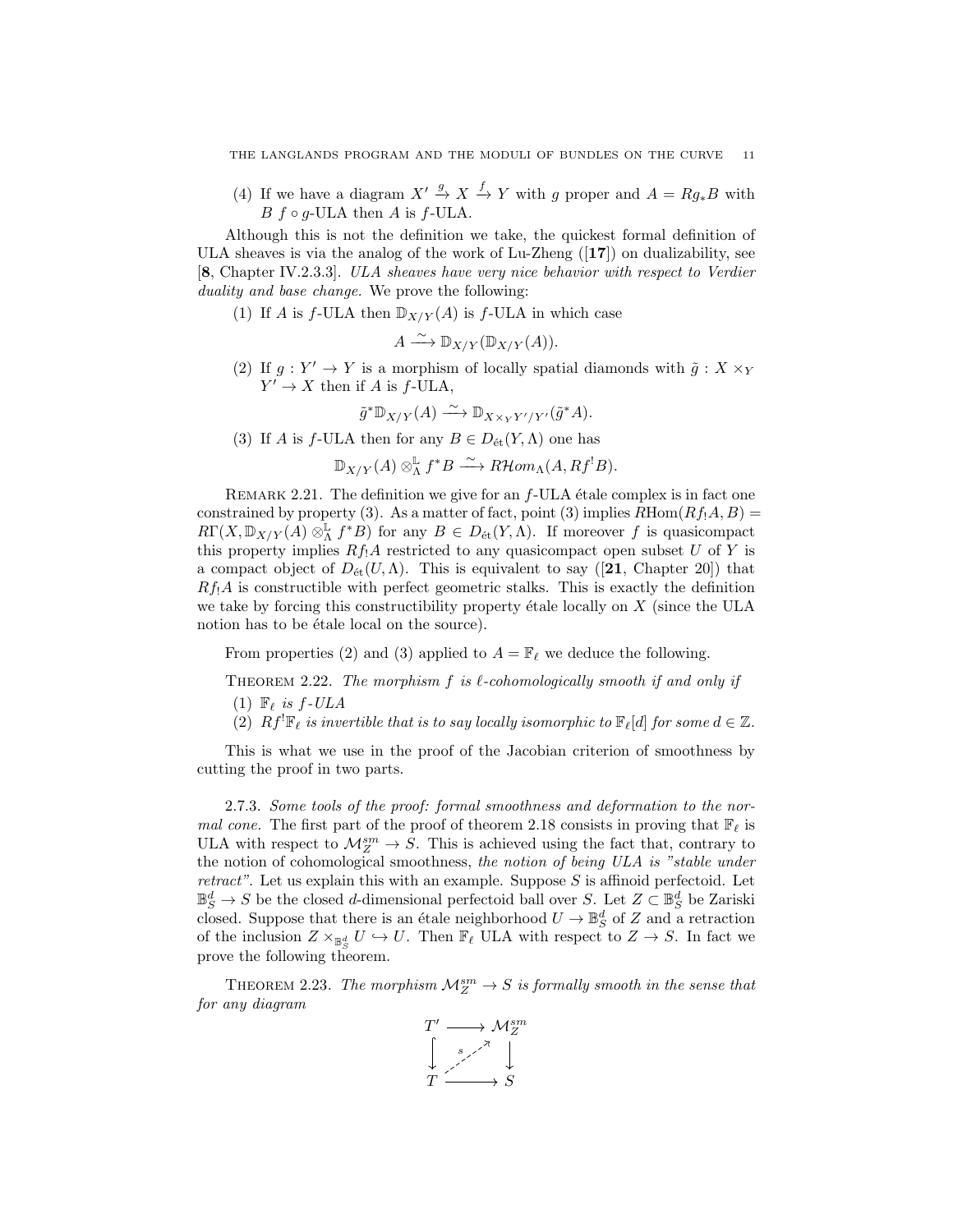with  $T$  affinoid perfectoid and  $T'$  Zariski closed in  $T$ , up to replacing  $T$  by an étale neighborhood  $U \to T$  of  $T'$  and  $T'$  by  $T' \times_T U$ , there exists a morphism s completing the diagram.

An elementary argument then shows that this implies that  $\mathbb{F}_\ell$  is ULA with respect to  $\mathcal{M}_Z^{sm} \to \overline{S}$ . Using that if  $\mathbb{F}_\ell$  is f-ULA then the formation of  $Rf^! \mathbb{F}$ commutes with base change we then are reduced up to change  $S$  to prove that if

$$
\begin{matrix} \mathcal{M}_{Z}^{sm} \\ i \left( \bigcup_{S} f \right. \end{matrix}
$$

then  $i^*Rf^!{\mathbb{F}}_{\ell}$  is invertible. Such a section i corresponds to a section

$$
k\bigwedge^Z\limits_{X_S.}
$$

We then use the deformation to the normal cone of the regular immersion  $X_S \hookrightarrow Z$ , replacing  $Z$  by this deformation to the normal cone  $C$  to obtain a diagram

$$
\mathcal{M}_C
$$
  

$$
\bigcup_{S \times E} \mathcal{M}
$$

whose fiber at  $0 \in \underline{E}$  is the zero section of  $\mathcal{BC}(k^*T_{Z/X_S}) \to S$ , and is isomorphic to  $M_Z \times \underline{E}^{\times}$  outside  $0 \in \underline{E}$ . This diagram is  $\underline{E}^{\times}$ -equivariant and using this action together with the cohomological smoothness of  $\mathcal{BC}(k^*T_{Z/X_S}) \to S$  we can conclude.

**2.8. Some "nice" charts on** Bun<sub>G</sub> ([8, Chapter V.3]). Rather than the Beauville-Laszlo uniformization or the preceding Quot diamonds (that work well only in the linear group case) we use other charts in our work to study sheaves on Bun<sub>G</sub>. This is given by the following. Suppose G is quasisplit to simplify. Let  $[b] \in B(G)$  and let M be the standard Levi subgroup that is the centralizer of  $[\nu_b] \in X_*(A)_0^+$ . Up to  $\sigma$ -conjugacy we can suppose that b is a basic element  $b_M$  in  $M(E)$ . Let P be the standard parabolic subgroup associated to  $[\nu_b]$  with standard Levi subgroup  $M$ . We define

 $\mathcal{M}_b$ 

to be the moduli space given by a P-bundle  $\mathcal{E}_P$  on  $X_S$  such that  $\mathcal{E}_P \times M$  (Levi quotient) is geometrically fiberwise on S isomorphic to  $\mathcal{E}_{b_M}$ . There is thus a diagram

$$
\widetilde{\mathcal{M}}_b \longrightarrow \mathcal{M}_b \xrightarrow{\pi_b} \operatorname{Bun}_G
$$
\n
$$
\left(\bigcup_{\mathbf{w}} s_b \widetilde{\left(\bigcup_{q_b} q_b\right)} \left[\mathbf{w}_b\right] \right)
$$

where  $q_b$  sends  $\mathcal{E}_P$  to  $\mathcal{E}_P \times M$ ,  $\pi_b$  to  $\mathcal{E}_P \times G$ , and the section  $s_b$  sends  $\mathcal{E}_M$  to  $\mathcal{E}_M \times P$ . We then have the following result that is at the core of our study of sheaves on  $Bun_G$ .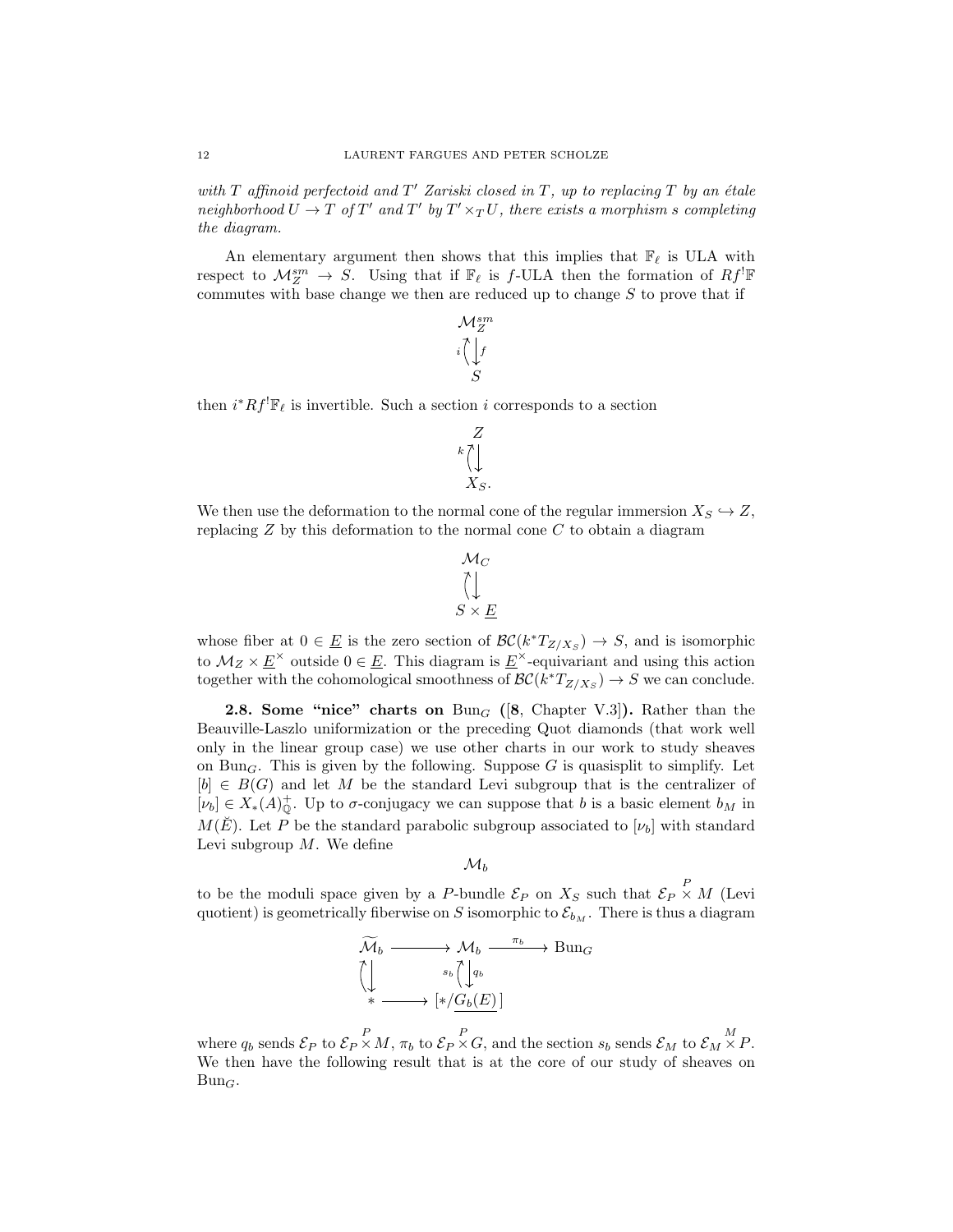- THEOREM 2.24. (1) The morphism  $q_b : \mathcal{M}_b \to [*/G_b(E)]$  is representable in locally spatial diamonds and separated  $\ell$ -cohomologically smooth of dimension  $\langle \nu_b, 2\rho \rangle$ . In particular  $\mathcal{M}_b$  is a cohomologically smooth Artin v-stack of dimension  $\langle \nu_b, 2\rho \rangle$ .
- (2) The morphism  $\pi_b : \mathcal{M}_b \to \text{Bun}_G$  is partially proper, representable in  $locally$  spatial diamonds, separated  $\ell$ -cohomologically smooth with image the set of generalizations of [b] inside  $|Bun_G|$ .
- (3)  $\mathcal{M}_b \setminus \{*\}$  is a spatial diamond.

Point (1) is deduced from the fact that  $q_b$  is an iterated fibration in negative Banach-Colmez spaces, see section 2.3. Point (2) is an immediate application of the Jacobian criterion of smoothness, Theorem 2.18. Given a G bundle  $\mathcal E$  on  $X_S$  that we view as an étale G-torsor  $\mathcal{E} \to X_S$ , we apply the Jacobian criterion to  $Z = P \backslash \mathcal{E}$ . The space  $\mathcal{M}_Z \to S$  is then the moduli space of reductions of  $\mathcal E$  to P that is to say Bun<sub>P</sub>  $\times_{\text{Bun}_G} S$ . Point (3) is similar to the proof that punctured absolute negative Banach-Colmez spaces are spatial diamonds, see section 2.3.2.

REMARK 2.25. The spatialness of  $\widetilde{\mathcal{M}}_b \setminus \{*\}$ , the fact that it is quasicompact (and not only locally spatial), is a key tool. This is one of the main reasons why we work with  $Bun_G \to *$  "absolutely" over  $*$  and not with  $Bun_G \times Spa(C)$  after a scalar extension to some algebraically closed perfectoid field C. In fact,  $\mathcal{M}_b \times \text{Spa}(C)$  is a locally spatial diamond but  $(\mathcal{M}_b \setminus \{*\}) \times \text{Spa}(C)$  is not quasicompact anymore. This type of phenomenon arises frequently in our world and a consequence of the fact that the final object ∗ of the v-topos is not quasiseparated. For example the v-sheaf

$$
D = \mathrm{Spa}\big(\overline{\mathbb{F}}_q[\![x_1^{1/p^\infty}, \dots, x_n^{1/p^\infty}]\!], \overline{\mathbb{F}}_q[\![x_1^{1/p^\infty}, \dots, x_n^{1/p^\infty}]\!]\big)
$$

with its section  $\{*\} \hookrightarrow D$  given by  $x_1 = \cdots = x_n = 0$  satisfies:

- $(1)$  D is not a diamond,
- (2)  $D \setminus \{*\}$  is a spatial diamond,
- (3) after a scalar extension to  $C, D \times \text{Spa}(C)$  is a locally spatial diamond but  $(D \setminus \{*\}) \times \text{Spa}(C)$  is not spatial.

In our case the situation is even worste since the v-sheaf  $\mathcal{M}_b$  is not even representable by a formal scheme in general.

Let us treat for example the case when  $G = GL_2$  and  $b = \begin{pmatrix} 1 & 0 \\ 0 & -1 \end{pmatrix}$  $0 \pi^{-1}$  $\Big)$ . The sheaf  $\widetilde{\mathcal{M}}_b$  is the moduli of extensions of  $\mathcal{O}(1)$  by  $\mathcal O$  that is to say

$$
\widetilde{\mathcal{M}}_b = \mathcal{BC}(\mathcal{O}(-1)[1]) \longrightarrow *.
$$

We have

$$
\mathcal{M}_b = \left[ \mathcal{BC}(\mathcal{O}(-1)[1]) / \underline{E}^\times \times \underline{E}^\times \right]
$$

where  $(a, b) \in E^{\times} \times E^{\times}$  acts via  $ab^{-1}$  on the Banach-Colmez space. The morphism

$$
[\mathcal{BC}(\mathcal{O}(-1)[1])/\underline{E}^{\times} \times \underline{E}^{\times}] \to \mathrm{Bun}_{GL_2}
$$

sends the section  $[*/\underline{E}^{\times} \times \underline{E}^{\times}]$  to the point of  $|\text{Bun}_G|$  given by [b]. The complementary is sent to the semi-stable point associated to  $\begin{pmatrix} 0 & \pi^{-1} \\ 1 & 0 \end{pmatrix}$ , this is the locus where the extension of  $\mathcal{O}(1)$  by  $\mathcal O$  is geometrically fiberwise isomorphic to  $\mathcal{O}(\frac{1}{2})$ . 1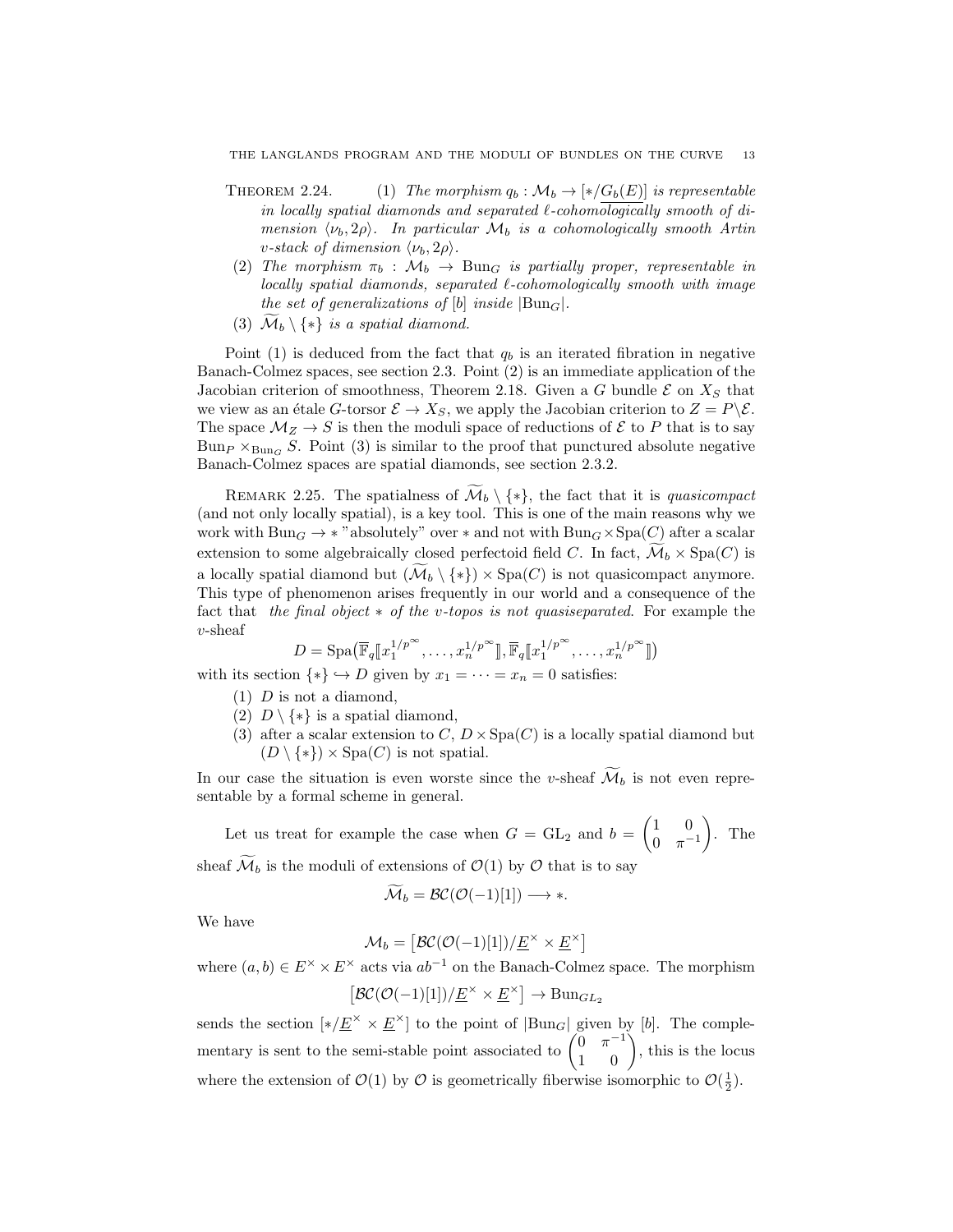#### 3. The category  $D_{lis}(\text{Bun}_G, \Lambda)$

**3.1. The torsion case.** Let  $\Lambda$  be a  $\mathbb{Z}_{\ell}$ -algebra. Suppose in this section that Λ is torsion. We define

$$
D_{lis}(\text{Bun}_G, \Lambda) := D_{\text{\'et}}(\text{Bun}_G, \Lambda).
$$

A way to analyse objects in this category is the following. For  $[b] \in B(G)$  there is the inclusion of the corresponding HN stratum

$$
i^b : [*/\widetilde{G}_b] \hookrightarrow \text{Bun}_G.
$$

We want to pull back étale sheaves on  $Bun_G$  via  $i^b$  to understand them. For this we need the following result, see [8, Chapter V.2].

THEOREM 3.1. For  $[b] \in B(G)$  there are identifications

$$
D(G_b(E), \Lambda) = D_{\text{\'et}}([*/\underline{G_b(E)}], \Lambda) = D_{\text{\'et}}([*/\hat{G}_b], \Lambda)
$$

where the left category is the derived category of smooth representations of  $G_b(E)$ with coefficients in  $\Lambda$ .

The first identification is easy. The second one is more subtle and uses in an essential way the fact that  $\ell \neq p$ . More precisely, let us recall that  $\widetilde{G}_b = \widetilde{G}_b^0 \rtimes \underline{G_b(E)}$ . Moreover  $\tilde{G}_b^0$  is a successive extension of positive Banach-Colmez spaces and is thus " $\ell$ -étale-contractible" (we give a precise meaning to this). This is where the second identification comes from.

At the end we have functors for each  $[b] \in B(G)$ 

$$
(i^b)^* : D_{\text{\'et}}(\text{Bun}_G, \Lambda) \xrightarrow{\frac{(i_b)^*}{(i^b)_{!}}} D(G_b(E), \Lambda).
$$

that gives a semi-orthogonal decomposition of the triangulated category  $D_{\text{\'et}}(\text{Bun}_G,\Lambda)$ in terms of the collection  $(D(G_b(E), \Lambda))_{[b] \in B(G)}$ .

In particular, via  $(i^1)^*$  and  $(i^1)$ , the category  $D(G(E), \Lambda)$  is a direct factor of  $D_{\text{\'et}}(\text{Bun}_G,\Lambda)$ . This means "classical smooth representation theory of  $G(E)$  with coefficients in  $\Lambda$  is a direct factor of  $D_{\text{\'et}}(\text{Bun}_G,\Lambda)$ ". This is what we will use for the construction of L-parameters.

3.2. The general case ([8, Chapter VII]). The general case is more complicated. We only explain the problem and sketch the solution. First we don't want to suppose  $\Lambda$  to be  $\ell$ -adically complete since this would impose at the end that we would construct a morphism toward the  $\ell$ -adic completion of the Bernstein center of G, and this is not what we want to do. Even if we suppose  $\Lambda$  to be  $\ell$ -adically complete, if we consider  $\ell$ -adically complete sheaves, i.e. limits of torsion étale sheaves on  $\Lambda/\ell^n\Lambda$  when n varies, and invert formally  $\ell$ , we will fall at the end on the representation theoric side on  $\mathbb{Q}_r$ -Banach spaces continuous representations of  $G(E)$  that have an invariant lattice. This is not what we want. We want to deal with purely "algebraic" smooth representations of  $G(E)$ .

The solution comes from the theory of pro-étale solid sheaves. More precisely, we define

$$
D_{\text{pro\acute{e}t}}(X,\Lambda_{\blacksquare})
$$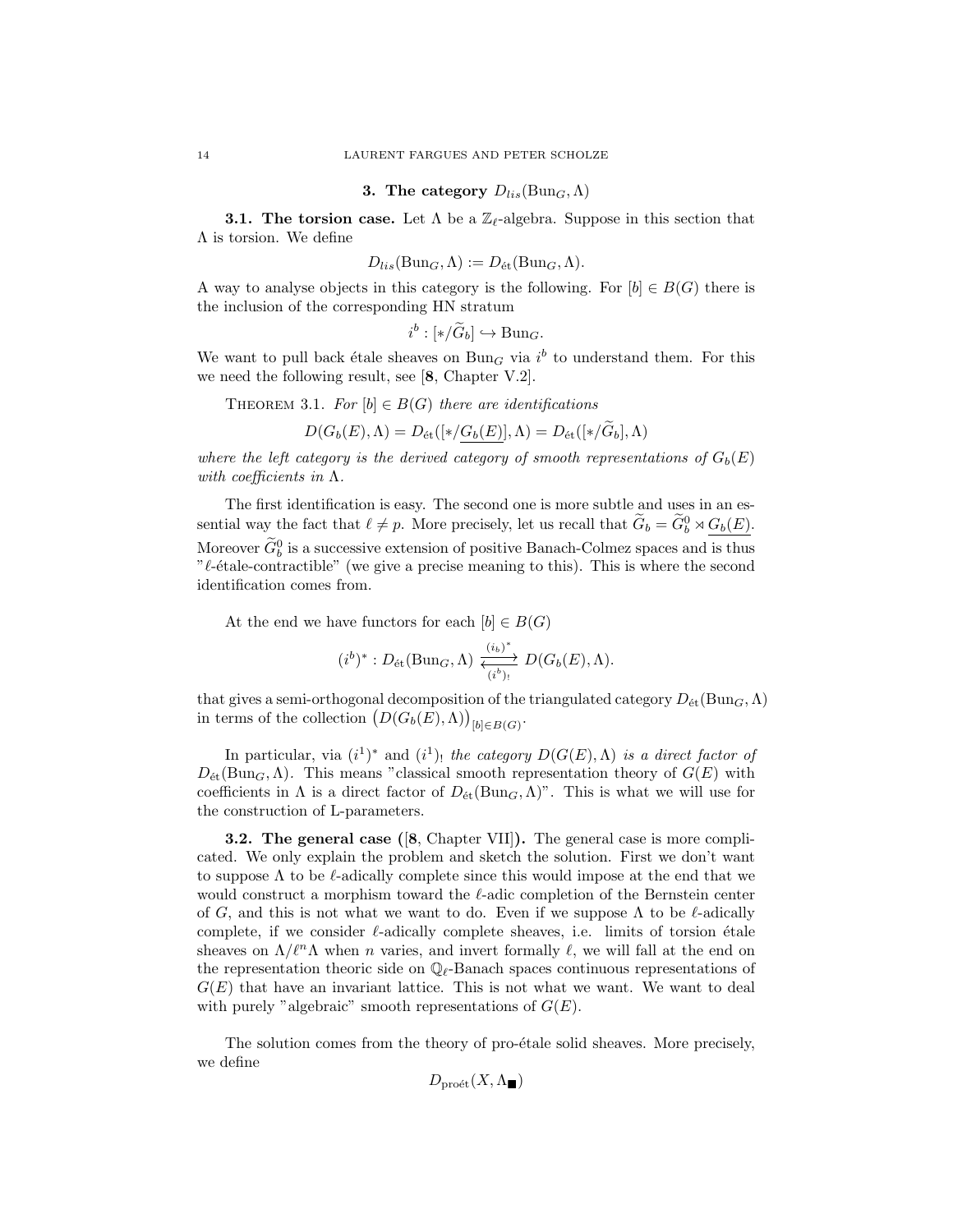for any Artin v-stack X. We develop a theory of solid proétale sheaves of  $\Lambda$ -modules in this context, in particular a formalism of 5 opérations  $(f^*, Rf_*, f_\natural, R\mathcal{H}om, \mathcal{S}_\Lambda^{\mathbb{L}})$ where  $f_{\nparallel}$  is the relative homology functor (there is no good notion of  $Rf_{\perp}$  in this context and we use this relative homology as a replacement). The main problem now is the following. There is a functor

$$
(i^1)^*: D_{\text{pro\acute{e}t}}(\text{Bun}_G, \Lambda_{\blacksquare}) \longrightarrow D(G(E), \Lambda_{\blacksquare})
$$

where the right hand side category is the derived category of representations of  $G(E)$  as a condensed group in condensed solid  $\Lambda$ -modules. Here  $\Lambda$  is the condensed ring defined as  $\Lambda^{disc} \otimes_{\mathbb{Z}_{\ell}^{disc}} \mathbb{Z}_{\ell}$ . There is an inclusion

$$
D(G(E), \Lambda) \subset D(G(E), \Lambda_{\blacksquare})
$$

sending a smooth representation  $\pi$  to  $\pi^{disc} \otimes_{\mathbb{Z}_{\ell}^{disc}} \mathbb{Z}_{\ell}$ . But the category  $D(G(E), \Lambda_{\blacksquare})$ is much bigger than  $D(G(E), \Lambda)$ . Typically, when  $\Lambda = \mathbb{Q}_{\ell}$ , any  $\mathbb{Q}_{\ell}$ -Frechet continuous representation of  $G(E)$  gives rise to a  $\mathbb{Q}_{\ell,\blacksquare}$  representation of  $G(E)$  as a condensed group.

The solution to this problem is to define

$$
D_{lis}(X,\Lambda) \subset D_{\text{pro\acute{e}t}}(X,\Lambda_{\blacksquare})
$$

as the smallest triangulated subcategory stable under direct sums that contains  $f_{\sharp}\Lambda$  for all  $f : Y \to X$  separated representable in locally spatial diamonds and  $\ell$ cohomologically smooth. We prove this gives rise to a "good" triangulated category  $D_{lis}(\text{Bun}_G,\Lambda)$  that admits a semi-orthogonal decomposition by the  $D(G_b(E),\Lambda)$ ,  $[b] \in B(G)$ . In particular,  $D(G(E), \Lambda)$  is a direct factor in  $D_{lis}(\text{Bun}_G, \Lambda)$ .

**3.3. Compact generators ([8, Chapter V.4]). We suppose here that**  $\Lambda$  **is** torsion to simplify. The category  $D(G(E), \Lambda)$  is well-known to be compactly generated. A set of generators is given by the smooth representations

$$
c\text{-}\mathrm{Ind}_K^{G(E)} \Lambda
$$

where K is a compact open pro-p subgroup of  $G(E)$ . From the geometric point of view, for such a  $K$ , there is a morphism of Artin  $v$ -stacks

$$
f_K: [\ast/\underline{K}] \longrightarrow [\ast/\underline{G(E)}].
$$

Then,

$$
(f_K)_!\Lambda \in D_{lis}([\ast/\underline{G}], \Lambda) = D(G(E), \Lambda)
$$

corresponds to  $c$ -Ind $_G^{G(E)}$  $\Lambda$ .

This construction extends using the charts  $\pi_b : \mathcal{M}_b \to \text{Bun}_G$  from section 2.8. Recall that  $\mathcal{M}_b = [\mathcal{M}_b/G_b(E)]$ . Define for K compact open pro-p inside  $G_b(E)$ ,

$$
f_{b,K}: [\mathcal{M}_b/\underline{K}] \longrightarrow \text{Bun}_G.
$$

According to theorem 2.24 this is separated  $\ell$ -cohomologically smooth. Now, define

$$
A_K^b = Rf_{b,K}Rf_{b,K}^! \Lambda \in D_{lis}(\text{Bun}_G, \Lambda).
$$

Using the fact that  $\widetilde{\mathcal{M}}_b \setminus \{*\}$  is a spatial diamond we can prove the following theorem.

THEOREM 3.2. For  $A \in D_{\text{\'et}}(\widetilde{\mathcal{M}}_b,\Lambda)$ , if  $i : * \hookrightarrow \widetilde{\mathcal{M}}_b$  is the closed point, then  $R\Gamma(\widetilde{\mathcal{M}}_b, A) \stackrel{\sim}{\longrightarrow} i^*A \in D(\Lambda).$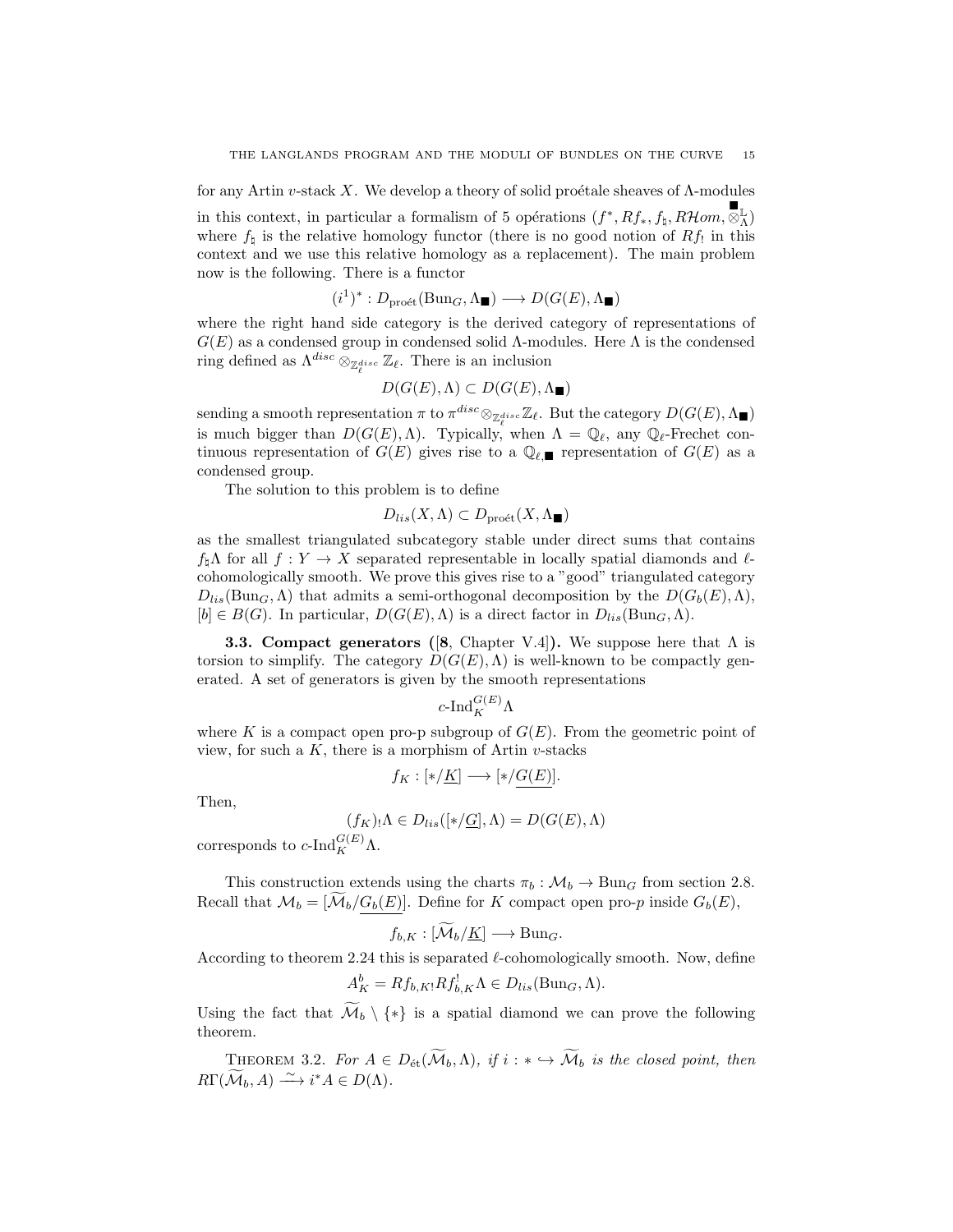This allows us to prove the following key result.

THEOREM 3.3. The set of objects  $(A_K^b)_{[b] \in B(G), K \subset G_b(E)}$  is a set of compact generators of  $D_{lis}(\text{Bun}_G, \Lambda)$ .

In fact, for  $B \in D_{lis}(\text{Bun}_G, \Lambda)$ , since  $f_K^b$  is  $\ell$ -cohomologically smooth,

$$
R\text{Hom}(A_K^b, B) = R\text{Hom}(Rf_{b,K}^1 \Lambda, Rf_{b,K}^1 B)
$$
  
= 
$$
R\Gamma(\widetilde{\mathcal{M}}_b, Rf_{b,K}^* B)
$$
  
= 
$$
[(i^b)^* B]^K \in D(\Lambda)
$$

using theorem 3.2, theorem 3.3 is then easily deduced from this formula.

Those compact generators are the main tool we use for the following.

3.4. Finite type, admissible, Berstein-Zelevinsky involution ([8, Chapter V.4, V.5, V.7]). One of the motto of this work is that at the end the natural objects involved in the local Langlands correspondence are not smooth representations of  $G(E)$  but rather objects of  $D_{lis}(\text{Bun}_G,\Lambda)$ . This is supported by the following result that says that the notions of finite type, admissible, and Bernstein-Zelevinsky involution extend to  $D_{lis}(\text{Bun}_G, \Lambda)$ .

THEOREM 3.4. Let  $A \in D_{lis}(\text{Bun}_G, \Lambda)$ .

(1) A is compact if and only if it has finite support and for all  $[b] \in B(G)$ ,

$$
(i^b)^*A \in D(G_b(E), \Lambda)
$$

is compact.

(2) A is ULA if and only if for all  $[b] \in B(G)$  and all compact pro-p open subgroup  $K \subset G_b(E)$ ,

$$
[(i^b)^*A]^K \in D(\Lambda)
$$

is a perfect complex.

(3) There exists an involution

$$
\mathbb{D}_{BZ} : (D_{lis}(\text{Bun}_G, \Lambda)^\omega)^{op} \xrightarrow{\sim} D_{lis}(\text{Bun}_G, \Lambda)^\omega
$$

extending the usual Bernstein-Zelevinsky involution on  $D(G(E),\Lambda)$ .

Here compactness in  $D(G_b(E), \Lambda)$  is equivalent to lying in the thick triangulated subcategory generated by the  $c$ -Ind ${}_{K}^{G_b(E)}\Lambda$  as K runs through the pro-p compact open subgroups of  $G_b(E)$ .

REMARK 3.5. Suppose  $\Lambda$  is  $\overline{\mathbb{Q}}_{\ell}$  or  $\mathbb{Q}_{\ell}$ .

- (1) The category of smooth representations of  $G_b(E)$  has finite cohomological dimension (this is due to Bernstein, see [20] for example). Thus, in this case, compact objects are objects of  $D_f^b({G_b}(E), \Lambda)$  (finite type cohomology). Thus, A is compact if and only if it has finite support and for all [b],  $(i^b)^*A$  is a bounded complex with finite type cohomology.
- (2) A is ULA if and only if for all  $[b]$ ,  $(i^b)^*A$  is a complex with admissible cohomology such that for all K compact open pro-p,  $[(i^b)^*A]^K$  is bounded.

The key tool in the preceding theorem is the explicit set of compact generators  $A_K^b$  of the preceding section.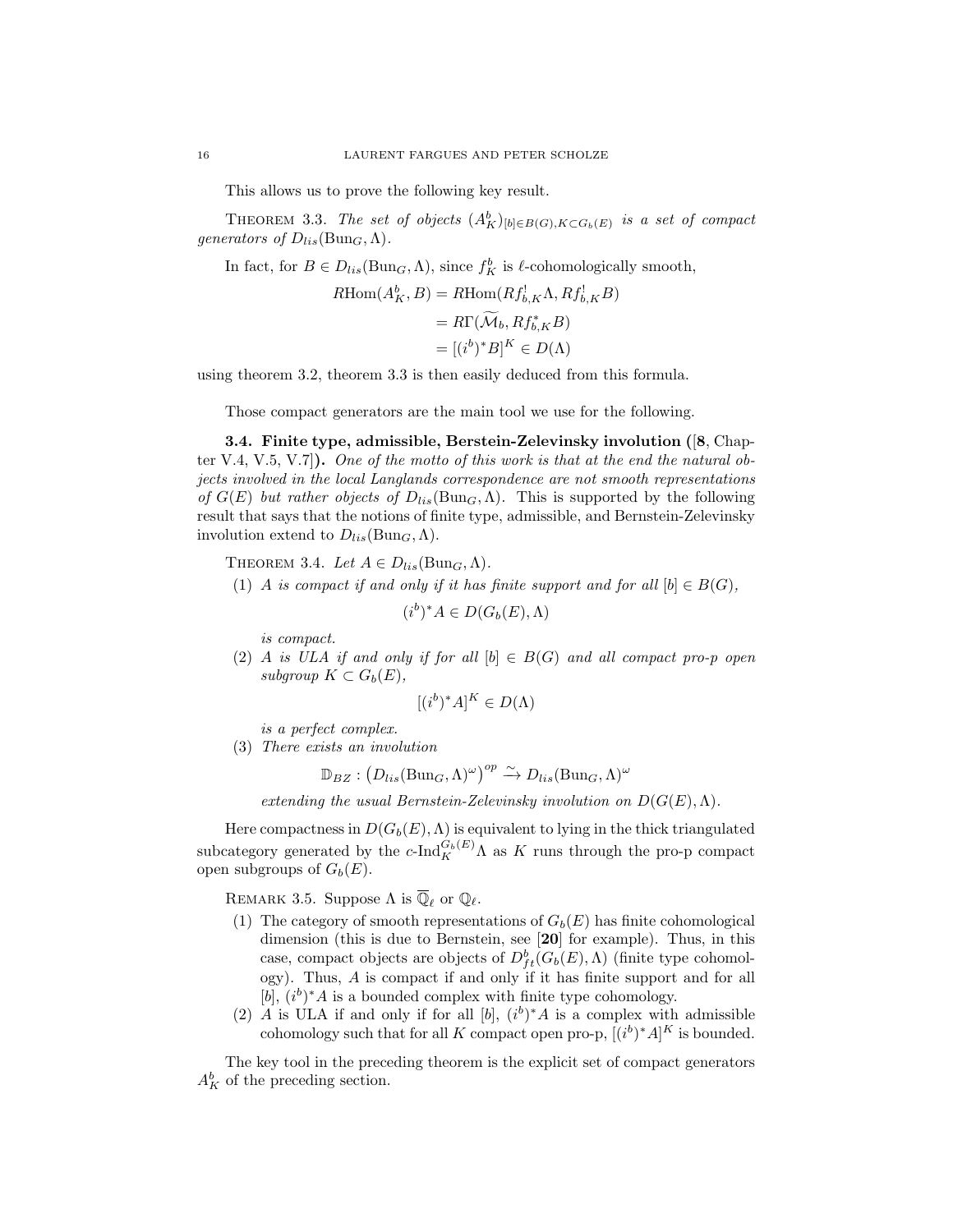EXAMPLE 3.6. Suppose  $\pi$  is a smooth admissible representation of  $G(E)$  with coefficients in  $\overline{\mathbb{Q}}_{\ell}$ . Let  $\mathcal{F}_{\pi}$  be the associated sheaf on  $[*/G(E)]$ . Then  $(i^1)$ ,  $\mathcal{F}_{\pi}$  is ULA and thus its Verdier dual is too. We deduce from this that the stalks of  $R(i^1)_* \mathcal{F}_{\pi}$  at all [b] are complexes with admissible cohomology, a non-trivial finiteness statement.

## 4. The geometric Satake correspondence ([8, Chapter VII])

## 4.1. The local Hecke stack. Fix an integer  $d \geq 1$ . We let

$$
\operatorname{Div}^d \longrightarrow *
$$

be the sheaf of degree d effective Cartier divisors on the curve. More precisely,  $Div<sup>d</sup>(S)$  is the set of equivalence classes of couples  $(C, u)$  where  $\mathcal L$  is a degree d line bundle on  $X_S$  and  $u \in H^0(X_S, \mathcal{L})$  is fiberwise on S non-zero. One has

$$
\text{Div}^1 = \text{Spd}(\breve{E}) / \varphi^{\mathbb{Z}}.
$$

This identification is deduced from the morphisme  $Spd(\check{E}) \to Div^1$  sending an until  $S^{\sharp}$  of S to the associated divisor Cartier  $S^{\sharp} \hookrightarrow X_S$ . Moreover one has an isomorphism

$$
(\text{Div}^1)^d / \mathfrak{S}_d \xrightarrow{\sim} \text{Div}^d
$$

where the quotient is a pro- $\acute{e}$ tale quotient and the morphism is given by summing d degree 1 divisors to a degree d divisor. Another way to see  $Div<sup>d</sup>$  is as a quotient of a punctured absolute Banach-Colmez space (see [6])

$$
\mathcal{BC}(\mathcal{O}(d))\setminus\{0\}/\underline{E}^{\times}.
$$

There is a Beilinson-Drinfeld type affine Grassmanian, a v-sheaf

$$
\text{Gr}_{G,\text{Div}^d} \longrightarrow \text{Div}^d
$$

whose value on S is given by a degree d divisor  $D \subset X_S$ , a G-bundle  $\mathcal E$  on  $X_S$  and an isomorphism between the trivial G-bundle and  $\mathcal E$  on  $X_S \setminus D$  that is meromorphic along D. The "usual"  $B_{dR}$  affine Grassmanian of section 2.4 and [23] is

$$
\textnormal{Gr}_{G,\textnormal{Div}^1}\times_{\textnormal{Div}^1}\textnormal{Spd}(\breve{E}).
$$

This is equipped with an action of

$$
L^{+}_{\mathrm{Div}^{d}} G \to \mathrm{Div}^{d}
$$

the associated positive loop group. By definition, for S affinoid perfectoid,  $L_{\text{Div}}^+ G(S)$ is given by  $D \in Div^d(S)$  and an element of

$$
\varprojlim_{k\geq 1} G(\mathcal{O}_{X_S}/\mathcal{O}_{X_S}(-kD)).
$$

We can then define an Hecke stack

$$
\mathcal{H}ck_{G,\mathrm{Div}^d} = \left[ L^+_{\mathrm{Div}^d} G \backslash \mathrm{Gr}_{G,\mathrm{Div}^d} \right] \longrightarrow \mathrm{Div}^d
$$

as a v-stack. For I a finite set with  $|I| = d$  we define

$$
\mathcal{H}ck_G^I = \mathcal{H}ck_{G, \text{Div}^d} \times_{\text{Div}^d} (\text{Div}^1)^I \longrightarrow (\text{Div}^1)^I
$$

where  $(Div^1)^I \to Div^d$  is the sum map.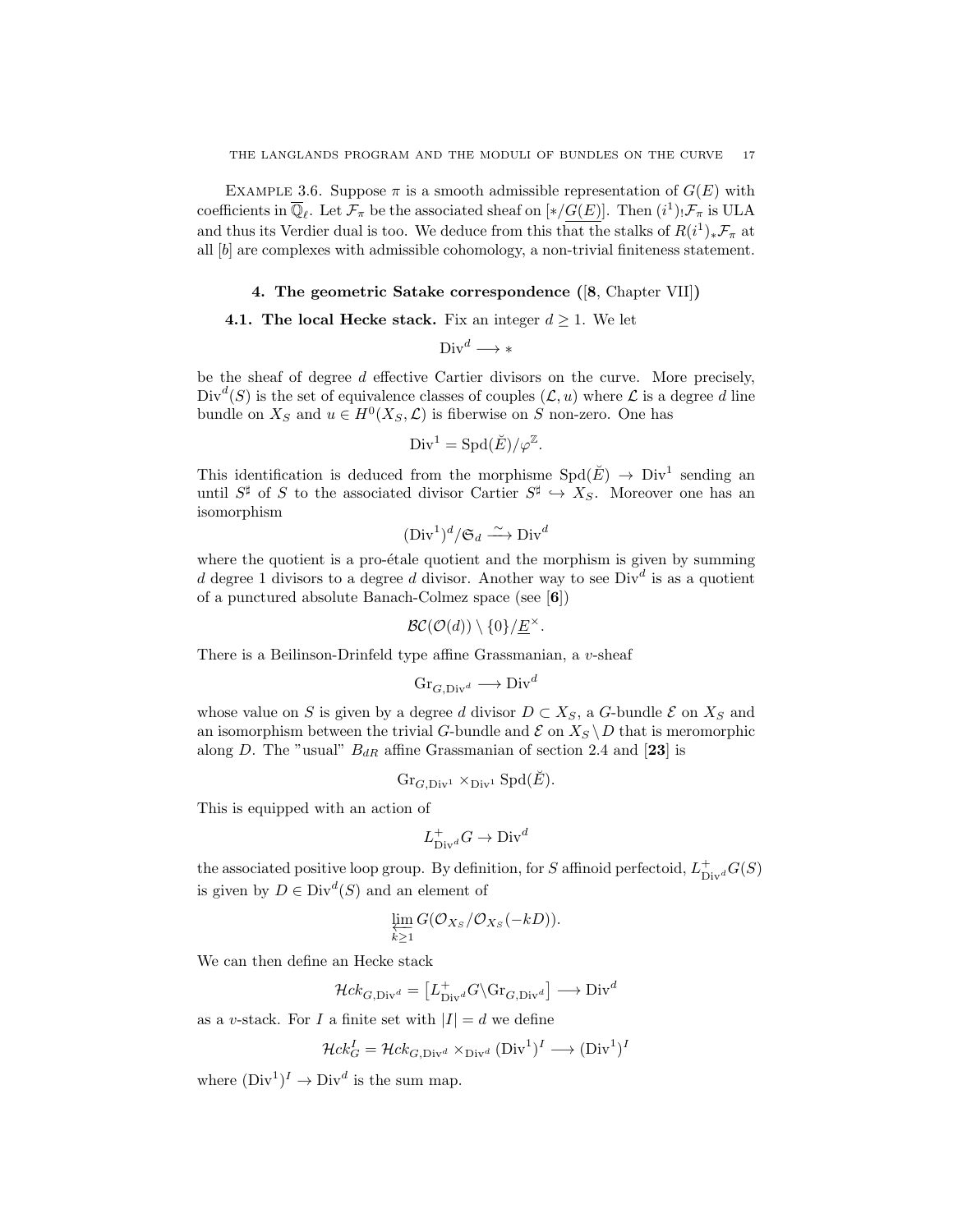**4.2. The Satake category ([8, Chapter VI.7.1]).** We suppose that  $\Lambda$  is torsion. The Satake category

$$
\mathrm{Sat}_G^I(\Lambda)
$$

is defined as the subcategory of complexes  $A \in D_{\text{\'et}}(\mathcal{H}ck^I_G,\Lambda)$  that satisfy

- (1) A has bounded support on the Hecke stack
- (2) A is ULA over  $(Div^1)^I$ ,
- (3) A is flat perverse over  $(Div^1)^I$ .

The last condition means that for any  $\Lambda$ -module  $M$ ,  $A \otimes^{\mathbb{L}}_{\Lambda} M$  is perverse. The perversity condition means here that

- (1) for any morphism  $x :$  Spa $(C, C^+) \rightarrow \mathcal{H}ck_G^I$  given by r distinct points on the curve, and sitting in the Schubert cell associated to  $\mu_1, \ldots, \mu_r \in$  $X_*(T)^+$  at those r-distinct points,  $x^*A \in D^{\leq -\sum_{i=1}^r \langle \mu_i, 2\rho \rangle}$ .
- (2) The same holds for  $\mathbb{D}(A)$  its Verdier dual.

One of the first results is the following. Let

$$
R\pi_{G*}: \mathrm{Sat}_{G}^{I}(\Lambda) \longrightarrow D_{\mathrm{\acute{e}t}}((\mathrm{Div}^{1})^{I}, \Lambda)
$$

be the pullback to  $\text{Gr}_{G,\text{Div}^d} \times_{\text{Div}^d} (\text{Div}^1)^I$  composed with the push forward to  $(\text{Div}^1)^I$ .

THEOREM 4.1. The functor  $R\pi_{G*}$  takes values in complexes  $C \in D_{\text{\'et}}((\text{Div}^1)^I, \Lambda)$ such that for all  $i \in \mathbb{Z}$ ,  $\mathcal{H}^i(C)$  is a local system of finite projective  $\Lambda$ -modules. The functor

$$
\bigoplus_{i\in\mathbb{Z}}\mathcal{H}^i(R\pi_{G*}): \mathrm{Sat}_G^I(\Lambda)\longrightarrow \mathrm{LocSys}((\mathrm{Div}^1)^I, \Lambda)
$$

is exact, faithful, and conservative.

One has  $Div^1 = Spd(\mathbb{C}_p)/W_E$ . This gives rise to a morphism

 $Div<sup>1</sup> \longrightarrow [*/W<sub>E</sub>].$ 

We can prove the following result, see [8, Chapter IV.7].

THEOREM 4.2 (Drinfeld lemma). For any small v-stack  $X$  the pullback functor

$$
D_{\text{\'et}}(X\times [*/W_E^I],\Lambda)\longrightarrow D_{\text{\'et}}(X\times (\text{Div}^1)^I,\Lambda).
$$

is fully faithful and restrict to an equivalence on local systems.

The proof is surprisingly "simple" compared to the classical case for usual moduli spaces of Shtukas. This is one of the rare cases where our work is simpler than the "classical case" for function fields over a finite field. We will apply this theorem later to  $X = \text{Bun}_G$  but let us note the following corollary now.

COROLLARY 4.3. There is an exact, faithful and conservative functor

 $F^I: \operatorname{Sat}^I_G(\Lambda) \longrightarrow \operatorname{Rep}_\Lambda(W^I_E)$ 

where  $\text{Rep}_{\Lambda}(W_E^I)$  is the category of continuous representations of  $W_E$  on finite type projective Λ-modules.

4.3. Convolution and fusion.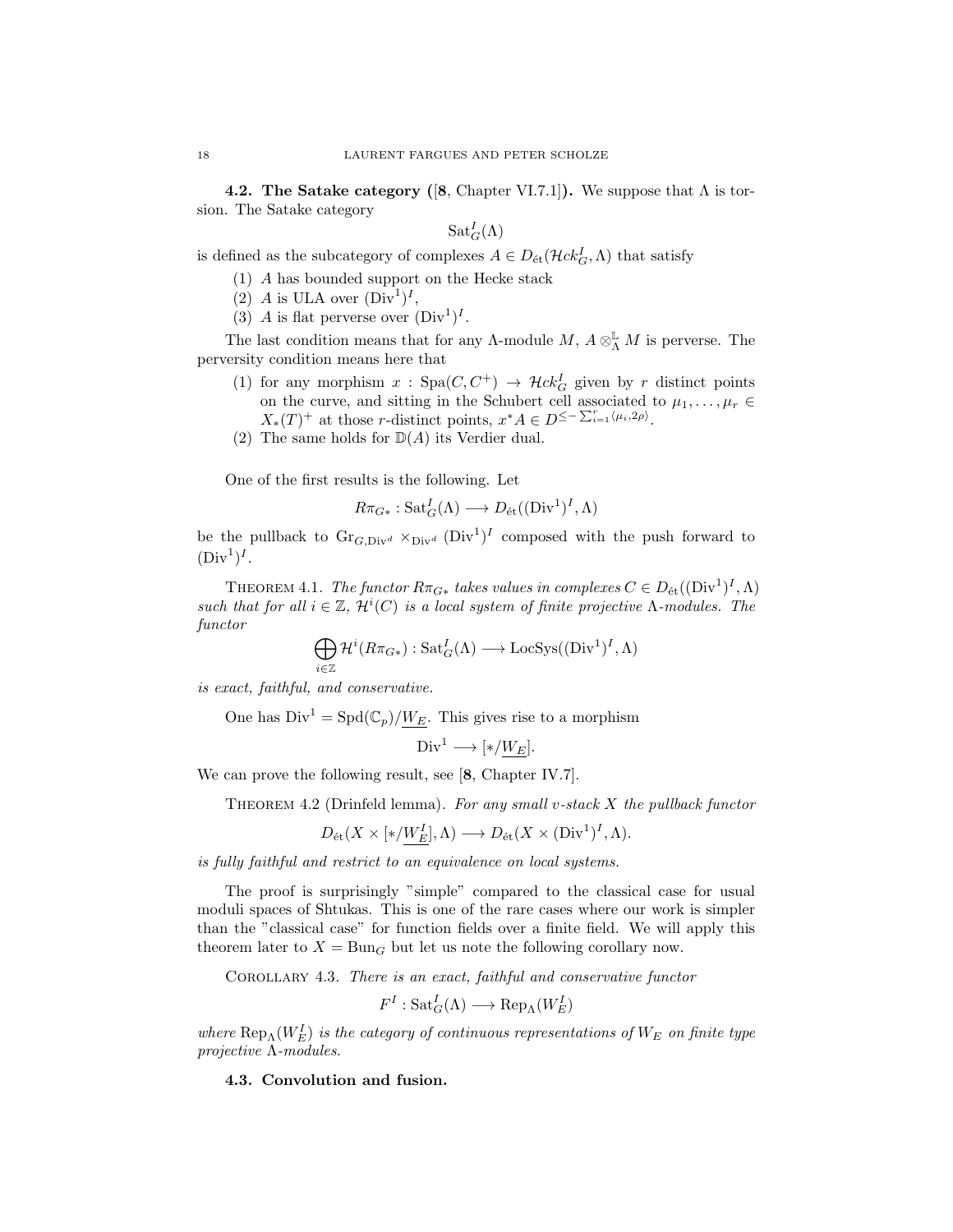4.3.1. Convolution ([8, Chapter VI.8]). There is a usual convolution diagram



where we use the formula

$$
\mathcal{H}ck_{G,\text{Div}^d} = [L^+G\backslash LG/L^+G]
$$

with LG and  $L^+G$  the loop group and positive loop group over  $Div^d$ . Here the action of  $L^+G$  on  $L^+G\backslash LG \times LG/L^+G$  that defines the twisted stacky product is given for  $x, y \in LG$  and  $g \in L^+G$  by  $g.([x], [y]) = ([xg^{-1}], [gy])$ . The morphism a is given by  $a\big(\left[\left([x],[y]\right]\right]\big) = \left([x],[y]\right)$ . The morphism b is given by  $b\big(\left[\left([x],[y]\right]\right]\big) = [xy]$ .

After pullback to  $(Div^1)^I$  via  $(Div^1)^I \rightarrow Div^d$  this gives rise to two morphisms  $a', b'$  and one can define for  $A_1, A_2 \in D_{\text{\'et}}(\mathcal{H}ck^I_G, \Lambda)^{bd}$  their convolution

 $A_1 \star A_2 = R b'_* a'^*(A_1 \boxtimes A_2) \in D_{\text{\'et}}(\mathcal{H}ck^I_G,\Lambda)^{bd}.$ 

The basic result now is the following.

THEOREM 4.4. The operation  $\star$  preserves  $\text{Sat}_{G}^{I}(\Lambda)$  and defines a convolution product

$$
\star: \mathrm{Sat}^I_G(\Lambda) \times \mathrm{Sat}^I_G(\Lambda) \longrightarrow \mathrm{Sat}^I_G(\Lambda).
$$

4.3.2. Fusion ([8, Chapter VI.9]). The main problem with the convolution product is to prove that this defines a symmetric monoidal structure on the Satake category. This is achieved using the fusion product as in [18]. Here we use in an essential way the ULA property in the definition of the Satake category. More precisely, suppose that  $I = I_1 \coprod \cdots \coprod I_k$ . We define a monoidal functor

$$
\mathrm{Sat}_G^{I_1}(\Lambda) \times \cdots \times \mathrm{Sat}_G^{I_k}(\Lambda) \longrightarrow \mathrm{Sat}_G^{I}(\Lambda)
$$

in the following way. For this consider the open subset

$$
j : (\text{Div}^1)^{I; I_1, \dots, I_k} \hookrightarrow (\text{Div}^1)^I
$$

where  $x_i \neq x_{i'}$  (as points on the curve) when  $i, i' \in I$  lie in different  $I_j$ 's. Define

$$
\text{Sat}_{G}^{I;I_1,\ldots,I_k}(\Lambda) \subset D_{\text{\'et}}(\mathcal{H}ck_{G}^{I} \times_{(\text{Div}^{1})^{I}} (\text{Div}^{1})^{I;I_1,\ldots,I_k},\Lambda)
$$

in the same way as we defined  $\text{Sat}_{G}^{I}$  as bounded ULA flat perverse sheaves.

THEOREM 4.5. The open immersion  $j: \mathcal{H}ck_G^I \times_{(\text{Div}^1)^I} (\text{Div}^1)^{I;I_1,...I_k} \hookrightarrow \mathcal{H}ck_G^I$ induces a fully faithful functor

$$
j^* : \mathrm{Sat}_G^I(\Lambda) \longrightarrow \mathrm{Sat}_G^{I;I_1,\ldots,I_k}(\Lambda).
$$

The full faithfulness is essential here to force the commutativity constraint later. The next result is then the following. There are morphisms for  $1 \le r \le k$ 

$$
\mathcal{H}ck_G^I \times_{(\text{Div}^1)^I} (\text{Div}^1)^{I;I_1,...I_k} \longrightarrow \mathcal{H}ck_G^{I_r}.
$$

This allows us to define for  $A_1 \in \text{Sat}_{G}^{I_1}(\Lambda), \ldots, A_k \in \text{Sat}_{G}^{I_k}(\Lambda)$ 

$$
A_1 \boxtimes \cdots \boxtimes A_k \in \text{Sat}_{G}^{I;I_1,\ldots,I_k}(\Lambda).
$$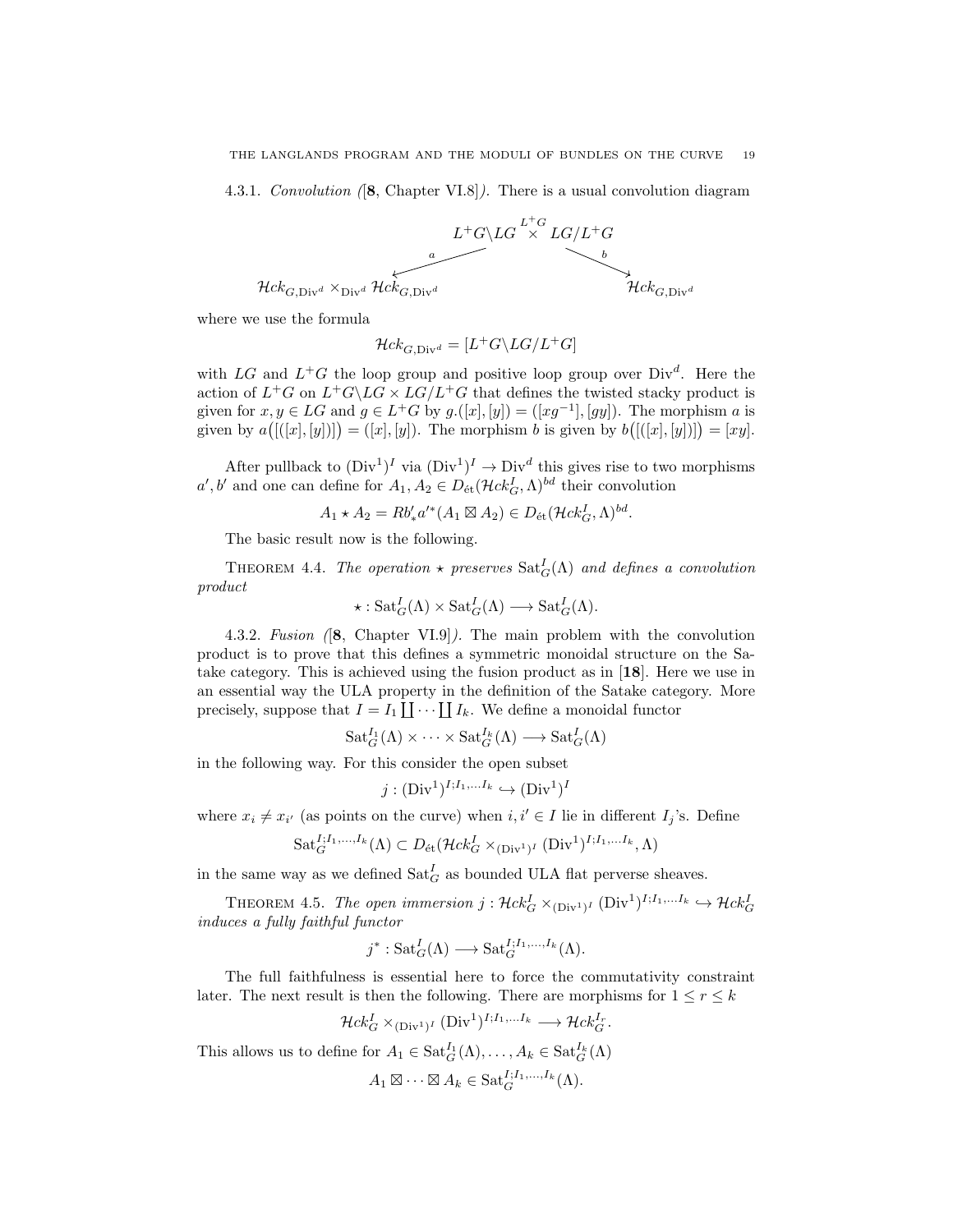THEOREM 4.6. The image of the exterior tensor product

$$
\mathrm{Sat}_{G}^{I_1}(\Lambda) \times \cdots \times \mathrm{Sat}_{G}^{I_k}(\Lambda) \longrightarrow \mathrm{Sat}_{G}^{I;I_1,\ldots,I_k}(\Lambda)
$$

lies in  $\text{Sat}_{G}^{I}(\Lambda)$  via the fully faithful functor j<sup>\*</sup> of Theorem 4.5.

We can now construct the fusion product. The correspondence  $I \mapsto \text{Sat}_{G}^{I}(\Lambda)$ is functorial in the sense that for a map of finite sets  $I \rightarrow J$  there is a functor  $\operatorname{Sat}_{G}^{I}(\Lambda) \to \operatorname{Sat}_{G}^{J}(\Lambda)$ . We can thus compose

$$
Sat_G^I(\Lambda) \times \cdots \times Sat_G^I(\Lambda) \longrightarrow Sat_G^{I \coprod \cdots \coprod I}(\Lambda) \longrightarrow Sat_G^I(\Lambda).
$$

using the map  $I[[\cdots][I \to I]$ . This defines the fusion product  $*$  as a symmetric monoidal refinement of the convolution product  $\star$  (the fact that this refines the convolution product is part of the proof of the preceding theorem). This defines a functor

$$
I \longmapsto (\mathrm{Sat}^I_G(\Lambda), *)
$$

from finite sets to symmetric monoidal categories. Moreover one proves that the functor

$$
F^I: \mathrm{Sat}^I_G(\Lambda) \longrightarrow \mathrm{Rep}_{\Lambda}(W^I_E)
$$

is symmetric monoidal.

**4.4. Tannakian reconstruction** ([8, Chapter VI.10]). Let  ${}^L G = \hat{G} \rtimes W_E$ be the Langlands dual of G over  $\Lambda$ . We can define  $\text{Rep}_{L_G}(\Lambda)$  to be the category of representations of  $<sup>L</sup>G$  on projective Λ-modules of finite type. Here the representa-</sup> tions are algebraic when restricted to  $\widehat{G}$  and trivial on an open subgroup of  $W_E$ . The correspondence

$$
I \longmapsto \text{Rep}_{\Lambda}(^L G)^I
$$

is a functor from finite sets to symmetric monoidal categories.

THEOREM 4.7. For  $\Lambda$  a  $\mathbb{Z}_{\ell}[\sqrt{q}]$ -algebra there is an equivalence of functors from finite sets to symmetric monoidal categories

$$
\text{Rep}_{\Lambda}(^{L}G)^{I} \xrightarrow{\sim} \text{Sat}_{G}^{I}(\Lambda)
$$

Through this equivalence the functor  $F^I : \text{Sat}_{G}^{I}(\Lambda) \to \text{Rep}_{\Lambda} W^I_{E}$  is identified with the restriction to  $W_E^I$ . The natural inclusion  $\text{Rep}_{\Lambda}(^L G)^I \to \text{Sat}_{G}^I$  induced by the pullback functor from  $Hck_G^I \to (\text{Div}^1)^I$  corresponds to the pullback via  $(^L G)^I \to$  $W^I_E$ .

## 4.5. The tools we use.

4.5.1. Hyperbolic localization. The main tool we use is hyperbolic localization  $([8, Chapter IV.6]),$  following the work  $[19]$ . This allows us to prove the following, see [8, Chapter VI.3]. Suppose G is split. Let  $T \subset B$  be a maximal torus inside a Borel subgroup in G. Let us consider the affine Grassmanian associated to B

$$
Gr_{B,\text{Div}^d} \longrightarrow \text{Div}^d.
$$

The quotient morphism  $B \to T$  induces a morphism

$$
\mathrm{Gr}_{B,\mathrm{Div}^d} \longrightarrow \mathrm{Gr}_{T,\mathrm{Div}^d} = \coprod_{X_*(T)} \mathrm{Div}^d.
$$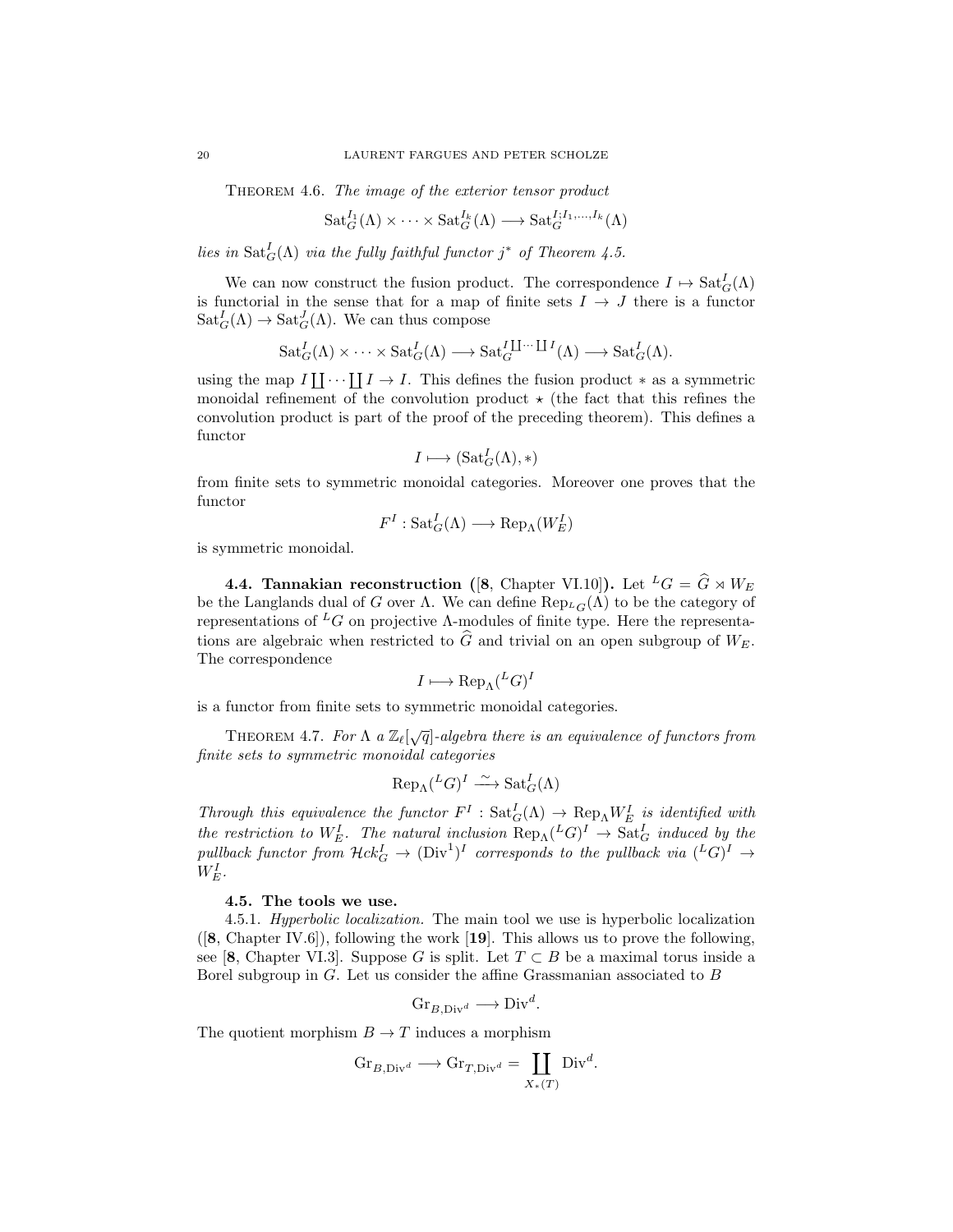This defines a decomposition by pullback

$$
\mathrm{Gr}_{B,\mathrm{Div}^d} = \coprod_{\lambda \in X_*(T)} \mathrm{Gr}_{B,\mathrm{Div}^d}^{\lambda}.
$$

There is then a natural morphism

$$
\mathrm{Gr}_{B,\mathrm{Div}^d} \longrightarrow \mathrm{Gr}_{G,\mathrm{Div}^d}
$$

that is bijective on geometric points and a locally closed immersion on each  $\text{Gr}_{B,\text{Div}^d}^{\lambda}$ ,  $\lambda \in$  $X_*(T)$ . The image  $\text{Gr}_{B,\text{Div}^d}^{\lambda} \hookrightarrow \text{Gr}_{G,\text{Div}^d}$  is a so called semi-infinite orbit. Let us note

$$
\begin{aligned}\n\operatorname{Gr}_{B,\mathrm{Div}^d} & \xrightarrow{q} \operatorname{Gr}_{G,\mathrm{Div}^d} \\
p \downarrow & \\
\operatorname{Gr}_{T,\mathrm{Div}^d}.\n\end{aligned}
$$

We can then define a constant term functor

 $CT_B: D_{\mathrm{\acute{e}t}}(\mathcal{H}ck^I_G,\Lambda)^{bd}\longrightarrow D_{\mathrm{\acute{e}t}}(\mathcal{H}ck^I_T,\Lambda)^{bd}$ 

by applying  $Rp_1q^*$ . The following result uses heavily hyperbolic localization. We refer to [8, Chapter VI.3] for all of this. The shift "deg" is an explicit locally constant function  $\text{Gr}_{T,\text{Div}^d} \to \mathbb{Z}$ .

THEOREM 4.8. The constant term functor satisfies the following

$$
CT_B[\deg]:\mathrm{Sat}_G^I(\Lambda)\longrightarrow \mathrm{Sat}_T^I(\Lambda),
$$

moreover

$$
R\pi_{G*} = R\pi_{T*} \circ \mathrm{CT}_B[\deg] : \mathrm{Sat}_G^I(\Lambda) \longrightarrow \mathrm{LocSys}((\mathrm{Div}^1)^I, \Lambda).
$$

This is the main tool we use to analyse the category  $\text{Sat}_{G}^{I}(\Lambda)$ .

4.5.2. Degeneration to the Witt vector Grassmannian. Suppose G is split. We now see it as a reductive group over  $\mathcal{O}_E$ . For  $S \in \text{Perf}_{\overline{\mathbb{F}}_q}$  there is sous-perfectoid space

$$
\mathcal{Y}_S \longrightarrow \mathrm{Spa}(\mathcal{O}_{\breve{E}})
$$

such that

$$
\mathcal{Y}_S^\diamond=S\times \mathrm{Spd}(\mathcal{O}_{\breve{E}}).
$$

One has  $\{\pi \neq 0\} = Y_S \subset \mathcal{Y}_S \supset S = \{\pi = 0\}.$  We can define

$$
\text{Div}_{\mathcal{Y}}^1 = \text{Spd}(\mathcal{O}_{\breve{E}})
$$

and a corresponding v-sheaf

$$
\mathrm{Gr}_{G,\mathrm{Div}_{\mathcal{Y}}^1} \longrightarrow \mathrm{Div}_{\mathcal{Y}}^1.
$$

Let  $\mathrm{Gr}_{G,\overline{\mathbb{F}}_q}^{\mathrm{Witt}} \to \mathrm{Spec}(\overline{\mathbb{F}}_q)$  be Zhu's Witt vector affine Grassmanian ([26], [3]). We have  $\text{Gr}_{G,\text{Div}_\mathcal{Y}^1} \times_{\text{Div}_\mathcal{Y}^1} \text{Spd}(\overline{\mathbb{F}}_q) = (\text{Gr}_{G,\overline{\mathbb{F}}_q}^{\text{Witt}})^{\diamond}$ . This is used in the proof of the reconstruction theorem to prove that for  $\mu \in X_*(T)^+$ , if  $j_{\mu} : \mathcal{H}ck_{G,\mu} \hookrightarrow \mathcal{H}ck_G$  is the inclusion of the corresponding affine Schubert cell of dimension  $d_{\mu}$ , then

$$
{}^p j_{\mu} \downarrow \mathbb{Q}_\ell[d_\mu] \longrightarrow {}^p R j_{\mu} {}_* \mathbb{Q}_\ell[d_\mu]
$$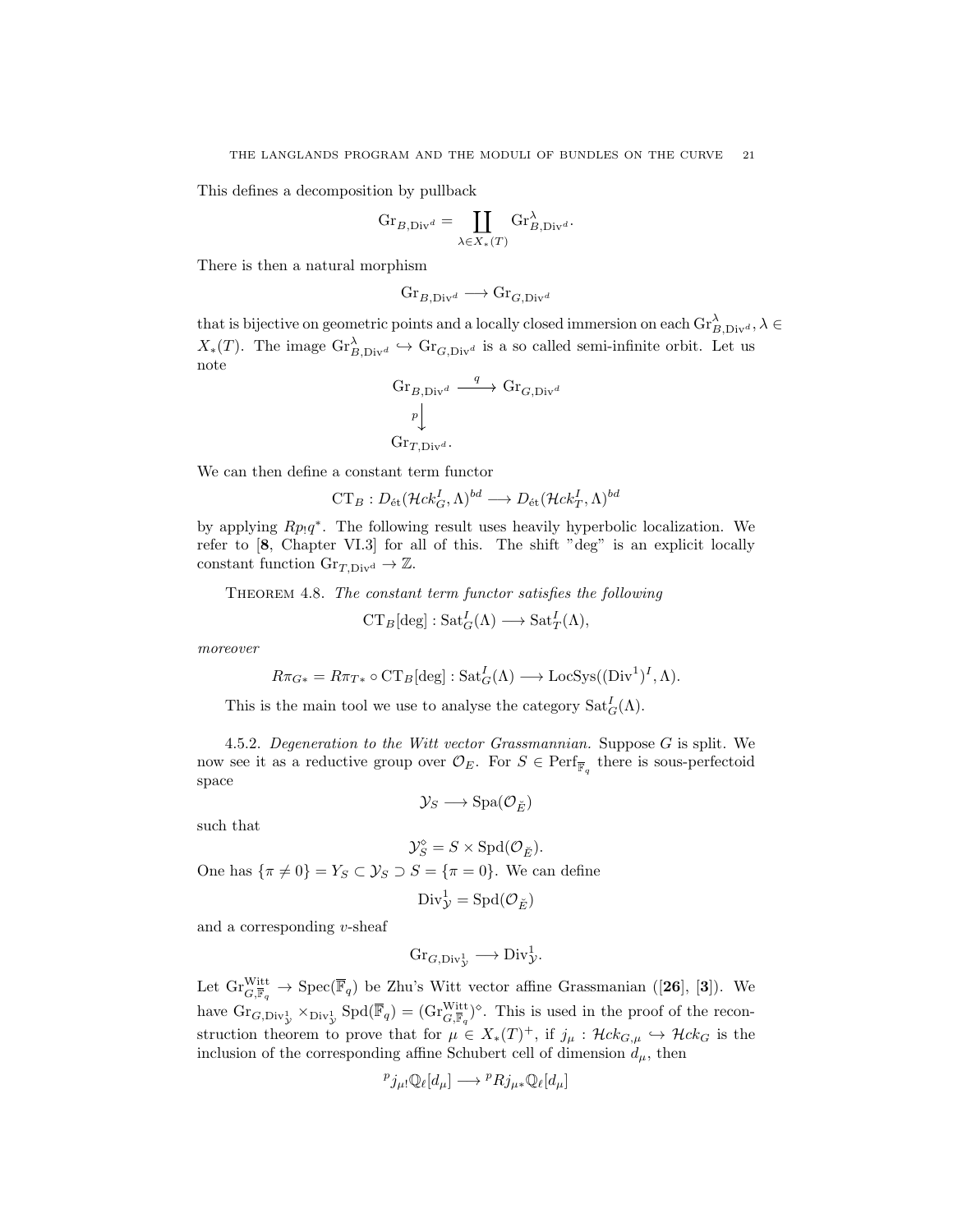is an isomorphism. This is transfered to the same type of statement on  $\mathrm{Gr}^{\mathrm{Witt}}_{G,\overline{\mathbb{F}}_q}$ where the proof uses at the end the decomposition theorem, see [8, Proposition VI.7.5] applied to a Demazure resolution.

#### 5. Langlands parameters and the spectral action

#### 5.1. Moduli of Langlands parameters ([8, Chapter VIII.1], [4]).

5.1.1. Existence and singularities. We can view any  $\mathbb{Z}_{\ell}$ -algebra  $\Lambda$  as a condensed ring by setting  $\Lambda := \Lambda^{disc} \otimes_{\mathbb{Z}_{\ell}^{disc}} \mathbb{Z}_{\ell}$ . We define

$$
Z^1(W_E,\widehat{G})
$$

as the functor on  $\mathbb{Z}_{\ell}$ -algebras whose value on  $\Lambda$  is condensed 1-cocycles  $W_E \to \widehat{G}(\Lambda)$ where  $\widehat{G}(\Lambda)$  is naturally a condensed group. There is an action by conjugation of  $\widehat{G}$  on  $Z^1(W_E, \widehat{G})$ . The first main result about this is the following.

THEOREM 5.1. The functor  $Z^1(W_E, \widehat{G})$  is represented by a  $\mathbb{Z}_{\ell}$ -scheme that is an infinite disjoint union of finite type affine schemes. Moreover the algebraic stack  $[Z^1(W_E, \widehat{G})/\widehat{G}]$  is locally complete intersection over  $Spec(\mathbb{Z}_\ell)$  of dimension 0.

We use the notation

$$
\text{LocSys}_{\widehat{G}} = [Z^1(W_E, \widehat{G})/\widehat{G}].
$$

REMARK 5.2. Our moduli of parameters is locally complete intersection of dimension 0. We don't need to upgrade it to a derived stack as done in the case of compact Riemann surfaces where the naive underived moduli space of local systems does not satisfy the preceding property. We could consider the derived version of our moduli space but at the end we would prove it is in fact underived. We are thus, from this point of view, in a better situation compared to the geometric Langlands program on a compact Riemann surface. All of this is due to the presence of the Frobenius and its action on the moderate inertia, the presence of  $\hat{\mathbb{Z}}^p(1)$  that shows up as  $I_E/P_E$ .

5.1.2. The coarse moduli space. The coarse moduli space is

$$
Z^1(W_E,\widehat{G})\mathbin{\#}\widehat{G}
$$

an infinite disjoint union of finite type  $\mathbb{Z}_{\ell}$ -affine schemes. Its algebra of functions is

$$
\mathcal{O}(Z^1(W_E,\widehat{G}))^{\widehat{G}}.
$$

Its geometric points can be described in terms of geometric invariant theory using Hilbert–Mumford–Kempf's numerical criterion, see [8, Chapter VIII.3.1].

THEOREM 5.3. For an algebraically closed field L over  $\mathbb{Z}_\ell$ , the L-points of the coarse moduli space of  $\text{LocSys}_{\widehat{G}}$  are given by  $\widehat{G}(L)$ -conjugacy classes of semi-simple Langlands parameters  $W_E \rightarrow \widehat{G}(L) \rtimes W_E$ .

By definition here, a parabolic subgroup of  $\hat{G}_L \rtimes W_E$  is one who surjects onto  $W_E$ . Those are exactly up to  $\hat{G}(L)$ -conjugation the  $\hat{P}_L \rtimes W_E$  where P is a parabolic subgroup of G<sup>∗</sup> . The same goes on for Levi-subgroups. Recall then that a semi-simple Langlands parameter is a parameter  $\varphi: W_E \to \widehat{G}(L) \rtimes W_E$  such that if its image is contained in a parabolic subgroup then its image is contained in a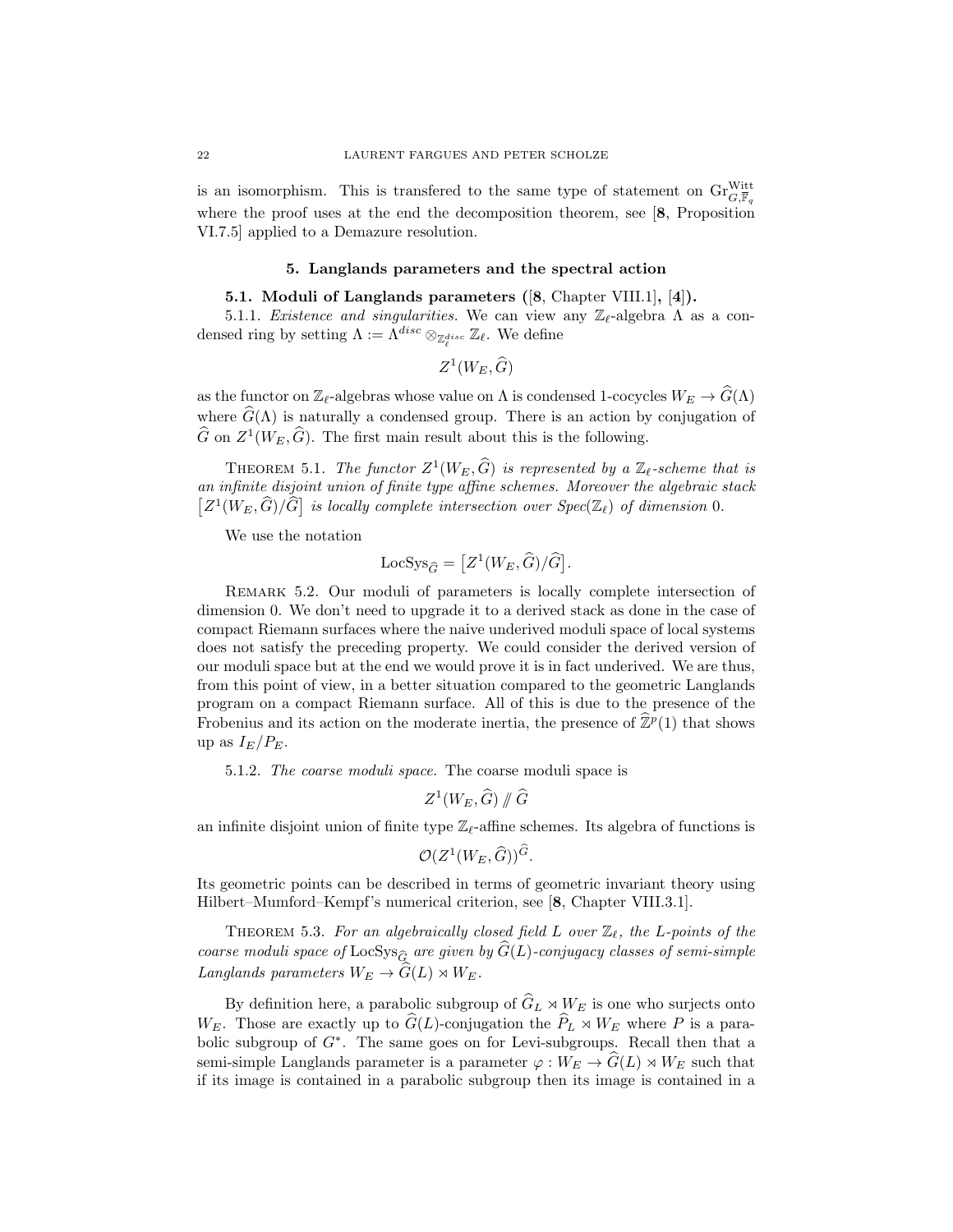Levi subgroup of this parabolic subgroup.

If  $L = \mathbb{Q}_\ell$  or  $\overline{\mathbb{Q}}_\ell$  parameters are given by representations of the Weil-Deligne group. This consists of a couple  $(\rho, N)$  where  $\rho : W_E \to \widehat{G}(L)$  is a parameter that is trivial on an open subgroup of  $I_E$  and  $N \in \text{Lie } \widehat{G} \otimes L$  satisfies  $\text{Ad}(\rho(\tau)).N = ||\tau||N$ for all  $\tau \in W_E$ . Then if  $\varphi$  corresponds to  $(\rho, N)$ , it is semi-simple if and only if  $N = 0$  and  $\varphi$  is Frobenius semi-simple.

5.1.3. Infinitesimal properties ([8, Chapter VII.2]). Let us finally look at the infinitesimal properties of this moduli space that is to say the cotangent complex

$$
\mathbb{L}_{\text{LocSys}_{\widehat{G}}/\mathbb{Z}_{\ell}} \in \text{Perf}^{[-1,1]}(\text{LocSys}_{\widehat{G}})
$$

since this is locally complete intersection. We have the following description.

THEOREM 5.4. Let  $x : Spec(\Lambda) \to LocSys_{\widehat{G}}$  that corresponds to  $\varphi : W_E \to$  $\widehat{G}(\Lambda)$ . Then

$$
x^* \mathbb{L}_{\mathrm{LocSys}_{\widehat{G}}/\mathbb{Z}_{\ell}}^{\vee} = R\Gamma\big(W_E, (\widehat{\mathfrak{g}}^* \otimes_{\mathbb{Z}_{\ell}} \Lambda)_{\varphi}(1)\big)[1]
$$

where  $(\widehat{\mathfrak{g}}^* \otimes_{\mathbb{Z}_\ell} \Lambda)_{\varphi}$  is  $\widehat{\mathfrak{g}}^* \otimes_{\mathbb{Z}_\ell} \Lambda$  equipped with the twisted action of  $W_E$  deduced from Ad  $\circ \varphi$ .

We need this explicit description later for the Arinkin-Gaitsgory singular support condition. Let

$$
\mathrm{Sing}_{\mathrm{LocSys}_{\hat{G}}/\mathbb{Z}_{\ell}} := \mathcal{H}^{-1}(\mathbb{L}_{\mathrm{LocSys}_{\hat{G}}/\mathbb{Z}_{\ell}}) \longrightarrow \mathrm{LocSys}_{\hat{G}}
$$

be the stack of singularities.

COROLLARY 5.5. For  $x : Spec(\Lambda) \to LocSys_{\widehat{G}}$  we have

$$
x^* \text{Sing}_{\text{LocSys}_{\hat{G}}/\mathbb{Z}_{\ell}} = \{ v \in \hat{\mathfrak{g}}^* \otimes_{\mathbb{Z}_{\ell}} \Lambda \mid \forall \tau \in W_E, \ q^{v(\tau)} \text{Ad}(\varphi(\tau))(\tau.v) = v \}.
$$

We thus have a natural embedding

$$
\mathrm{Sing}_{\mathrm{LocSys}_{\widehat{G}}/\mathbb{Z}_{\ell}} \hookrightarrow [\widehat{\mathfrak{g}}^*/\widehat{G}] \times_{B\widehat{G}} \mathrm{LocSys}_{\widehat{G}/\mathbb{Z}_{\ell}}.
$$

Let  $\mathcal{N}_{\hat{G}}^* \subset \mathfrak{g}^*$  be the nilpotent cone. From corollary 5.5 we deduce that after invariance inverting  $\ell$ 

$$
\mathrm{Sing}_{\mathrm{LocSys}_{\widehat{G}}/\mathbb{Z}_{\ell}} \otimes_{\mathbb{Z}_{\ell}} \mathbb{Q}_{\ell} \hookrightarrow [\mathcal{N}^*_{\widehat{G}_{\mathbb{Q}_{\ell}}}/\widehat{G}_{\mathbb{Q}_{\ell}}] \times_{B\widehat{G}_{\mathbb{Q}_{\ell}}} \mathrm{LocSys}_{\widehat{G}_{\mathbb{Q}_{\ell}}/\mathbb{Q}_{\ell}}.
$$

REMARK 5.6 (Follow up to remark 5.2). As a consequence, after inverting  $\ell$ Arinkin-Gaitsgory singular support condition (see section 6.1) becomes automatic. This again is a simplification compared to the geometric Langlands program for a compact Riemann surface. The reason is again the presence of the Frobenius, in the same way the relation  $\varphi N\varphi^{-1} = qN$  implies that the monodromy operator N is automatically nilpotent.

5.2. The Hecke action ([8, Chapter IX.2]).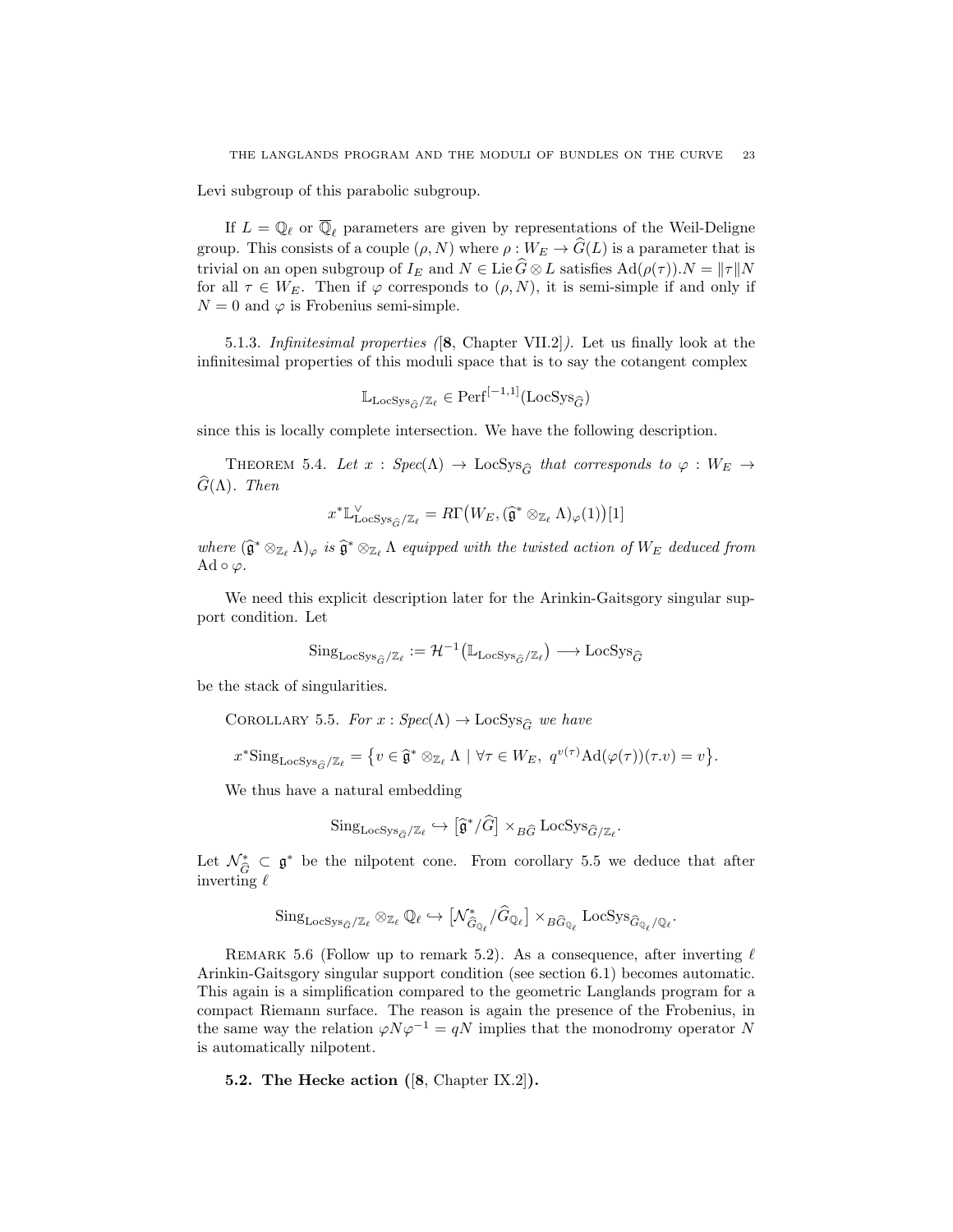5.2.1. Definition. We suppose here that  $\Lambda$  is a torsion  $\mathbb{Z}_{\ell}[\sqrt{q}]$ -algebra to simplify. For a finite set  $I$  there is a diagram



where  $Hck_G^I$  is the global Hecke stack that is sent to the local one  $Hck_G^I$  from section 4.1. Using the geometric Satake correspondence we deduce by pullback via  $Hck_G^I \to \mathcal{H}ck_G^I$ , for each  $V \in \text{Rep}_{L_GI}(\Lambda)$ , a complex

$$
\mathcal{S}_V \in D_{lis}(\text{Hck}_G^I, \Lambda).
$$

This defines a Hecke action

$$
T_V = Rp_{2!}(p_1^*(-) \otimes^{\mathbb{L}}_{\Lambda} \mathcal{S}_V) : D_{lis}(\text{Bun}_G, \Lambda) \longrightarrow D_{lis}(\text{Bun}_G \times (\text{Div}^1)^I, \Lambda).
$$

Using Drinfeld's lemma (Theorem 4.2) we obtain a functor

$$
T_V: D_{lis}(\text{Bun}_G, \Lambda) \longrightarrow D_{lis}(\text{Bun}_G \times [\ast/W_E^I], \Lambda).
$$

This works again with more work when  $\Lambda$  is not torsion.

#### 5.2.2. Factorization property.

(1) The properties of the Satake correspondence show that this is functorial in I in the sense that if  $\alpha : I \to J$  and  $V \in \text{Rep}_{LGI}(\Lambda)$  this defines  $\alpha_* V \in \text{Rep}_{L_GJ}(\Lambda)$  and  $T_{\alpha_* V}$  is  $T_V$  composed with the functor

$$
D_{lis}(\text{Bun}_G \times [\ast/\underline{W_E^I}], \Lambda) \to D_{lis}(\text{Bun}_G \times [\ast/\underline{W_E^J}], \Lambda)
$$

that is the pullback deduced from  $\alpha^*: (\text{Div}^1)^J \to (\text{Div}^1)^I$ ,

$$
D_{lis}(\text{Bun}_G, \Lambda)
$$
\n
$$
\downarrow T_V
$$
\n
$$
D_{lis}(\text{Bun}_G \times [\ast/\underline{W_E^I}], \Lambda) \xrightarrow{\begin{array}{c} T_{\alpha_{\ast}V} \\ \hline (\text{Id} \times \alpha^{\ast})^{\ast}} \end{array}} D_{lis}(\text{Bun}_G \times [\ast/\underline{W_E^J}], \Lambda).
$$

(2) If  $\rho \in \operatorname{Rep}_{W_E^I}(\Lambda)$  it defines a local system  $\mathcal{F}_{\rho}$  on  $[*/W_E^I]$ . Then we have an identification

$$
T_{V\otimes\rho}=[(-)\otimes^{\mathbb{L}}_{\Lambda}(\Lambda\boxtimes\mathcal{F}_{\rho})]\circ T_{V}.
$$

(3)  $T_{V_1 \otimes V_2}$  is given by  $T_{V_1}(-) \otimes_{\Lambda}^{\mathbb{L}} T_{V_2}(-)$ .

Let us note  $C = D_{lis}(\text{Bun}_G, \Lambda)$  as a  $\text{Rep}_{W_E^I}(\Lambda)$ -linear monoidal category. Let

# $\mathrm{End}(\mathcal{C})^{BW_E^I}$

be the category of functors  $F \in \text{End}(\mathcal{C})$  equipped with a morphism  $W_E^I \to \text{Aut}(F)$ . This is again a monoidal category. If  $f: * \to (*/W_E^I]$ , there is a morphism  $W_E^I \to$ Aut(f). This implies the pullback functor from  $Bun_G \to Bun_G\times[*/W_E^I]$  has such automorphisms and we deduce from the preceding  $T_V$  an element again denoted

$$
T_V \in \text{End}(\mathcal{C})^{BW_E^I}.
$$

The preceding three properties prove the following.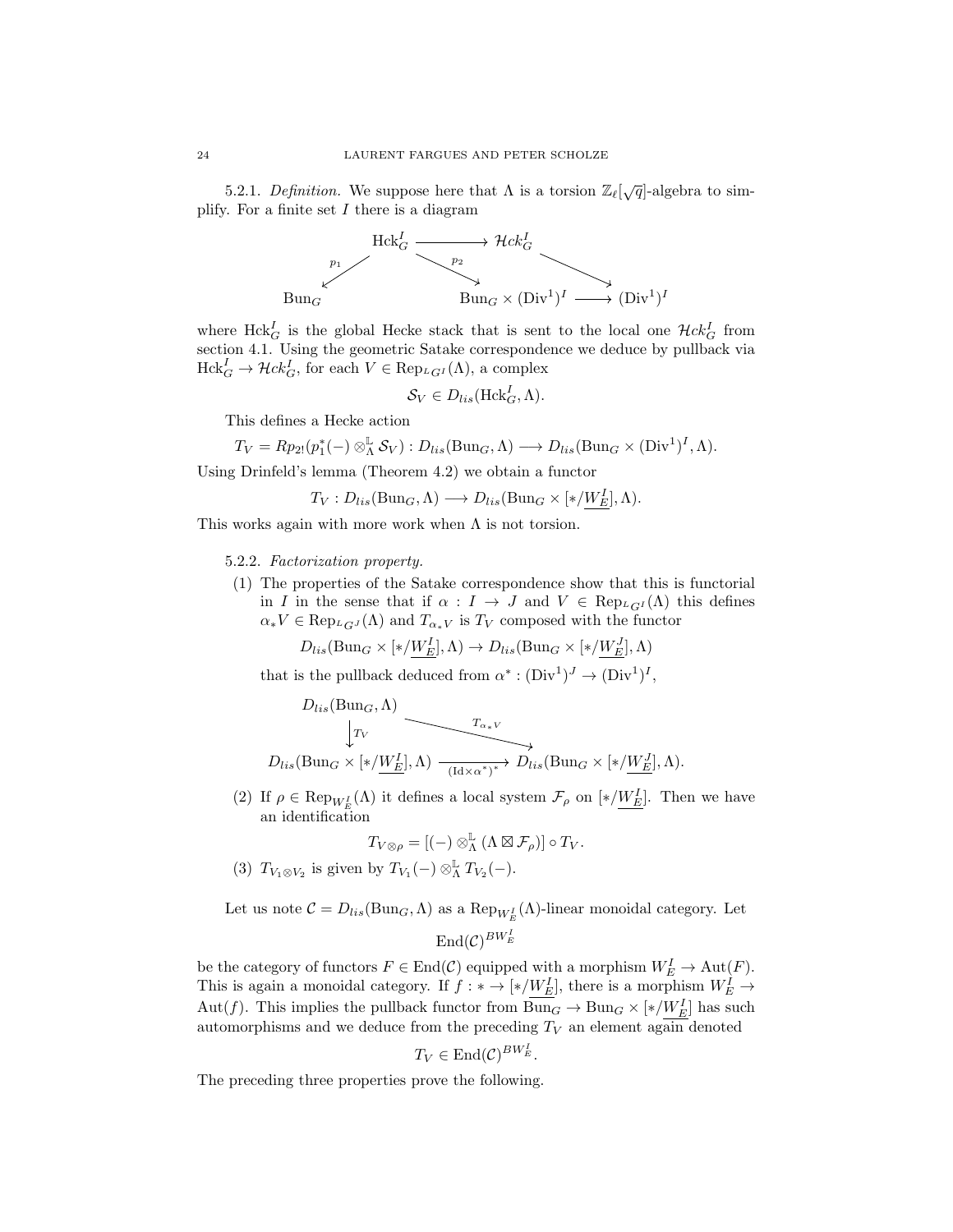THEOREM 5.7. The correspondence  $V \mapsto T_V$  defines functorially in I a monoidal  ${\mathop{\mathrm{Rep}}\nolimits}_{W_E^I}(\Lambda)$ -linear functor

$$
\text{Rep}_{\Lambda}(^{L}G)^{I} \longrightarrow \text{End}(\mathcal{C})^{BW_{E}^{I}}.
$$

This is the object we use to construct the morphism between the centers.

#### 5.3. Morphism between centers.

**5.3.1.** Morphism between centers. Let  $\Lambda \in \{ \mathbb{Z}_\ell[\sqrt{q}], \mathbb{Q}_\ell[\sqrt{q}] \}$ . In the case of  $\mathbb{Z}_{\ell}[\sqrt{q}]$  we will moreover assume that  $\ell \gg 0$  with an explicit bound (a "very good prime for  $\widehat{G}$ "; all primes for  $GL_n$ , and  $\ell \neq 2$  for classical groups, see the introduction to [8, Chapter VII] for an explicit definition).

We base change  $\text{LocSys}_{\hat{C}}$  from  $\mathbb{Z}_{\ell}$  to  $\Lambda$ . Consider the  $\Lambda$ -algebra

$$
\mathfrak{Z}^{spec}(G,\Lambda)=\mathcal{O}(Z^1(W_E,\widehat{G}))^{\widehat{G}}
$$

(spectral stable Bernstein center) that is the center of the category of coherent sheaves on  $LocSys_{\hat{G}}$  and the categorical center

$$
\mathfrak{Z}^{geo}(G,\Lambda) = \mathfrak{Z}(D_{lis}(\text{Bun}_G,\Lambda))
$$

(geometric stable Bernstein center). We explain in this section how to construct from theorem 5.7 a morphism

$$
\mathfrak{Z}^{spec}(G,\Lambda) \longrightarrow \mathfrak{Z}^{geo}(G,\Lambda).
$$

Since  $D(G(E), \Lambda)$  is a direct factor of  $D_{lis}(\text{Bun}_G, \Lambda)$  there is a morphism

$$
\mathfrak{Z}^{geo}(G,\Lambda) \longrightarrow \mathfrak{Z}(G(E),\Lambda)
$$

toward the usual Bernstein center. Composed with the preceding morphism we obtain a morphism

$$
\mathfrak{Z}^{spec}(G,\Lambda) \longrightarrow \mathfrak{Z}(G(E),\Lambda).
$$

Using theorem 5.3 we deduce the announced construction  $\pi \mapsto \varphi_{\pi}$  of semi-simple parameters.

5.3.2. The algebra of excursion operators. Here we work over  $\mathbb{Z}_{\ell}$ . Let us fix an open subgroup P of the wild inertia of  $W_E$  that acts trivially on  $\widehat{G}$ . We consider the open/closed subscheme

$$
Z^1(W_E/P, \widehat{G}) \subset Z^1(W_E, \widehat{G}).
$$

The proof of theorem 5.1 shows that we can replace  $W_E/P$  by a finite type discrete subgroup W (we essentially replace  $I_E/P_E = \hat{\mathbb{Z}}^p(1)$  by  $\mathbb{Z}(1)$ ) so that

$$
Z^1(W_E/P, \widehat{G}) = Z^1(W, \widehat{G}).
$$

To make this explicit we consider the small category  $\mathfrak{F}$  whose objects are couples  $(n, F_n \to W)$  where  $n \in \mathbb{N}_{\geq 1}$ ,  $F_n$  is the free group on *n*-elements, and  $F_n \to W$ is a morphism. Morphisms between  $(n, F_n \to W)$  and  $(m, F_m \to W)$  are given by

morphisms  $F_n\to F_m$  such that the diagram  $F_n \longrightarrow W$  $F_m$ commutes. Then one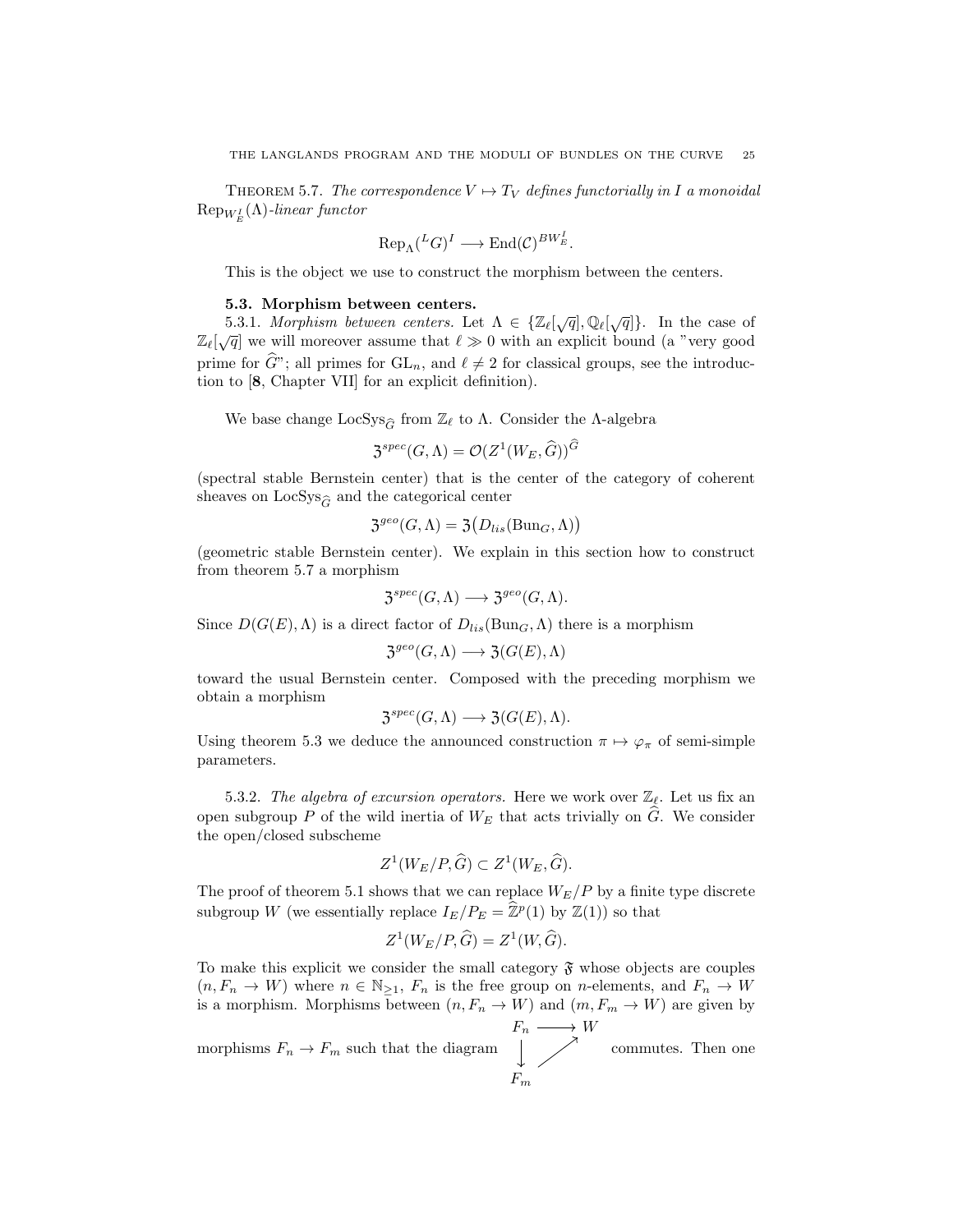has for evident reasons an isomorphism of  $\mathbb{Z}_r$ -algebras equipped with an algebraic action of  $\widehat{G}$ 

$$
\varinjlim_{(n,\overrightarrow{F_n}) \in \mathfrak{F}} \mathcal{O}(Z^1(F_n,\widehat{G})) \xrightarrow{\sim} \mathcal{O}(Z^1(W,\widehat{G})).
$$

Let us define

$$
\operatorname{Exc}(W,\widehat{G}) := \varinjlim_{(n,F_n)\in\mathfrak{F}} \mathcal{O}(Z^1(F_n,\widehat{G}))^{\widehat{G}}.
$$

The category  $\mathfrak F$  is not cofiltered but only sifted (colimits indexed by this category commute with finite product but not with finite limits) and the morphism

$$
\mathrm{Exc}(W,\widehat{G})\longrightarrow \mathcal{O}(Z^1(W,\widehat{G}))^{\widehat{G}}
$$

is a priori only an isomorphism after inverting  $\ell$  since then taking  $\widehat{G}$ -invariants is an exact functor. Haboush's theorem on  $\hat{G}$ -invariants says this is a universal homeomorphism between  $\mathbb{Z}_{\ell}$ -algebras. Nevertheless, we prove the following result using results and methods of modular representation theory for the algebraic group  $\ddot{G}$ . This is the consequence of a more important result we will explain later.

THEOREM 5.8. If  $\ell$  is a very good prime then  $\text{Exc}(W,\widehat{G}) \stackrel{\sim}{\longrightarrow} \mathcal{O}(Z^1(W,\widehat{G}))^{\widehat{G}}$ .

5.3.3. Excursion operators and the center ([8, Chapter VIII.4]). Let us fix a finite quotient Q of  $W_F$  through which the action on  $\tilde{G}$  factorizes. We work here over Λ any  $\mathbb{Z}_{\ell}$ -algebra.

Theorem 5.9. Let C be any Λ-linear idempotent complete category. Suppose given functorially in the finite set I a monoidal  $\text{Rep}_{\Lambda} Q^{I}$ -linear functor

$$
\operatorname{Rep}_{\Lambda}(\widehat{G}\rtimes Q)^{I}\longrightarrow End(\mathcal{C})^{BW^{I}}.
$$

We can then construct a morphism

$$
\mathrm{Exc}(W,\widehat{G})\longrightarrow \mathfrak{Z}(\mathcal{C})
$$

where  $\mathfrak{Z}(\mathcal{C}) = End(\mathrm{Id}_{\mathcal{C}})$  is the Bernstein center of  $\mathcal{C}$ .

In fact, given an element of  $\mathfrak{F}$ , we can rewrite  $\mathcal{O}(Z^1(F_n, \widehat{G}))^G$  as

$$
\mathcal{O}\big((\widehat{G})^n \mathbin{\#} \widehat{G}\big)
$$

where the action of  $\widehat{G}$  on  $(\widehat{G})^n$  is diagonal twisted,  $g.(g_1, ..., g_n) = (gg_1g^{-\tau_1}, ..., gg_ng^{-\tau_n})$ if  $F_n \to W$  is given by  $(\tau_1, \ldots, \tau_n)$ . Let A be any A-algebra. To give oneself a morphism

$$
\mathcal{O}\big((\widehat{G})^n \mathbin{/\!\!/} \widehat{G}\big) \longrightarrow A
$$

is the same as to give a morphism

$$
\mathcal{O}((\widehat{G} \rtimes Q)^n \mathbin{\#} \widehat{G}) \longrightarrow \text{Map}(W^n, A)
$$

linear over  $\mathcal{O}(Q^n) \to \text{Map}(W^n, A)$ . Now we add one more variable to rewrite this: the pullback via  $(g_1, \ldots, g_n) \mapsto (1, g_1, \ldots, g_n)$  is a morphism  $\mathcal{O}((\widehat{G} \rtimes Q)^{n+1}) \to$  $\mathcal{O}((\widehat{G}\rtimes Q)^n)$  that induces an isomorphism

$$
\mathcal{O}(\widehat{G}\setminus(\widehat{G}\rtimes Q)^{n+1}/\widehat{G})\otimes_{\mathcal{O}(Q^{n+1})}\mathcal{O}(Q^n)\stackrel{\sim}{\longrightarrow}\mathcal{O}((\widehat{G}\rtimes Q)^n\mathop{/\!\!/}\widehat{G}).
$$

We are now reduced to give a morphism

$$
\mathcal{O}(\widehat{G}\setminus(\widehat{G}\rtimes Q)^{n+1}/\widehat{G})\longrightarrow\mathrm{Map}(W^{n+1},A)
$$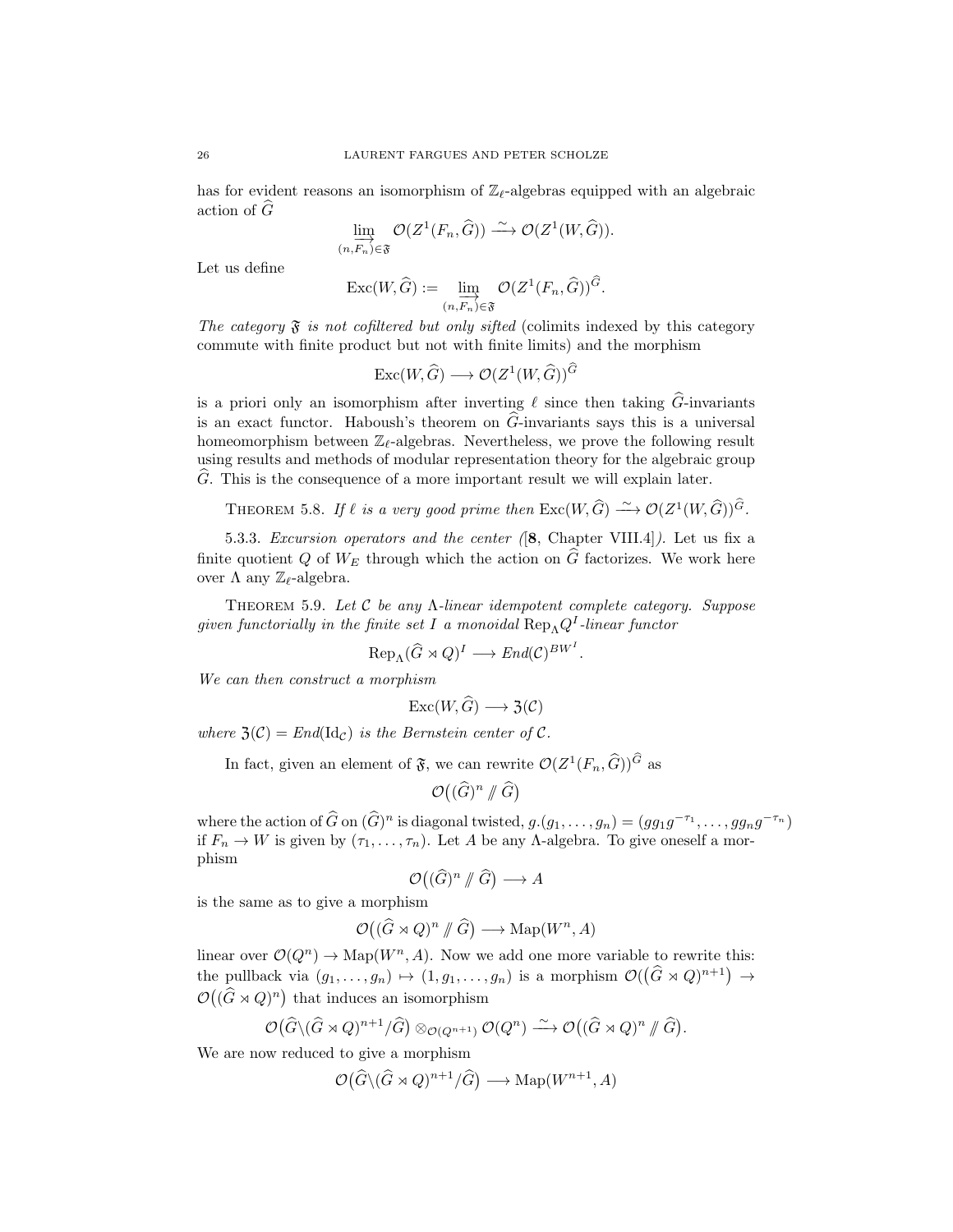linear over  $\mathcal{O}(Q^{n+1})$ .

Let us not  $V \mapsto T_V$  the monoidal functor from theorem 5.9. Now, suppose given a quintuplet  $\mathcal{D} = (I, V, \alpha, \beta, \gamma)$  as in [15] where

- $(1)$  *I* is a finite set,
- (2)  $V \in \text{Rep}_{\Lambda}(\widehat{G} \rtimes Q)^{I},$
- (3)  $\gamma \in W^I$ ,
- (4)  $1 \stackrel{\alpha}{\longrightarrow} V_{\vert \text{Rep}_{\widehat{G}}}$  (diagonal restriction via  $\widehat{G} \subset \widehat{G}^I \subset (\widehat{G} \rtimes Q)^I$ ),

$$
(5) V_{\text{Rep}_{\widehat{G}}} \stackrel{\beta}{\longrightarrow} \mathbf{1}.
$$

We then define the excursion operator associated to  $\mathcal D$  as

$$
\mathrm{Id}_{\mathcal{C}} = T_1 \xrightarrow{T_{\alpha}} T_V \xrightarrow{\gamma} T_V \xrightarrow{T_{\beta}} T_1 = \mathrm{Id}_{\mathcal{C}}
$$

where we use the functoriality  $\emptyset \to I$ , resp.  $I \to \emptyset$ , for  $T_{\alpha}$ , resp.  $T_{\beta}$ . Varying  $\gamma$ , the quadruple  $(I, V, \alpha, \beta)$  gives rise to an application

$$
S(V, \alpha, \beta): W^I \to \text{End}(\text{Id}).
$$

Let us note now if  $g \in (\widehat{G} \rtimes Q)^I$  it defines a scalar

$$
1 \xrightarrow{\alpha} V \xrightarrow{g} V \xrightarrow{\beta} 1.
$$

Varying g this defines an element of  $f(I, V, \alpha, \beta) \in \mathcal{O}(\widehat{G}\setminus(\widehat{G}\rtimes Q)^I/\widehat{G})$ . The morphism from theorem 5.9 is then constructed by setting

$$
S(V, \alpha, \beta) \longmapsto f(V, \alpha, \beta)
$$

and verifying different compatibilities.

5.3.4. L-parameters. We thus construct morphisms over  $\Lambda = \mathbb{Q}_{\ell}[\sqrt{q}]$ , resp.  $\Lambda = \mathbb{Z}_{\ell}[\sqrt{q}]$  for  $\ell$  very good for  $\widehat{G}$ ,

$$
\underbrace{3^{spec}(G,\Lambda)}_{\text{spectral stable center}} \longrightarrow \underbrace{3^{geo}(G,\Lambda)}_{\text{geometric stable center}} \longrightarrow \underbrace{3(G(E),\Lambda)}_{\text{Bernstein center}}.
$$

If  $\ell$  is not very good for  $\widehat{G}$  this is only defined up to a universal homeomorphism. This is a generalization of the work of Helm and Moss about the local Langlands correspondence in families  $([10])$ . Using this we prove the following theorem.

THEOREM 5.10. Let L be either  $\overline{\mathbb{Q}}_{\ell}$  or  $\overline{\mathbb{F}}_{\ell}$ . Let  $\pi$  be a smooth irreducible representation of  $G(E)$  with coefficients in L. We can construct its semi-simple Langlands parameter  $\varphi_{\pi}$ . It satisfies moreover:

- (1) It is compatible with parabolic induction.
- (2) Is is compatible with Weil restriction of scalars.
- (3) It is compatible with products,  $\varphi_{\pi_1 \boxtimes \pi_2} = \varphi_{\pi_1} \times \varphi_{\pi_2}$ .
- (4) It is given by local class field for tori if  $G$  is a torus.
- (5) It coincides with the semi-simple local Langlands correspondence for  $GL_n$  $([9], [11], [25], [22]).$

Point (5) is checked using the compatibility with the cohomology of Lubin-Tate spaces.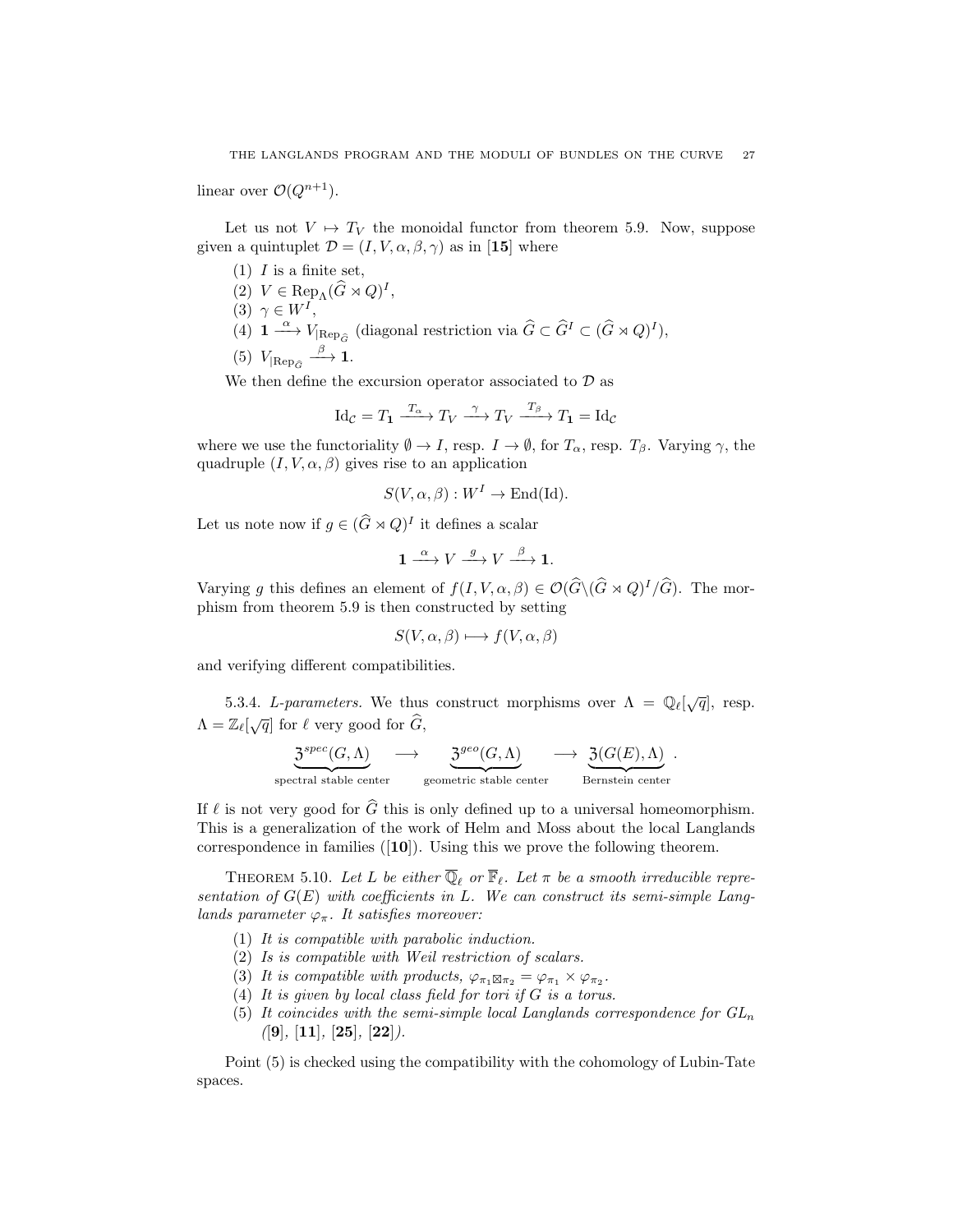5.3.5. Independence of  $\ell$ . The following conjecture is natural. Let us note that both  $\mathfrak{Z}^{\text{Spec}}(G)$  (and even LocSys<sub>G</sub>) and the usual Bernstein center  $\mathfrak{Z}(G(E))$  are naturally defined as flat  $\mathbb{Z}[\frac{1}{p}]$ -algebras.

CONJECTURE 5.11. Let N be the product of p and the primes  $\ell$  that are not a very good prime for  $\widehat{G}$ . There is a morphism of  $\mathbb{Z}[\frac{1}{N}]$ -algebras

$$
\mathfrak{Z}^{spec}(G,\mathbb{Z}[\frac{1}{N}])\longrightarrow \mathfrak{Z}(G(E),\mathbb{Z}[\frac{1}{N}])
$$

inducing the preceding morphisms between centers for all  $\ell \neq p$  a very good prime for  $G$ .

**5.4. The spectral action.** Let  $\Lambda \in \{ \mathbb{Z}_\ell[\sqrt{q}], \mathbb{Q}_\ell[\sqrt{q}] \}$ . If  $\Lambda = \mathbb{Z}_\ell[\sqrt{q}]$  suppose  $\ell$  is a very good prime. We explain now how to upgrade the construction of the morphism

$$
\mathfrak{Z}^{spec}(G,\Lambda)\longrightarrow \mathfrak{Z}^{geo}(G,\Lambda)
$$

that allows us to construct the semi-simple L-parameters. This will take into account automorphisms of parameters and for this we will work in a higher categorical framework.

5.4.1. *Modular representation theory* ([8, Chapter VIII.5]. The main result here is the following. Here we work over  $\mathbb{Z}_{\ell}$ .

THEOREM 5.12. Assume  $\ell$  is a very good prime for  $\widehat{G}$ . Then the morphism

$$
\varinjlim_{(n,\overrightarrow{F_n}) \in \mathfrak{F}} \mathcal{O}(Z^1(F_n,\widehat{G})) \longrightarrow \mathcal{O}(Z^1(W_E,\widehat{G}))
$$

is an isomorphism in the presentable stable  $\infty$ -category Ind Perf( $B\widehat{G}$ ).

Here Perf( $B\widehat{G}$ ) is the ∞-category of perfect complexes on the algebraic stack  $B\widehat{G}$ . Its homotopy category is the one of bounded complexes of algebraic representations of  $\widehat{G}$  on finite free  $\mathbb{Z}_{\ell}$ -modules. Both objects  $\mathcal{O}(Z^1(F_n, \widehat{G}))$  and  $\mathcal{O}(Z^1(W_E, \widehat{G}))$ can be seen as Ind-perfect complexes in a canonical way by writing them as inductive limits of their sub-G-stable  $\mathbb{Z}_{\ell}$ -modules of finite type. The theorem says that there are "no higher derived functors" of  $\lim_{x \to 3}$  when applied to  $((\mathcal{O}(F_n, G))_{(n,F_n)\in\mathfrak{F}}$ . It implies immediately theorem 5.8. In fact, this implies that for all  $i \geq 0$ ,

$$
\varinjlim_{(n,\overrightarrow{F_n}) \in \mathfrak{F}} H^i(\widehat{G}, \mathcal{O}(Z^1(F_n, \widehat{G})) \xrightarrow{\sim} H^i(\widehat{G}, \mathcal{O}(Z^1(W_E, \widehat{G}))).
$$

This allows us to prove that

$$
H^i(\widehat{G}, \mathcal{O}(Z^1(W_E, \widehat{G}))) = 0 \text{ for } i > 0
$$

too, the result for  $\mathcal{O}(Z^1(F_n, \hat{G})$  being easily deduced from some already known results of modular representation theory.

The preceding result is even straightened in the following way.

THEOREM 5.13. Suppose either we work over  $\mathbb{Q}_\ell$ , or over  $\mathbb{Z}_\ell$  and  $\ell$  is a very good prime for  $\widehat{G}$ . The  $\infty$ -category Perf(LocSys<sub> $\widehat{G}$ </sub>) is generated under cone and retracts by  $\text{Perf}(B\widehat{G})$ .

This is what we use to define the spectral action.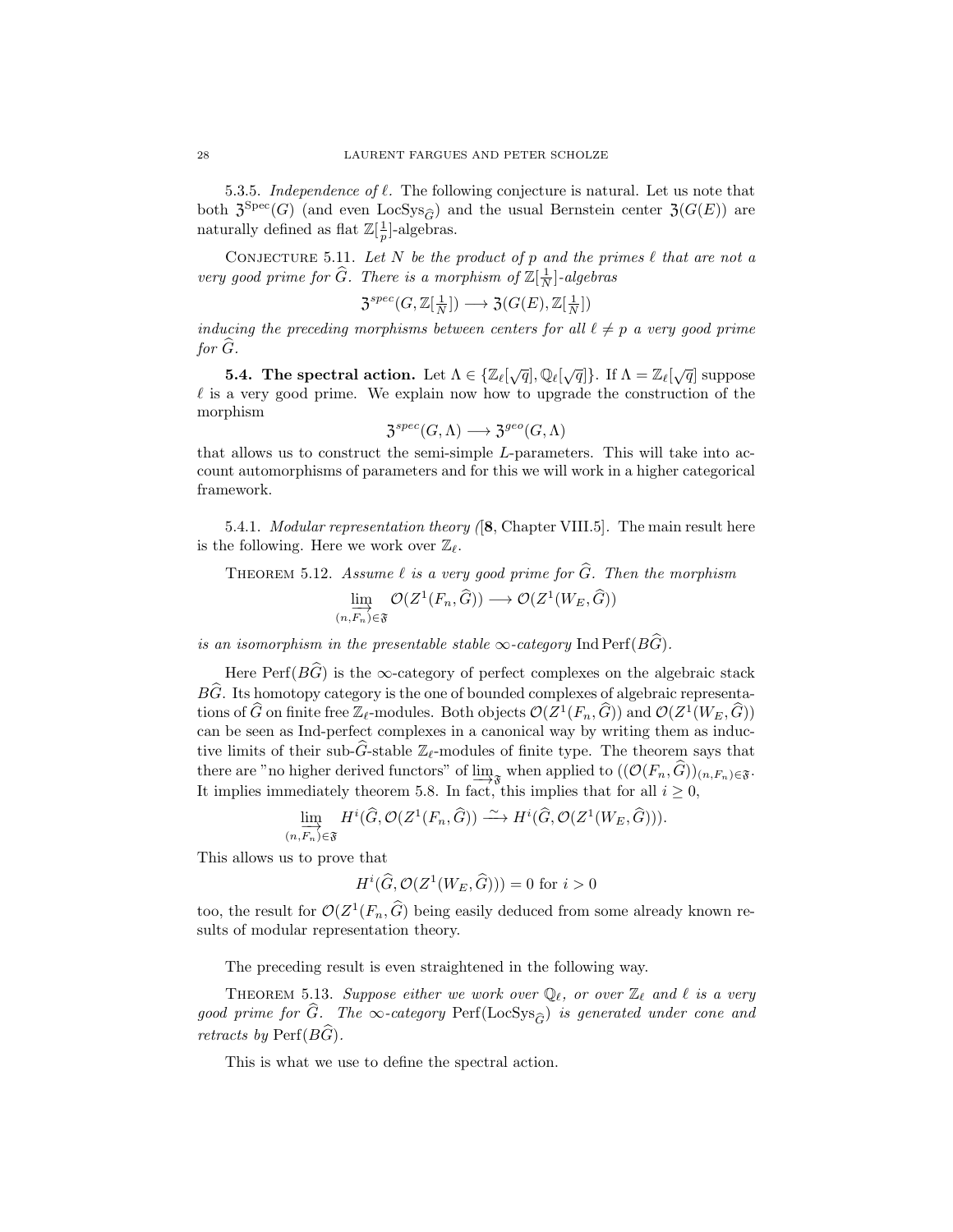5.4.2. The spectral action. Using higher categorical methods, theorems 5.12 and 5.13, we can strengthen theorem 5.9 in the following way. Let  $\Lambda$  be the ring of integers in a finite degree extension of  $\mathbb{Q}_{\ell}[\sqrt{q}]$ . We fix a finite quotient of  $W_E$ through which the action on  $\widehat{G}$  factorizes.

THEOREM 5.14. Assume  $\ell$  is a very good prime for  $\widehat{G}$ . Let C be a small idempotent complete  $\Lambda$ -linear  $\infty$ -category. Then the following data are equivalent:

(1) To give oneself functorially in the finite set I en exact  $\text{Rep}_{\Lambda}(Q^{I})$ -linear monoidal functor

$$
\text{Rep}_{\Lambda}((\widehat{G} \rtimes Q)^{I}) \longrightarrow \text{End}_{\Lambda}(\mathcal{C})^{BW_{E}^{I}}.
$$

(2) A Λ-linear action of Perf(LocSys<sub> $\hat{\sigma}$ </sub>) on C such that for each  $X \in \mathcal{C}$  the associated action on X factorizes through  $\text{Perf}(Z^1(W_E/P, \hat{G})_\Lambda/\hat{G}_\Lambda)$  for some open subgroup  $P$  of the wild inertia of  $W_E$ .

The same statement holds over a finite degree extension of  $\mathbb{Q}_{\ell}[\sqrt{p}]$  without any restriction on  $\ell$ .

In the preceding  $[Z^1(W_E/P, \hat{G})_\Lambda/\hat{G}]$  is an open/closed quasicompact substack of LocSys<sub> $\hat{\sigma}$ </sub>. We use the terminology "compactly supported action" for the associated condition about the action on X in the theorem.

In this theorem the correspondence from  $(2)$  to  $(1)$  is given by the (evident)  $\text{Rep}(Q^I)$ -linear monoidal functor

$$
\text{Rep}_{\Lambda}(\widehat{G} \rtimes Q)^{I} \longrightarrow \text{Perf}(Z^{1}(W_{E}, \widehat{G})^{I}_{\Lambda}/\widehat{G}_{\Lambda})^{BW_{E}^{I}}
$$

composed with the spectral action.

All the objects appearing in theorem 5.7 have a natural  $\infty$ -categorical upgrade. In particular we define a stable  $\Lambda$ -linear  $\infty$ -category

$$
\mathcal{D}_{lis}(\mathrm{Bun}_G,\Lambda)
$$

whose homotopy category is  $D_{lis}(\text{Bun}_G,\Lambda)$ . This allows us to prove the following theorem.

THEOREM 5.15 (spectral action). Suppose either  $\Lambda$  is an extension of  $\mathbb{Q}_{\ell}[\sqrt{q}]$ or the ring of integers in a finite degree extension of  $\mathbb{Q}_{\ell}[\sqrt{q}]$ , in which case we suppose  $\ell$  is very good for  $\widehat{G}$ . There is then a natural Λ-linear compactly supported action of Perf(LocSys<sub> $\hat{G}/\Lambda$ ) on  $\mathcal{D}_{lis}(\text{Bun}_G,\Lambda)^\omega$ .</sub>

As before this action is uniquely constrained by its compatibility with the action of the Hecke operators. Without the  $W_E$ -action the Hecke operator  $T_V$  associated to  $V \in \text{Rep}_{\Lambda}(G)$  is deduced from the morphism

$$
LocSys_{\widehat{G}} \longrightarrow BG
$$

which induces a monoidal functor

$$
Rep_{\Lambda}(\widetilde{G}) \longrightarrow Perf(LocSys_{\widehat{G}}),
$$

and the spectral action.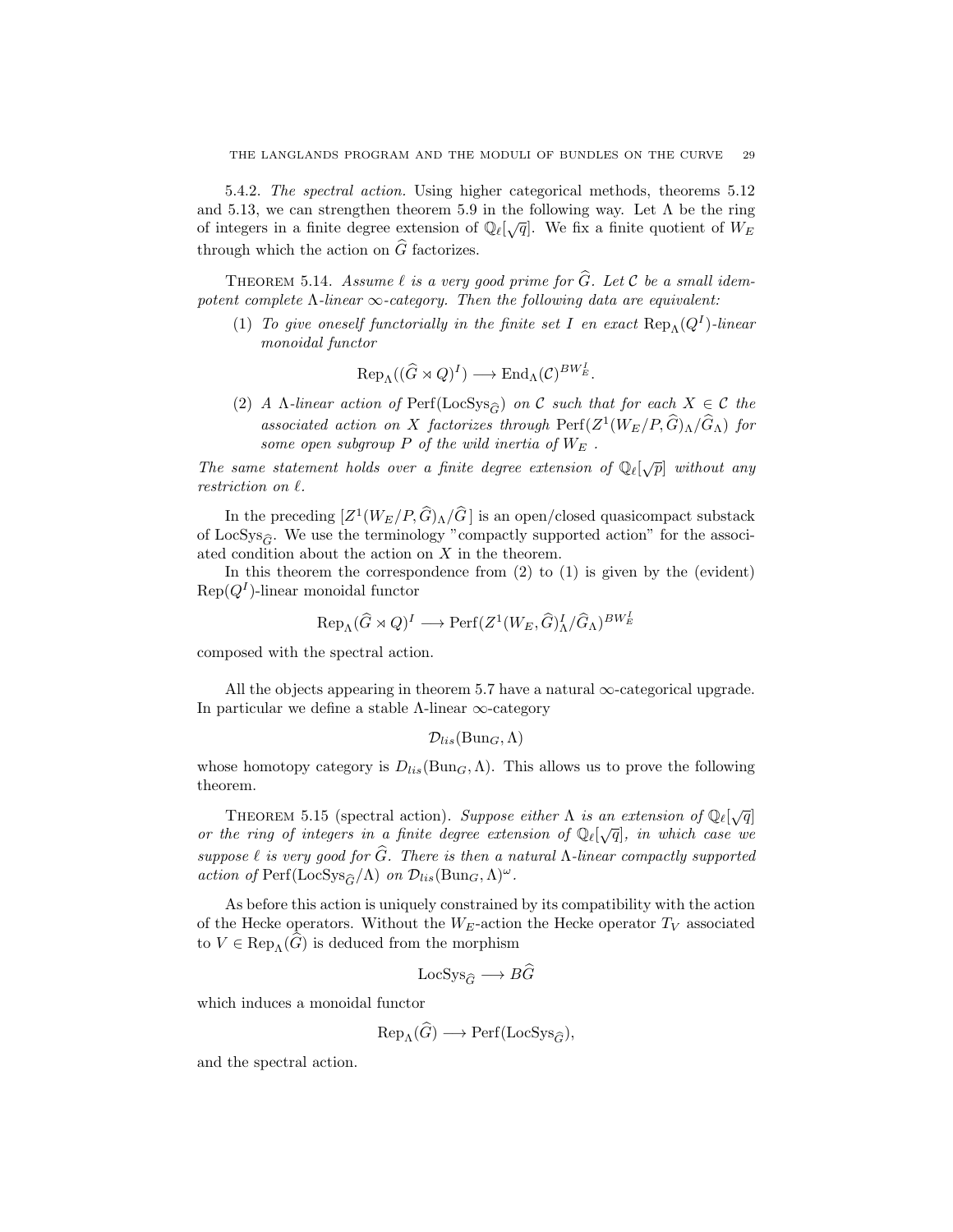5.4.3. Application to cuspidal parameters. Let us give an example of application of the spectral action. We place ourselves over  $\overline{\mathbb{Q}}_{\ell}$ . By definition, an Lparameter  $\varphi: W_E \to {}^L G(\overline{\mathbb{Q}}_{\ell})$  is cuspidal if it is semi-simple and

$$
S_\varphi/Z(\widehat{G})^{\Gamma}
$$

is finite. One verifies that this defines a connected component

$$
C_\varphi\subset \mathrm{LocSys}_{\widehat{G}}
$$

which is the open/closed substack of unramified twists of  $\varphi$ . There is a morphism

$$
[\text{Spec}(\overline{\mathbb{Q}}_{\ell})/S_{\varphi}] \longrightarrow C_{\varphi} \subset \text{LocSys}_{\widehat{G}}
$$

that is a closed immersion. The morphism  $3^{spec} \rightarrow 3^{geo}$  sends the idempotent associated to  $C_{\varphi}$  to an idempotent in  $\mathfrak{Z}^{st}$ . This defines a direct summand

$$
D_{lis}(\text{Bun}_G,\overline{\mathbb{Q}}_{\ell})^{\omega}[\varphi] \subset D_{lis}(\text{Bun}_G,\overline{\mathbb{Q}}_{\ell})^{\omega}.
$$

Let us analyse this. For any  $A \in D_{lis}(\text{Bun}_G, \overline{\mathbb{Q}}_{\ell})[\varphi]$  Schur irreducible, the excursion operators act via scalars on A as determined by an unramified twist of  $\varphi$ . They act via the same character of the excursion algebra on  $(i^b)^*A$  for all  $[b] \in B(G)$ . By compatibility of the construction of the Langlands parameters with parabolic induction coupled with the cuspidality of  $\varphi$  (it does not factorizes through any parabolic subgroup of <sup>L</sup>G), we deduce that  $(i^b)^*A = 0$  if b is not basic.

From this argument let's notice we already get the following result.

THEOREM 5.16 (cleanliness of cuspidal parameters). Let  $\pi$  be an irreducible representation of  $G(E)$  such that  $\varphi$  is cuspidal. Then  $\pi$  is supercuspidal and

$$
(i^1)_{!} \mathcal{F}_{\pi} = R(i^1)_{*} \mathcal{F}_{\pi}.
$$

Suppose now  $Z(\widehat{G})^{\Gamma}$  is finite to simplify. From the preceding argument we can deduce that, via  $(i^1)$ ,

$$
D_{lis}(\text{Bun}_G, \overline{\mathbb{Q}}_\ell)[\varphi] = \bigoplus_{[b] \text{ basic } \pi \text{ supercusp. of } G_b(E)} \text{Perf}(\overline{\mathbb{Q}}_\ell) \otimes \pi.
$$

We now use the spectral action: there is a monoidal action of  $\text{Rep}_{\overline{\mathbb{Q}}_{\ell}}(S_{\varphi})$  on  $D_{lis}(\text{Bun}_G, \overline{\mathbb{Q}}_\ell)[\varphi]$ . Moreover for any  $\rho \in \text{Irr}_{\overline{\mathbb{Q}}_\ell}(S_\varphi)$ ,

$$
\rho_{|Z(\widehat{G})^{\Gamma}} \in X^*(Z(\widehat{G})^{\Gamma}) = \pi_1(G)_{\Gamma}
$$

and by construction of the spectral action, for  $[b]$  basic if  $[b']$  is basic with

$$
\kappa(b') = \kappa(b) + \rho_{|Z(\widehat{G})^\Gamma}
$$

then

$$
\rho * (-): \bigoplus_{\substack{\pi \text{ supercusp. of } G_b(E) \\ \varphi_{\pi} = \varphi}} \text{Perf}(\overline{\mathbb{Q}}_{\ell}) \otimes \pi \longrightarrow \bigoplus_{\substack{\pi \text{ supercusp. of } G_{b'}(E) \\ \varphi_{\pi} = \varphi}} \text{Perf}(\overline{\mathbb{Q}}_{\ell}) \otimes \pi.
$$

This shift is a form of Jacquet-Langlands correspondence.

Inspired by this we formulate the following conjecture.

CONJECTURE 5.17. Suppose G is quasisplit and fix a Whittaker datum  $(B, \psi)$ .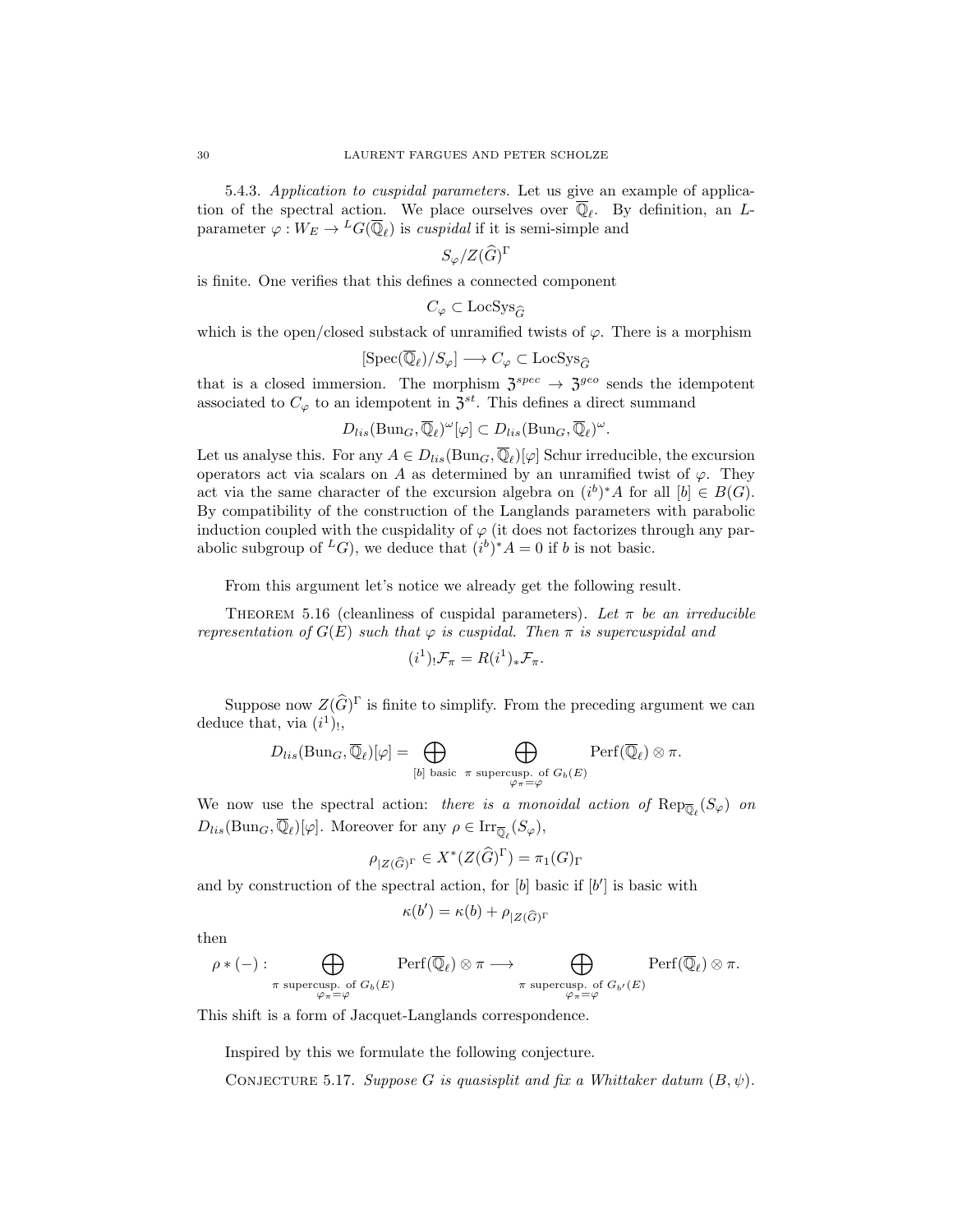- (1) There is a unique irreducible representation  $\pi$  of  $G(E)$  with parameter  $\varphi$ that is generic with respect to  $(B, \psi)$ .
- (2) The monoidal action

$$
\operatorname{Perf}(\operatorname{Rep}_{\overline{\mathbb{Q}}_{\ell}}(S_{\varphi})) = \bigoplus_{n \in \mathbb{Z}} \operatorname{Rep}_{\overline{\mathbb{Q}}_{\ell}}(S_{\varphi})[n] \longrightarrow D_{lis}(\operatorname{Bun}_{G}, \overline{\mathbb{Q}}_{\ell})[\varphi]
$$

$$
\rho[n] \longmapsto \rho * \pi[n]
$$

is an equivalence.

In the next section we extend this conjecture from  $D_{lis}(\text{Bun}_G, \overline{\mathbb{Q}}_{\ell})[\varphi], \varphi$  cuspidal, to the entire category  $D_{lis}(\text{Bun}_G, \overline{\mathbb{Q}}_\ell)$ .

### 6. The categorical geometrization conjecture

In this section we explain the main conjecture of [8] and give some of its consequences.

6.1. Arinkin-Gaitsgory singular support condition ([8, Chapter VIII.2.2]). Let  $\mathfrak{X} \to S$  be a locally complete intersection algebraic stack over the regular scheme S. We can look at its cotangent complex

$$
\mathbb{L}_{\mathfrak{X}/S} \in \mathrm{Parf}^{[-1,1]}(\mathcal{O}_{\mathfrak{X}}).
$$

Arinkin and Gaitsgory ([2]) define the stack of singularities

$$
\mathrm{Sing}_{\mathfrak{X}/S} := \mathcal{H}^{-1}(\mathbb{L}_{\mathfrak{X}/S}) \longrightarrow \mathfrak{X}.
$$

This is a commutative group scheme over  $\mathfrak X$  equipped with an action of  $\mathbb{G}_m$ .

For  $\mathcal{E} \in D^b_{coh}(\mathcal{O}_{\mathfrak{X}})$  they define its singular support

$$
\mathrm{SingSupp}(\mathcal{E}) \subset \mathrm{Sing}_{\mathfrak{X}/S}
$$

a Zariski closed  $\mathbb{G}_m$ -invariant, i.e. conical, subset of the stack of singularities. This is some kind of "microsupport" in the coherent context. Its image in  $\mathfrak X$  is the support of  $\mathcal E$ . They prove the following result.

THEOREM 6.1 (Arinkin-Gaitsgory). The singular support  $\text{SingSupp}(\mathcal{E})$  is contained in the zero section  $\{0\} \subset \text{Sing}_{\mathfrak{X}/S}$  if and only if  $\mathcal E$  is a perfect complex.

This is a coherent analog of the fact that the characteristic cycle of a perverse sheaf is contained in the zero section if and only if it is a local system.

Now, see section 5.1.3, we have

$$
\mathrm{Sing}_{\mathrm{LocSys}_{\hat{G}}/\mathbb{Z}_{\ell}} \subset [\mathfrak{g}^*/\widehat{G}] \times_{B\widehat{G}} \mathrm{LocSys}_{\widehat{G}}.
$$

Let us define

$$
\mathrm{Coh}_{Nilp}(\mathrm{LocSys}_{\widehat{G}})\subset D^b_{coh}(\mathrm{LocSys}_{\widehat{G}},\mathcal{O})
$$

to be the subcategory of complexes whose support is quasicompact, i.e. supported on a finite set of connected components of  $LocSys_{\hat{G}}$ , and whose singular support is contained in the nilpotent cone

$$
[\mathcal{N}_{\widehat{G}}^*/\widehat{G}] \times_{B\widehat{G}} \mathrm{LocSys}_{\widehat{G}}
$$

Let us notice that this condition is automatic after inverting  $\ell$ .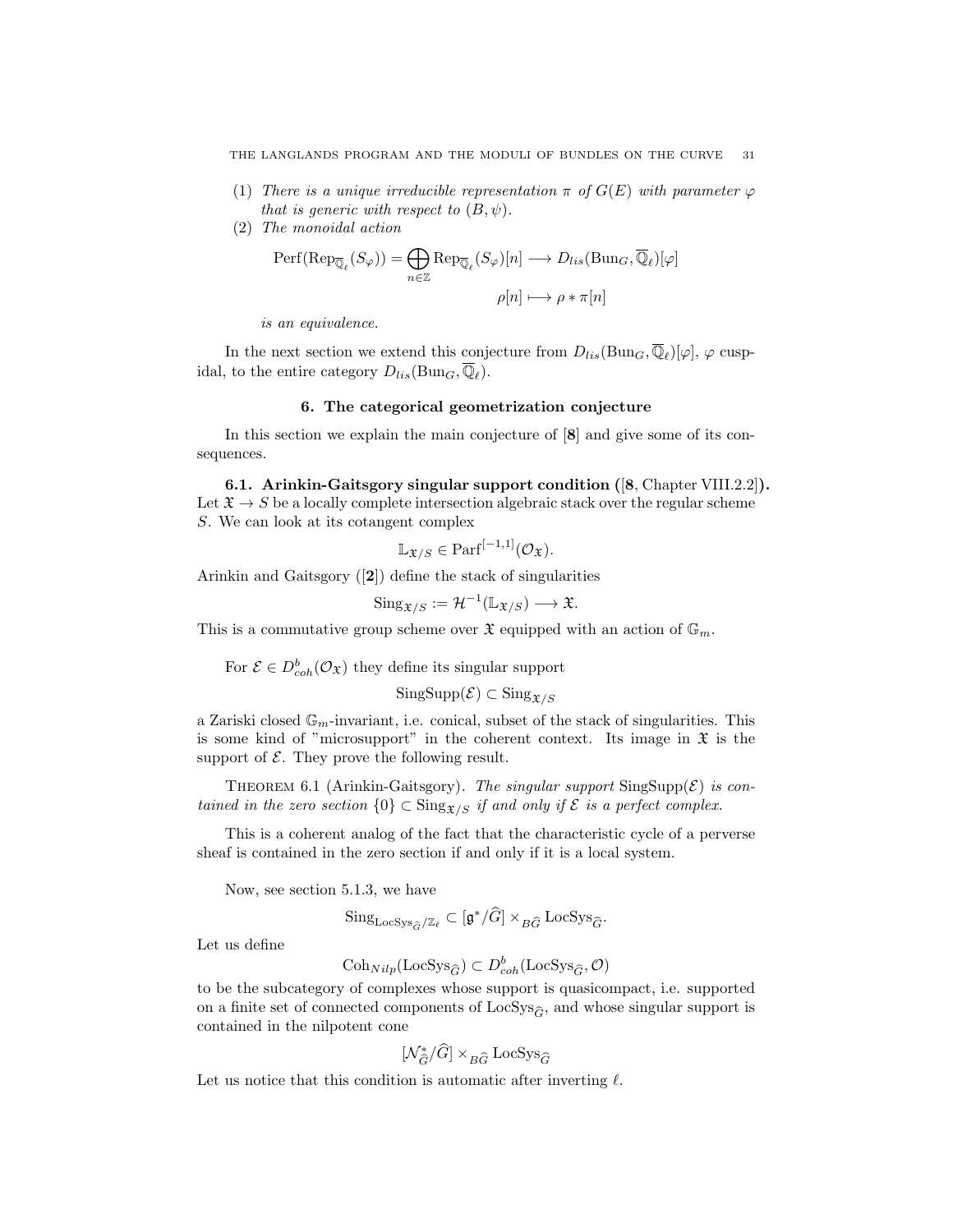**6.2. The conjecture** ([8, Chapter X.3]). Suppose G is quasisplit. Let U be the unipotent radical of a Borel subgroup of G and

$$
\psi:U(E)\to\overline{\mathbb{Z}}_{\ell}^{\times}
$$

be a non-degenerate character. Consider the Whittaker sheaf

$$
\mathcal{W}_{\psi} = (i^1)_! \big( \text{c-}\text{Ind}_{U(E)}^{G(E)} \psi \big)
$$

.

This is not a compact object of  $D_{lis}(\text{Bun}_G, \overline{\mathbb{Z}}_{\ell})$ . Nevertheless we can still define for  $\mathcal{F} \in \text{Perf}(\text{LocSys}_{\widehat{G}})$ , the spectral action of  $\mathcal{F}$  against this object  $\mathcal{F} * \mathcal{W}_{\psi} \in$  $D_{lis}(\text{Bun}_G, \overline{\mathbb{Z}}_{\ell})$  by writing c-Ind ${}_{U(E)}^{G(E)}\psi$  as a colimit of finite type representation.

The following conjecture is an upgrade of conjecture 5.17 that was some kind of "toy model" for this one. We work integrally and thus suppose  $\ell$  is a very good prime for  $\widehat{G}$ . The same kind of conjecture holds over  $\overline{\mathbb{Q}}_{\ell}$  without this restriction on the prime  $\ell$ .

CONJECTURE 6.2. The functor

$$
\begin{aligned} \mathrm{Perf}(\mathrm{LocSys}_{\widehat{G}}) &\longrightarrow D_{lis}(\mathrm{Bun}_G, \overline{\mathbb{Z}}_{\ell}) \\ \mathcal{F} &\longmapsto \mathcal{F} * \mathcal{W}_{\psi} \end{aligned}
$$

takes values in compact objects when restricted to perfect complexes with quasicompact support and extends to an equivalence

$$
\mathrm{Coh}_{Nilp}(\mathrm{LocSys}_{\widehat{G}}) \xrightarrow{\sim} D_{lis}(\mathrm{Bun}_G,\overline{\mathbb{Z}}_{\ell})^{\omega}
$$

compatible with the spectral action.

This is the ultimate form of the local Langlands correspondence as we envision it.

6.3. Some consequences. Let us note now some consequences of the categorical geometrization conjecture.

6.3.1. Identification between the stable centers. Let  $\Lambda \in \{ \mathbb{Z}_\ell[\sqrt{q}], \mathbb{Q}_\ell[\sqrt{q}] \}$ . In the integral case we moreover suppose that  $\ell$  is a very good prime for  $\widehat{G}$ . The full faithfulness part of the geometrization conjecture implies that the composite

$$
\mathfrak{Z}^{spec}(G,\Lambda) \longrightarrow \mathfrak{Z}^{geo}(G,\Lambda) \longrightarrow \text{End}(c-\text{Ind}_{U(E)}^{G(E)}\psi)
$$
  

$$
\simeq
$$

is an isomorphism. One can moreover hope to describe this center in terms of stable distributions but this is not linked to our work.

6.3.2. Kernel of functoriality ([8, Chapter X.1]). Here we work over  $\overline{\mathbb{Q}}_{\ell}$ . Let  $H$  and  $G$  be quasi-split reductive groups over  $E$ . We fix Whittaker data for both groups. Suppose given an L-morphism

$$
f: {}^L H \longrightarrow {}^L G.
$$

The categorical conjecture implies that the functoriality given by the morphism  $f_* : \text{LocSys}_{\hat{H}} \to \text{LocSys}_{\hat{G}}$  on the spectral side would give rise to a functor on the geometric side

$$
D_{lis}(\mathrm{Bun}_H, \overline{\mathbb{Q}}_{\ell}) \longrightarrow D_{lis}(\mathrm{Bun}_G, \overline{\mathbb{Q}}_{\ell}).
$$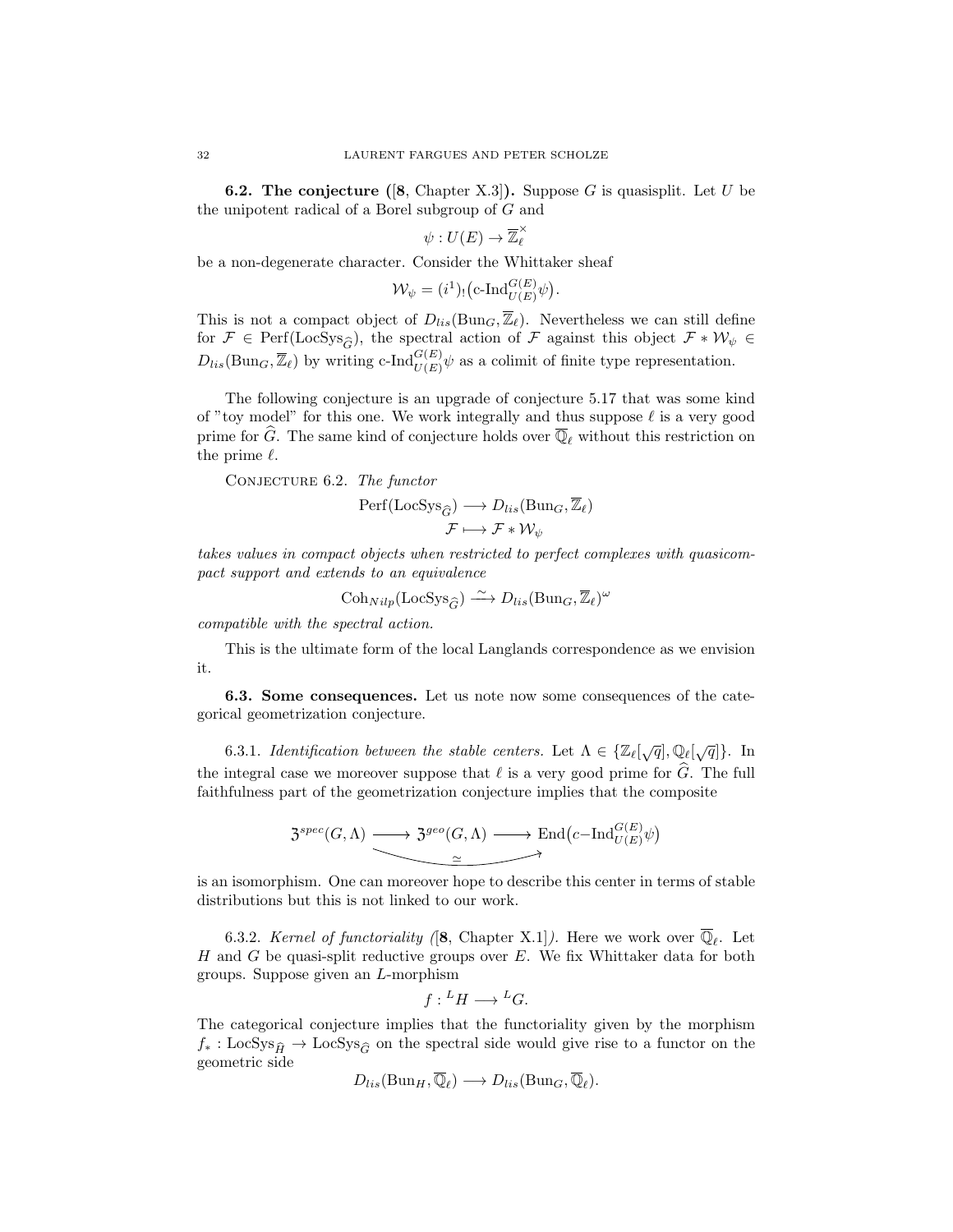We prove that such a functor is automatically given by a kernel

$$
A_f \in D_{lis}(\operatorname{Bun}_H \times \operatorname{Bun}_G, \overline{\mathbb{Q}}_{\ell})
$$

that is a kernel of functoriality. Reprojecting to the "classical representation theoretic part" we obtain moreover a functor  $D(H(E), \overline{\mathbb{Q}}_{\ell}) \to D(G(E), \overline{\mathbb{Q}}_{\ell}).$ 

THEOREM 6.3. The categorical geometrization conjecture implies the local Langlands functoriality for quasi-split reductive groups as a functor  $D(H(E), \overline{\mathbb{Q}}_{\ell}) \rightarrow$  $D(G(E), \overline{\mathbb{Q}}_{\ell})$  associated to an L-morphism  $L_H \to L_G$ . This is given by a "natural" kernel  $A \in D_{lis}(\text{Bun}_H \times \text{Bun}_G, \overline{\mathbb{Q}}_\ell)$  associated to such an L-morphism.

## 7. Some final thoughts

At the end, it looks like the natural objects to which the local Langlands program applies are not smooth representations of  $G(E)$  but rather objects of  $D_{lis}(\text{Bun}_G,\overline{\mathbb{Q}}_\ell)$ . Typically, to  $A \in D_{lis}(\text{Bun}_G,\overline{\mathbb{Q}}_\ell)$  Schur irreducible we can attach its semi-simple Langlands parameter

$$
\varphi_A: W_E \to {}^L G(\overline{\mathbb{Q}}_{\ell}).
$$

Moreover, see section 3.4, the notions of finite type/admissible/Zelevinsky involution extend naturally to geometric notions in  $D_{lis}(\text{Bun}_G, \overline{\mathbb{Q}}_\ell)$ . As seen before, local Langlands functoriality is naturally defined by a kernel at the level of  $D_{lis}(\text{Bun}_G, \overline{\mathbb{Q}}_\ell)$ .

This asks the following question: are automorphic representations the natural objects to which the global Langlands program applies ? As we already saw in the local case, from the representations theoretic point of view the natural objects are not representations of  $G(E)$  but rather of all  $G_b(E)$ ,  $[b] \in B(G)$ , together simultaneously. A global Kottwitz set exists ([13]) and it is natural to ask if we should not consider automorphic representations of all the associated  $G_b$ 's simultaneously ?

From the  $D_{lis}(\text{Bun}_G, \overline{\mathbb{Q}}_\ell)$  point of view, a global curve does not exist and the situation is more mysterious. Nevertheless let us point that it still remains to find an archimedean analog of the preceding work.

#### References

- 1. J. Anschütz, Reductive group schemes over the Fargues-Fontaine curve, Math. Ann. 374 (2019), no. 3-4, 1219–1260. MR 3985110
- 2. D. Arinkin and D. Gaitsgory, Singular support of coherent sheaves and the geometric Langlands conjecture, Selecta Math. (N.S.) 21 (2015), no. 1, 1–199. MR 3300415
- 3. B. Bhatt and P. Scholze, Projectivity of the Witt vector affine Grassmannian, Invent. Math. 209 (2017), no. 2, 329–423. MR 3674218
- 4. J.-F. Dat, D. Helm, R. Kurinczuck, and G. Moss, Moduli of langlands parameters, https: //arxiv.org/abs/2009.06708.
- 5. L. Fargues, G-torseurs en théorie de Hodge p-adique, Compos. Math. 156 (2020), no. 10, 2076–2110. MR 4179595
- 6. Simple connexité des fibres d'une application d'Abel-Jacobi et corps de classes local, Ann. Sci. Ec. Norm. Supér. (4) **53** (2020), no. 1, 89–124. MR 4093441
- 7. L. Fargues and J.-M. Fontaine, Courbes et fibrés vectoriels en théorie de Hodge p-adique, Astérisque (2018), no. 406, xiii+382, With a preface by Pierre Colmez. MR 3917141
- 8. L. Fargues and P. Scholze, Geometrization of the local langlands correspondence, https: //arxiv.org/abs/2102.13459.
- 9. M. Harris, R. Taylor, The geometry and cohomology of some simple Shimura varieties, Annals of Mathematics Studies, vol. 151, Princeton University Press, Princeton, NJ, 2001.